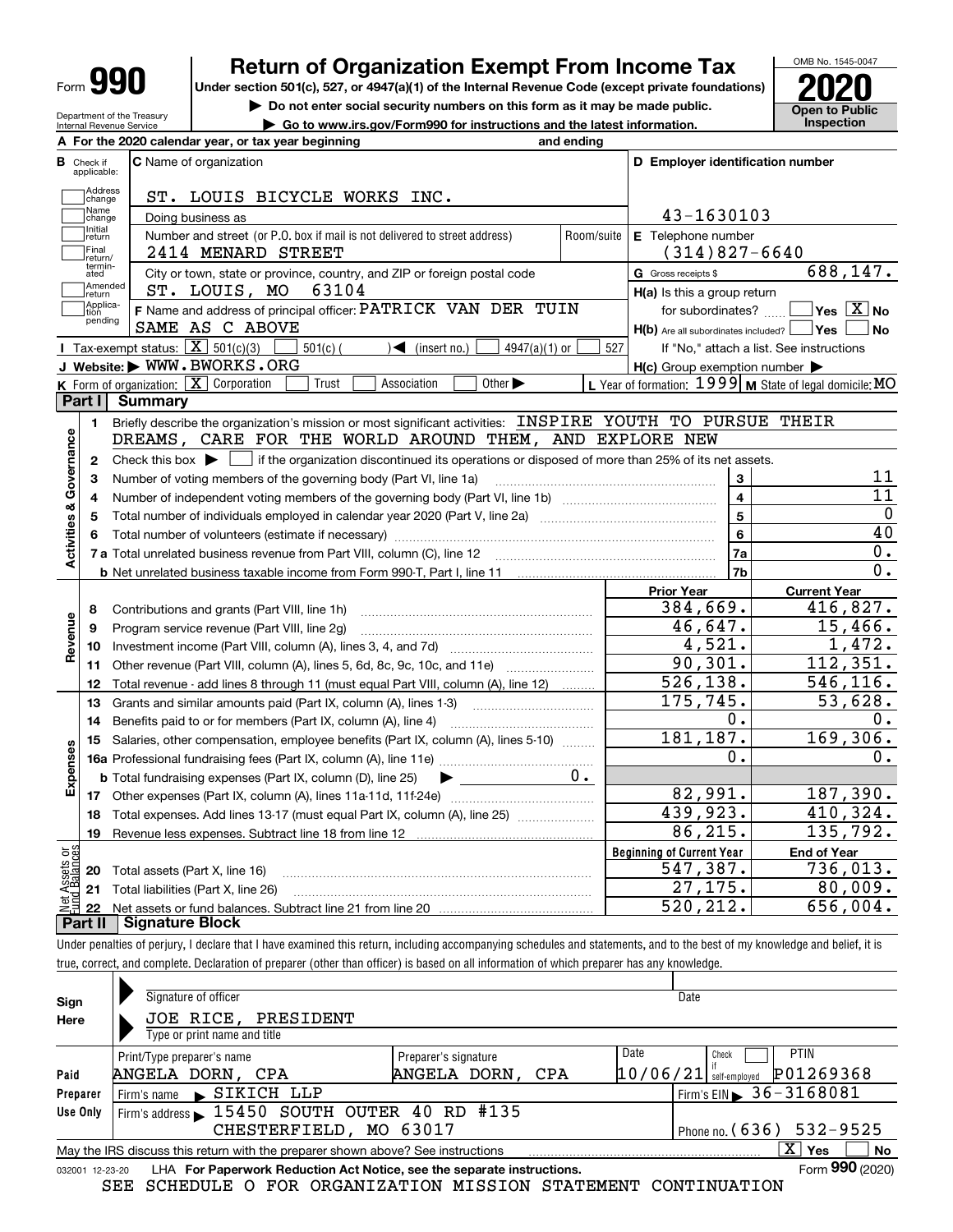|              | ST. LOUIS BICYCLE WORKS INC.<br>Form 990 (2020)                                                                                                                                                    | 43-1630103       | Page 2                  |
|--------------|----------------------------------------------------------------------------------------------------------------------------------------------------------------------------------------------------|------------------|-------------------------|
|              | <b>Part III   Statement of Program Service Accomplishments</b>                                                                                                                                     |                  |                         |
|              | Check if Schedule O contains a response or note to any line in this Part III musules contains an example of contains                                                                               |                  |                         |
| $\mathbf{1}$ | Briefly describe the organization's mission:<br>INSPIRE YOUTH TO PURSUE THEIR DREAMS, CARE FOR THE WORLD AROUND THEM,                                                                              |                  |                         |
|              | AND EXPLORE NEW POSSIBILITIES THROUGH EXPERIENTIAL LEARNING.                                                                                                                                       | WЕ               |                         |
|              | ACCOMPLISH THIS BY PROVIDING YOUTH WITH SKILLS AND CHARACTER TRAINING                                                                                                                              |                  |                         |
|              | USING BICYCLES, COMPUTERS AND BOOKS.                                                                                                                                                               |                  |                         |
| $\mathbf{2}$ | Did the organization undertake any significant program services during the year which were not listed on the<br>prior Form 990 or 990-EZ?                                                          |                  | $Yes \ \boxed{X}$ No    |
|              | If "Yes," describe these new services on Schedule O.                                                                                                                                               |                  |                         |
| 3            | Did the organization cease conducting, or make significant changes in how it conducts, any program services?<br>If "Yes," describe these changes on Schedule O.                                    |                  | $Yes \ \overline{X}$ No |
| 4            | Describe the organization's program service accomplishments for each of its three largest program services, as measured by expenses.                                                               |                  |                         |
|              | Section 501(c)(3) and 501(c)(4) organizations are required to report the amount of grants and allocations to others, the total expenses, and<br>revenue, if any, for each program service reported |                  |                         |
| 4a           | 18,488.<br>243,390.<br>including grants of \$<br>(Code:<br>(Expenses \$                                                                                                                            | (Revenue \$      | 123, 471.               |
|              | ST. LOUIS BICYCLE WORKS GIVES KIDS THE CHANCE TO EARN A FREE BIKE AFTER                                                                                                                            |                  |                         |
|              | THEY LEARN ABOUT BICYCLE SAFETY AND MAINTENANCE FROM OUR VOLUNTEERS.                                                                                                                               |                  |                         |
|              | THEY LEARN TO WORK INDEPENDENTLY AND AS A GROUP TO SOLVE PROBLEMS.                                                                                                                                 |                  |                         |
|              | ABOUT 350 KIDS GRADUATE FROM THE PROGRAM EVERY YEAR, EARNING THEIR OWN                                                                                                                             |                  |                         |
|              | ST. LOUIS BICYCLE WORKS ALSO FEATURES A<br>BIKE, HELMET, LIGHT AND LOCK.                                                                                                                           |                  |                         |
|              | BIKE SHOP, WHERE ANYONE CAN PURCHASE A FULLY REFURBISHED BIKE, WITH THE                                                                                                                            |                  |                         |
|              | PROCEEDS BENEFITTING ST. LOUIS BICYCLE WORKS' PROGRAMS.                                                                                                                                            | APPROXIMATELY    |                         |
|              | 300 BIKES WERE EARNED BY ST. LOUIS CHILDREN IN 2019.                                                                                                                                               |                  |                         |
|              |                                                                                                                                                                                                    |                  |                         |
|              |                                                                                                                                                                                                    |                  |                         |
|              |                                                                                                                                                                                                    |                  |                         |
|              |                                                                                                                                                                                                    |                  |                         |
| 4b           | $71,320$ $\cdot$ including grants of \$<br>35, 140. ) (Revenue \$<br>(Code:<br>(Expenses \$                                                                                                        |                  | 3,434.                  |
|              | ST. LOUIS BYTE WORKS ALLOWS CHILDREN TO EARN A COMPLETE DESKTOP                                                                                                                                    |                  |                         |
|              | COMPUTER SYSTEM AFTER COMPLETION OF A SIX WEEK COURSE THAT TEACHES                                                                                                                                 |                  |                         |
|              | TECHNICAL SKILLS NEEDED TO USE AND MAINTAIN IT, ALL WHILE SEEING                                                                                                                                   | 2019, WE         |                         |
|              | FIRST-HAND THE POWER OF RESPONSIBILITY AND COMMITMENT.<br>DONATED APPROXIMATELY 300 WORKING COMPUTERS TO CHILDREN                                                                                  | IN<br>IN THE ST. |                         |
|              | IN ADDITION, WE PLACED 3,000 TO 4,000 POUNDS OF COMPUTER<br>LOUIS AREA.                                                                                                                            |                  |                         |
|              | HARDWARE WITH LOCAL RECYCLING FACILITIES.                                                                                                                                                          |                  |                         |
|              |                                                                                                                                                                                                    |                  |                         |
|              |                                                                                                                                                                                                    |                  |                         |
|              |                                                                                                                                                                                                    |                  |                         |
|              |                                                                                                                                                                                                    |                  |                         |
|              |                                                                                                                                                                                                    |                  |                         |
| 4с           | $8,614$ . including grants of \$<br>) (Revenue \$<br>(Code:<br>) (Expenses \$                                                                                                                      |                  | 912.                    |
|              | ST. LOUIS BLOG WORKS PROMOTES VERBAL, VISUAL, AND CULTURAL LITERACY                                                                                                                                |                  |                         |
|              | THROUGH CREATIVE EXPRESSION AND ALLOWS YOUNG PEOPLE TO WORK WITH                                                                                                                                   |                  |                         |
|              | EDITORS TO WRITE AND ILLUSTRATE THEIR OWN BLOGS.                                                                                                                                                   |                  |                         |
|              |                                                                                                                                                                                                    |                  |                         |
|              |                                                                                                                                                                                                    |                  |                         |
|              |                                                                                                                                                                                                    |                  |                         |
|              |                                                                                                                                                                                                    |                  |                         |
|              |                                                                                                                                                                                                    |                  |                         |
|              |                                                                                                                                                                                                    |                  |                         |
|              |                                                                                                                                                                                                    |                  |                         |
|              |                                                                                                                                                                                                    |                  |                         |
| 4d           | Other program services (Describe on Schedule O.)                                                                                                                                                   |                  |                         |
|              | (Expenses \$<br>including grants of \$<br>(Revenue \$                                                                                                                                              |                  |                         |
| 4e           | 323, 324.<br>Total program service expenses                                                                                                                                                        |                  |                         |
|              |                                                                                                                                                                                                    |                  | Form 990 (2020)         |
|              | 032002 12-23-20<br>3                                                                                                                                                                               |                  |                         |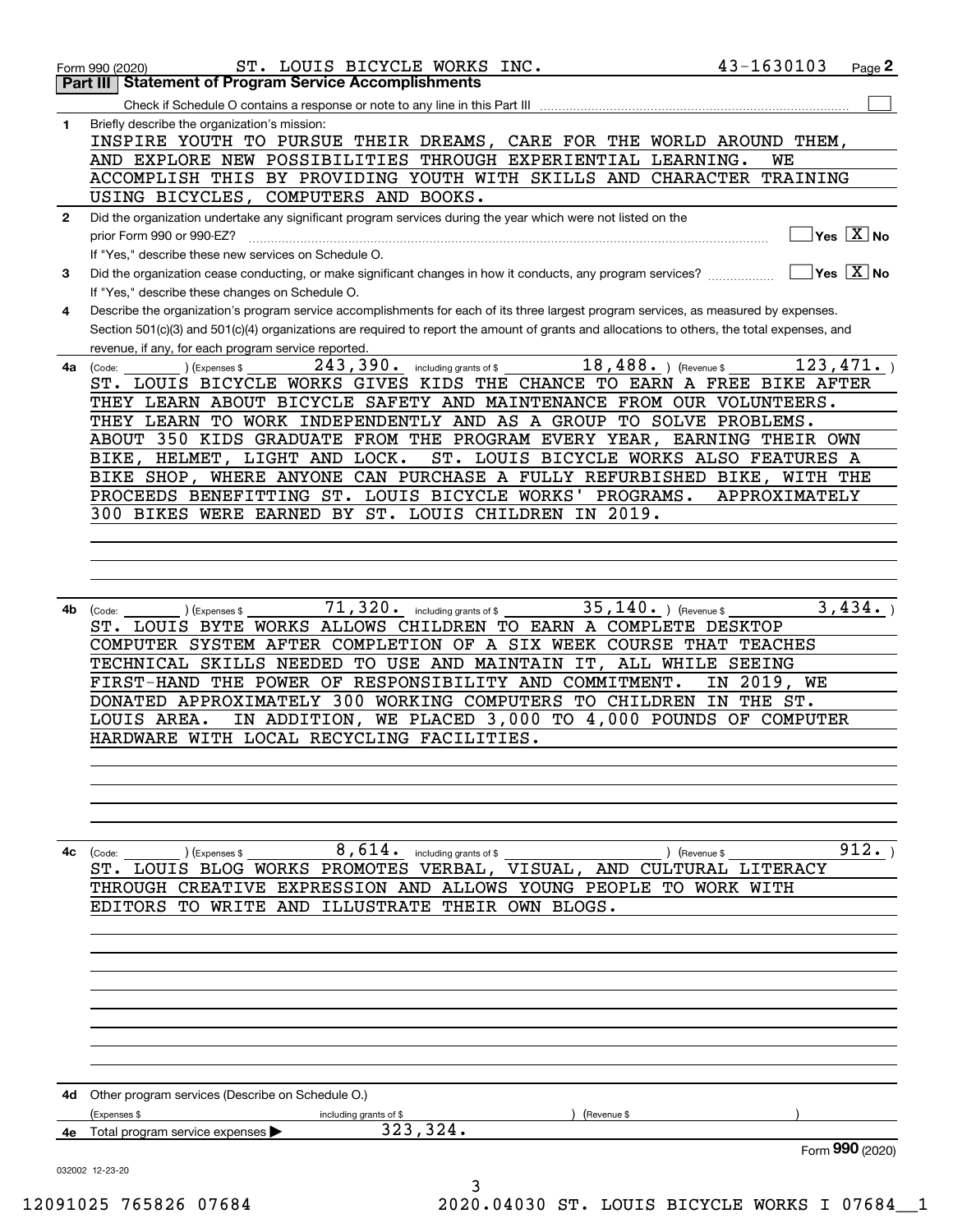| Form 990 (2020) |  |  |
|-----------------|--|--|

Form 990 (2020) ST. LOUIS BICYCLE WORKS INC. 43-1630103 <sub>Page</sub> 3<br>**Part IV | Checklist of Required Schedules** 

| Is the organization described in section $501(c)(3)$ or $4947(a)(1)$ (other than a private foundation)?<br>1.<br>X<br>1.<br>$\overline{2}$<br>X<br>2<br>Did the organization engage in direct or indirect political campaign activities on behalf of or in opposition to candidates for<br>3<br>x<br>3<br>Section 501(c)(3) organizations. Did the organization engage in lobbying activities, or have a section 501(h) election in effect<br>4<br>x<br>4<br>Is the organization a section 501(c)(4), 501(c)(5), or 501(c)(6) organization that receives membership dues, assessments, or<br>5<br>x<br>5<br>Did the organization maintain any donor advised funds or any similar funds or accounts for which donors have the right to<br>6<br>x<br>provide advice on the distribution or investment of amounts in such funds or accounts? If "Yes," complete Schedule D, Part I<br>6<br>Did the organization receive or hold a conservation easement, including easements to preserve open space,<br>7<br>x<br>$\overline{7}$<br>Did the organization maintain collections of works of art, historical treasures, or other similar assets? If "Yes," complete<br>8<br>x<br>8<br>Did the organization report an amount in Part X, line 21, for escrow or custodial account liability, serve as a custodian for<br>9<br>amounts not listed in Part X; or provide credit counseling, debt management, credit repair, or debt negotiation services?<br>x<br>9<br>Did the organization, directly or through a related organization, hold assets in donor-restricted endowments<br>10<br>x<br>10<br>If the organization's answer to any of the following questions is "Yes," then complete Schedule D, Parts VI, VIII, VIII, IX, or X<br>11<br>as applicable.<br>a Did the organization report an amount for land, buildings, and equipment in Part X, line 10? If "Yes," complete Schedule D,<br>X<br>11a<br>b Did the organization report an amount for investments - other securities in Part X, line 12, that is 5% or more of its total<br>x<br>11 <sub>b</sub><br>c Did the organization report an amount for investments - program related in Part X, line 13, that is 5% or more of its total<br>x<br>11c<br>d Did the organization report an amount for other assets in Part X, line 15, that is 5% or more of its total assets reported in<br>x<br>11d<br>$\mathbf X$<br>11e<br>e Did the organization report an amount for other liabilities in Part X, line 25? If "Yes," complete Schedule D, Part X<br>Did the organization's separate or consolidated financial statements for the tax year include a footnote that addresses<br>x<br>the organization's liability for uncertain tax positions under FIN 48 (ASC 740)? If "Yes," complete Schedule D, Part X<br>11f<br>12a Did the organization obtain separate, independent audited financial statements for the tax year? If "Yes," complete<br>x<br>12a<br>b Was the organization included in consolidated, independent audited financial statements for the tax year?<br>X<br>If "Yes," and if the organization answered "No" to line 12a, then completing Schedule D, Parts XI and XII is optional<br>12b<br>X<br>13<br>13<br>X<br>Did the organization maintain an office, employees, or agents outside of the United States?<br>14a<br>14a<br><b>b</b> Did the organization have aggregate revenues or expenses of more than \$10,000 from grantmaking, fundraising, business,<br>investment, and program service activities outside the United States, or aggregate foreign investments valued at \$100,000<br>x<br>14b<br>Did the organization report on Part IX, column (A), line 3, more than \$5,000 of grants or other assistance to or for any<br>15<br>x<br>15<br>Did the organization report on Part IX, column (A), line 3, more than \$5,000 of aggregate grants or other assistance to<br>16<br>x<br>16<br>Did the organization report a total of more than \$15,000 of expenses for professional fundraising services on Part IX,<br>17<br>x<br>17<br>Did the organization report more than \$15,000 total of fundraising event gross income and contributions on Part VIII, lines<br>18<br>x<br>18<br>Did the organization report more than \$15,000 of gross income from gaming activities on Part VIII, line 9a? If "Yes."<br>19<br>X,<br>19<br>X<br>20a<br>20 <sub>b</sub><br>b If "Yes" to line 20a, did the organization attach a copy of its audited financial statements to this return?<br>Did the organization report more than \$5,000 of grants or other assistance to any domestic organization or<br>21<br>x<br>21<br>Form 990 (2020)<br>032003 12-23-20 |  | Yes | No |
|-----------------------------------------------------------------------------------------------------------------------------------------------------------------------------------------------------------------------------------------------------------------------------------------------------------------------------------------------------------------------------------------------------------------------------------------------------------------------------------------------------------------------------------------------------------------------------------------------------------------------------------------------------------------------------------------------------------------------------------------------------------------------------------------------------------------------------------------------------------------------------------------------------------------------------------------------------------------------------------------------------------------------------------------------------------------------------------------------------------------------------------------------------------------------------------------------------------------------------------------------------------------------------------------------------------------------------------------------------------------------------------------------------------------------------------------------------------------------------------------------------------------------------------------------------------------------------------------------------------------------------------------------------------------------------------------------------------------------------------------------------------------------------------------------------------------------------------------------------------------------------------------------------------------------------------------------------------------------------------------------------------------------------------------------------------------------------------------------------------------------------------------------------------------------------------------------------------------------------------------------------------------------------------------------------------------------------------------------------------------------------------------------------------------------------------------------------------------------------------------------------------------------------------------------------------------------------------------------------------------------------------------------------------------------------------------------------------------------------------------------------------------------------------------------------------------------------------------------------------------------------------------------------------------------------------------------------------------------------------------------------------------------------------------------------------------------------------------------------------------------------------------------------------------------------------------------------------------------------------------------------------------------------------------------------------------------------------------------------------------------------------------------------------------------------------------------------------------------------------------------------------------------------------------------------------------------------------------------------------------------------------------------------------------------------------------------------------------------------------------------------------------------------------------------------------------------------------------------------------------------------------------------------------------------------------------------------------------------------------------------------------------------------------------------------------------------------------------------------------------------------------------------------------------------------------------------------------------------------------------------------------------------------------------------------------------------------------------------------------------------------------------------------------------------------------------------------------------------------------------------------------------------------------------------------------------------------------------------------------------------------------------------------|--|-----|----|
|                                                                                                                                                                                                                                                                                                                                                                                                                                                                                                                                                                                                                                                                                                                                                                                                                                                                                                                                                                                                                                                                                                                                                                                                                                                                                                                                                                                                                                                                                                                                                                                                                                                                                                                                                                                                                                                                                                                                                                                                                                                                                                                                                                                                                                                                                                                                                                                                                                                                                                                                                                                                                                                                                                                                                                                                                                                                                                                                                                                                                                                                                                                                                                                                                                                                                                                                                                                                                                                                                                                                                                                                                                                                                                                                                                                                                                                                                                                                                                                                                                                                                                                                                                                                                                                                                                                                                                                                                                                                                                                                                                                                                                                     |  |     |    |
|                                                                                                                                                                                                                                                                                                                                                                                                                                                                                                                                                                                                                                                                                                                                                                                                                                                                                                                                                                                                                                                                                                                                                                                                                                                                                                                                                                                                                                                                                                                                                                                                                                                                                                                                                                                                                                                                                                                                                                                                                                                                                                                                                                                                                                                                                                                                                                                                                                                                                                                                                                                                                                                                                                                                                                                                                                                                                                                                                                                                                                                                                                                                                                                                                                                                                                                                                                                                                                                                                                                                                                                                                                                                                                                                                                                                                                                                                                                                                                                                                                                                                                                                                                                                                                                                                                                                                                                                                                                                                                                                                                                                                                                     |  |     |    |
|                                                                                                                                                                                                                                                                                                                                                                                                                                                                                                                                                                                                                                                                                                                                                                                                                                                                                                                                                                                                                                                                                                                                                                                                                                                                                                                                                                                                                                                                                                                                                                                                                                                                                                                                                                                                                                                                                                                                                                                                                                                                                                                                                                                                                                                                                                                                                                                                                                                                                                                                                                                                                                                                                                                                                                                                                                                                                                                                                                                                                                                                                                                                                                                                                                                                                                                                                                                                                                                                                                                                                                                                                                                                                                                                                                                                                                                                                                                                                                                                                                                                                                                                                                                                                                                                                                                                                                                                                                                                                                                                                                                                                                                     |  |     |    |
|                                                                                                                                                                                                                                                                                                                                                                                                                                                                                                                                                                                                                                                                                                                                                                                                                                                                                                                                                                                                                                                                                                                                                                                                                                                                                                                                                                                                                                                                                                                                                                                                                                                                                                                                                                                                                                                                                                                                                                                                                                                                                                                                                                                                                                                                                                                                                                                                                                                                                                                                                                                                                                                                                                                                                                                                                                                                                                                                                                                                                                                                                                                                                                                                                                                                                                                                                                                                                                                                                                                                                                                                                                                                                                                                                                                                                                                                                                                                                                                                                                                                                                                                                                                                                                                                                                                                                                                                                                                                                                                                                                                                                                                     |  |     |    |
|                                                                                                                                                                                                                                                                                                                                                                                                                                                                                                                                                                                                                                                                                                                                                                                                                                                                                                                                                                                                                                                                                                                                                                                                                                                                                                                                                                                                                                                                                                                                                                                                                                                                                                                                                                                                                                                                                                                                                                                                                                                                                                                                                                                                                                                                                                                                                                                                                                                                                                                                                                                                                                                                                                                                                                                                                                                                                                                                                                                                                                                                                                                                                                                                                                                                                                                                                                                                                                                                                                                                                                                                                                                                                                                                                                                                                                                                                                                                                                                                                                                                                                                                                                                                                                                                                                                                                                                                                                                                                                                                                                                                                                                     |  |     |    |
|                                                                                                                                                                                                                                                                                                                                                                                                                                                                                                                                                                                                                                                                                                                                                                                                                                                                                                                                                                                                                                                                                                                                                                                                                                                                                                                                                                                                                                                                                                                                                                                                                                                                                                                                                                                                                                                                                                                                                                                                                                                                                                                                                                                                                                                                                                                                                                                                                                                                                                                                                                                                                                                                                                                                                                                                                                                                                                                                                                                                                                                                                                                                                                                                                                                                                                                                                                                                                                                                                                                                                                                                                                                                                                                                                                                                                                                                                                                                                                                                                                                                                                                                                                                                                                                                                                                                                                                                                                                                                                                                                                                                                                                     |  |     |    |
|                                                                                                                                                                                                                                                                                                                                                                                                                                                                                                                                                                                                                                                                                                                                                                                                                                                                                                                                                                                                                                                                                                                                                                                                                                                                                                                                                                                                                                                                                                                                                                                                                                                                                                                                                                                                                                                                                                                                                                                                                                                                                                                                                                                                                                                                                                                                                                                                                                                                                                                                                                                                                                                                                                                                                                                                                                                                                                                                                                                                                                                                                                                                                                                                                                                                                                                                                                                                                                                                                                                                                                                                                                                                                                                                                                                                                                                                                                                                                                                                                                                                                                                                                                                                                                                                                                                                                                                                                                                                                                                                                                                                                                                     |  |     |    |
|                                                                                                                                                                                                                                                                                                                                                                                                                                                                                                                                                                                                                                                                                                                                                                                                                                                                                                                                                                                                                                                                                                                                                                                                                                                                                                                                                                                                                                                                                                                                                                                                                                                                                                                                                                                                                                                                                                                                                                                                                                                                                                                                                                                                                                                                                                                                                                                                                                                                                                                                                                                                                                                                                                                                                                                                                                                                                                                                                                                                                                                                                                                                                                                                                                                                                                                                                                                                                                                                                                                                                                                                                                                                                                                                                                                                                                                                                                                                                                                                                                                                                                                                                                                                                                                                                                                                                                                                                                                                                                                                                                                                                                                     |  |     |    |
|                                                                                                                                                                                                                                                                                                                                                                                                                                                                                                                                                                                                                                                                                                                                                                                                                                                                                                                                                                                                                                                                                                                                                                                                                                                                                                                                                                                                                                                                                                                                                                                                                                                                                                                                                                                                                                                                                                                                                                                                                                                                                                                                                                                                                                                                                                                                                                                                                                                                                                                                                                                                                                                                                                                                                                                                                                                                                                                                                                                                                                                                                                                                                                                                                                                                                                                                                                                                                                                                                                                                                                                                                                                                                                                                                                                                                                                                                                                                                                                                                                                                                                                                                                                                                                                                                                                                                                                                                                                                                                                                                                                                                                                     |  |     |    |
|                                                                                                                                                                                                                                                                                                                                                                                                                                                                                                                                                                                                                                                                                                                                                                                                                                                                                                                                                                                                                                                                                                                                                                                                                                                                                                                                                                                                                                                                                                                                                                                                                                                                                                                                                                                                                                                                                                                                                                                                                                                                                                                                                                                                                                                                                                                                                                                                                                                                                                                                                                                                                                                                                                                                                                                                                                                                                                                                                                                                                                                                                                                                                                                                                                                                                                                                                                                                                                                                                                                                                                                                                                                                                                                                                                                                                                                                                                                                                                                                                                                                                                                                                                                                                                                                                                                                                                                                                                                                                                                                                                                                                                                     |  |     |    |
|                                                                                                                                                                                                                                                                                                                                                                                                                                                                                                                                                                                                                                                                                                                                                                                                                                                                                                                                                                                                                                                                                                                                                                                                                                                                                                                                                                                                                                                                                                                                                                                                                                                                                                                                                                                                                                                                                                                                                                                                                                                                                                                                                                                                                                                                                                                                                                                                                                                                                                                                                                                                                                                                                                                                                                                                                                                                                                                                                                                                                                                                                                                                                                                                                                                                                                                                                                                                                                                                                                                                                                                                                                                                                                                                                                                                                                                                                                                                                                                                                                                                                                                                                                                                                                                                                                                                                                                                                                                                                                                                                                                                                                                     |  |     |    |
|                                                                                                                                                                                                                                                                                                                                                                                                                                                                                                                                                                                                                                                                                                                                                                                                                                                                                                                                                                                                                                                                                                                                                                                                                                                                                                                                                                                                                                                                                                                                                                                                                                                                                                                                                                                                                                                                                                                                                                                                                                                                                                                                                                                                                                                                                                                                                                                                                                                                                                                                                                                                                                                                                                                                                                                                                                                                                                                                                                                                                                                                                                                                                                                                                                                                                                                                                                                                                                                                                                                                                                                                                                                                                                                                                                                                                                                                                                                                                                                                                                                                                                                                                                                                                                                                                                                                                                                                                                                                                                                                                                                                                                                     |  |     |    |
|                                                                                                                                                                                                                                                                                                                                                                                                                                                                                                                                                                                                                                                                                                                                                                                                                                                                                                                                                                                                                                                                                                                                                                                                                                                                                                                                                                                                                                                                                                                                                                                                                                                                                                                                                                                                                                                                                                                                                                                                                                                                                                                                                                                                                                                                                                                                                                                                                                                                                                                                                                                                                                                                                                                                                                                                                                                                                                                                                                                                                                                                                                                                                                                                                                                                                                                                                                                                                                                                                                                                                                                                                                                                                                                                                                                                                                                                                                                                                                                                                                                                                                                                                                                                                                                                                                                                                                                                                                                                                                                                                                                                                                                     |  |     |    |
|                                                                                                                                                                                                                                                                                                                                                                                                                                                                                                                                                                                                                                                                                                                                                                                                                                                                                                                                                                                                                                                                                                                                                                                                                                                                                                                                                                                                                                                                                                                                                                                                                                                                                                                                                                                                                                                                                                                                                                                                                                                                                                                                                                                                                                                                                                                                                                                                                                                                                                                                                                                                                                                                                                                                                                                                                                                                                                                                                                                                                                                                                                                                                                                                                                                                                                                                                                                                                                                                                                                                                                                                                                                                                                                                                                                                                                                                                                                                                                                                                                                                                                                                                                                                                                                                                                                                                                                                                                                                                                                                                                                                                                                     |  |     |    |
|                                                                                                                                                                                                                                                                                                                                                                                                                                                                                                                                                                                                                                                                                                                                                                                                                                                                                                                                                                                                                                                                                                                                                                                                                                                                                                                                                                                                                                                                                                                                                                                                                                                                                                                                                                                                                                                                                                                                                                                                                                                                                                                                                                                                                                                                                                                                                                                                                                                                                                                                                                                                                                                                                                                                                                                                                                                                                                                                                                                                                                                                                                                                                                                                                                                                                                                                                                                                                                                                                                                                                                                                                                                                                                                                                                                                                                                                                                                                                                                                                                                                                                                                                                                                                                                                                                                                                                                                                                                                                                                                                                                                                                                     |  |     |    |
|                                                                                                                                                                                                                                                                                                                                                                                                                                                                                                                                                                                                                                                                                                                                                                                                                                                                                                                                                                                                                                                                                                                                                                                                                                                                                                                                                                                                                                                                                                                                                                                                                                                                                                                                                                                                                                                                                                                                                                                                                                                                                                                                                                                                                                                                                                                                                                                                                                                                                                                                                                                                                                                                                                                                                                                                                                                                                                                                                                                                                                                                                                                                                                                                                                                                                                                                                                                                                                                                                                                                                                                                                                                                                                                                                                                                                                                                                                                                                                                                                                                                                                                                                                                                                                                                                                                                                                                                                                                                                                                                                                                                                                                     |  |     |    |
|                                                                                                                                                                                                                                                                                                                                                                                                                                                                                                                                                                                                                                                                                                                                                                                                                                                                                                                                                                                                                                                                                                                                                                                                                                                                                                                                                                                                                                                                                                                                                                                                                                                                                                                                                                                                                                                                                                                                                                                                                                                                                                                                                                                                                                                                                                                                                                                                                                                                                                                                                                                                                                                                                                                                                                                                                                                                                                                                                                                                                                                                                                                                                                                                                                                                                                                                                                                                                                                                                                                                                                                                                                                                                                                                                                                                                                                                                                                                                                                                                                                                                                                                                                                                                                                                                                                                                                                                                                                                                                                                                                                                                                                     |  |     |    |
|                                                                                                                                                                                                                                                                                                                                                                                                                                                                                                                                                                                                                                                                                                                                                                                                                                                                                                                                                                                                                                                                                                                                                                                                                                                                                                                                                                                                                                                                                                                                                                                                                                                                                                                                                                                                                                                                                                                                                                                                                                                                                                                                                                                                                                                                                                                                                                                                                                                                                                                                                                                                                                                                                                                                                                                                                                                                                                                                                                                                                                                                                                                                                                                                                                                                                                                                                                                                                                                                                                                                                                                                                                                                                                                                                                                                                                                                                                                                                                                                                                                                                                                                                                                                                                                                                                                                                                                                                                                                                                                                                                                                                                                     |  |     |    |
|                                                                                                                                                                                                                                                                                                                                                                                                                                                                                                                                                                                                                                                                                                                                                                                                                                                                                                                                                                                                                                                                                                                                                                                                                                                                                                                                                                                                                                                                                                                                                                                                                                                                                                                                                                                                                                                                                                                                                                                                                                                                                                                                                                                                                                                                                                                                                                                                                                                                                                                                                                                                                                                                                                                                                                                                                                                                                                                                                                                                                                                                                                                                                                                                                                                                                                                                                                                                                                                                                                                                                                                                                                                                                                                                                                                                                                                                                                                                                                                                                                                                                                                                                                                                                                                                                                                                                                                                                                                                                                                                                                                                                                                     |  |     |    |
|                                                                                                                                                                                                                                                                                                                                                                                                                                                                                                                                                                                                                                                                                                                                                                                                                                                                                                                                                                                                                                                                                                                                                                                                                                                                                                                                                                                                                                                                                                                                                                                                                                                                                                                                                                                                                                                                                                                                                                                                                                                                                                                                                                                                                                                                                                                                                                                                                                                                                                                                                                                                                                                                                                                                                                                                                                                                                                                                                                                                                                                                                                                                                                                                                                                                                                                                                                                                                                                                                                                                                                                                                                                                                                                                                                                                                                                                                                                                                                                                                                                                                                                                                                                                                                                                                                                                                                                                                                                                                                                                                                                                                                                     |  |     |    |
|                                                                                                                                                                                                                                                                                                                                                                                                                                                                                                                                                                                                                                                                                                                                                                                                                                                                                                                                                                                                                                                                                                                                                                                                                                                                                                                                                                                                                                                                                                                                                                                                                                                                                                                                                                                                                                                                                                                                                                                                                                                                                                                                                                                                                                                                                                                                                                                                                                                                                                                                                                                                                                                                                                                                                                                                                                                                                                                                                                                                                                                                                                                                                                                                                                                                                                                                                                                                                                                                                                                                                                                                                                                                                                                                                                                                                                                                                                                                                                                                                                                                                                                                                                                                                                                                                                                                                                                                                                                                                                                                                                                                                                                     |  |     |    |
|                                                                                                                                                                                                                                                                                                                                                                                                                                                                                                                                                                                                                                                                                                                                                                                                                                                                                                                                                                                                                                                                                                                                                                                                                                                                                                                                                                                                                                                                                                                                                                                                                                                                                                                                                                                                                                                                                                                                                                                                                                                                                                                                                                                                                                                                                                                                                                                                                                                                                                                                                                                                                                                                                                                                                                                                                                                                                                                                                                                                                                                                                                                                                                                                                                                                                                                                                                                                                                                                                                                                                                                                                                                                                                                                                                                                                                                                                                                                                                                                                                                                                                                                                                                                                                                                                                                                                                                                                                                                                                                                                                                                                                                     |  |     |    |
|                                                                                                                                                                                                                                                                                                                                                                                                                                                                                                                                                                                                                                                                                                                                                                                                                                                                                                                                                                                                                                                                                                                                                                                                                                                                                                                                                                                                                                                                                                                                                                                                                                                                                                                                                                                                                                                                                                                                                                                                                                                                                                                                                                                                                                                                                                                                                                                                                                                                                                                                                                                                                                                                                                                                                                                                                                                                                                                                                                                                                                                                                                                                                                                                                                                                                                                                                                                                                                                                                                                                                                                                                                                                                                                                                                                                                                                                                                                                                                                                                                                                                                                                                                                                                                                                                                                                                                                                                                                                                                                                                                                                                                                     |  |     |    |
|                                                                                                                                                                                                                                                                                                                                                                                                                                                                                                                                                                                                                                                                                                                                                                                                                                                                                                                                                                                                                                                                                                                                                                                                                                                                                                                                                                                                                                                                                                                                                                                                                                                                                                                                                                                                                                                                                                                                                                                                                                                                                                                                                                                                                                                                                                                                                                                                                                                                                                                                                                                                                                                                                                                                                                                                                                                                                                                                                                                                                                                                                                                                                                                                                                                                                                                                                                                                                                                                                                                                                                                                                                                                                                                                                                                                                                                                                                                                                                                                                                                                                                                                                                                                                                                                                                                                                                                                                                                                                                                                                                                                                                                     |  |     |    |
|                                                                                                                                                                                                                                                                                                                                                                                                                                                                                                                                                                                                                                                                                                                                                                                                                                                                                                                                                                                                                                                                                                                                                                                                                                                                                                                                                                                                                                                                                                                                                                                                                                                                                                                                                                                                                                                                                                                                                                                                                                                                                                                                                                                                                                                                                                                                                                                                                                                                                                                                                                                                                                                                                                                                                                                                                                                                                                                                                                                                                                                                                                                                                                                                                                                                                                                                                                                                                                                                                                                                                                                                                                                                                                                                                                                                                                                                                                                                                                                                                                                                                                                                                                                                                                                                                                                                                                                                                                                                                                                                                                                                                                                     |  |     |    |
|                                                                                                                                                                                                                                                                                                                                                                                                                                                                                                                                                                                                                                                                                                                                                                                                                                                                                                                                                                                                                                                                                                                                                                                                                                                                                                                                                                                                                                                                                                                                                                                                                                                                                                                                                                                                                                                                                                                                                                                                                                                                                                                                                                                                                                                                                                                                                                                                                                                                                                                                                                                                                                                                                                                                                                                                                                                                                                                                                                                                                                                                                                                                                                                                                                                                                                                                                                                                                                                                                                                                                                                                                                                                                                                                                                                                                                                                                                                                                                                                                                                                                                                                                                                                                                                                                                                                                                                                                                                                                                                                                                                                                                                     |  |     |    |
|                                                                                                                                                                                                                                                                                                                                                                                                                                                                                                                                                                                                                                                                                                                                                                                                                                                                                                                                                                                                                                                                                                                                                                                                                                                                                                                                                                                                                                                                                                                                                                                                                                                                                                                                                                                                                                                                                                                                                                                                                                                                                                                                                                                                                                                                                                                                                                                                                                                                                                                                                                                                                                                                                                                                                                                                                                                                                                                                                                                                                                                                                                                                                                                                                                                                                                                                                                                                                                                                                                                                                                                                                                                                                                                                                                                                                                                                                                                                                                                                                                                                                                                                                                                                                                                                                                                                                                                                                                                                                                                                                                                                                                                     |  |     |    |
|                                                                                                                                                                                                                                                                                                                                                                                                                                                                                                                                                                                                                                                                                                                                                                                                                                                                                                                                                                                                                                                                                                                                                                                                                                                                                                                                                                                                                                                                                                                                                                                                                                                                                                                                                                                                                                                                                                                                                                                                                                                                                                                                                                                                                                                                                                                                                                                                                                                                                                                                                                                                                                                                                                                                                                                                                                                                                                                                                                                                                                                                                                                                                                                                                                                                                                                                                                                                                                                                                                                                                                                                                                                                                                                                                                                                                                                                                                                                                                                                                                                                                                                                                                                                                                                                                                                                                                                                                                                                                                                                                                                                                                                     |  |     |    |
|                                                                                                                                                                                                                                                                                                                                                                                                                                                                                                                                                                                                                                                                                                                                                                                                                                                                                                                                                                                                                                                                                                                                                                                                                                                                                                                                                                                                                                                                                                                                                                                                                                                                                                                                                                                                                                                                                                                                                                                                                                                                                                                                                                                                                                                                                                                                                                                                                                                                                                                                                                                                                                                                                                                                                                                                                                                                                                                                                                                                                                                                                                                                                                                                                                                                                                                                                                                                                                                                                                                                                                                                                                                                                                                                                                                                                                                                                                                                                                                                                                                                                                                                                                                                                                                                                                                                                                                                                                                                                                                                                                                                                                                     |  |     |    |
|                                                                                                                                                                                                                                                                                                                                                                                                                                                                                                                                                                                                                                                                                                                                                                                                                                                                                                                                                                                                                                                                                                                                                                                                                                                                                                                                                                                                                                                                                                                                                                                                                                                                                                                                                                                                                                                                                                                                                                                                                                                                                                                                                                                                                                                                                                                                                                                                                                                                                                                                                                                                                                                                                                                                                                                                                                                                                                                                                                                                                                                                                                                                                                                                                                                                                                                                                                                                                                                                                                                                                                                                                                                                                                                                                                                                                                                                                                                                                                                                                                                                                                                                                                                                                                                                                                                                                                                                                                                                                                                                                                                                                                                     |  |     |    |
|                                                                                                                                                                                                                                                                                                                                                                                                                                                                                                                                                                                                                                                                                                                                                                                                                                                                                                                                                                                                                                                                                                                                                                                                                                                                                                                                                                                                                                                                                                                                                                                                                                                                                                                                                                                                                                                                                                                                                                                                                                                                                                                                                                                                                                                                                                                                                                                                                                                                                                                                                                                                                                                                                                                                                                                                                                                                                                                                                                                                                                                                                                                                                                                                                                                                                                                                                                                                                                                                                                                                                                                                                                                                                                                                                                                                                                                                                                                                                                                                                                                                                                                                                                                                                                                                                                                                                                                                                                                                                                                                                                                                                                                     |  |     |    |
|                                                                                                                                                                                                                                                                                                                                                                                                                                                                                                                                                                                                                                                                                                                                                                                                                                                                                                                                                                                                                                                                                                                                                                                                                                                                                                                                                                                                                                                                                                                                                                                                                                                                                                                                                                                                                                                                                                                                                                                                                                                                                                                                                                                                                                                                                                                                                                                                                                                                                                                                                                                                                                                                                                                                                                                                                                                                                                                                                                                                                                                                                                                                                                                                                                                                                                                                                                                                                                                                                                                                                                                                                                                                                                                                                                                                                                                                                                                                                                                                                                                                                                                                                                                                                                                                                                                                                                                                                                                                                                                                                                                                                                                     |  |     |    |
|                                                                                                                                                                                                                                                                                                                                                                                                                                                                                                                                                                                                                                                                                                                                                                                                                                                                                                                                                                                                                                                                                                                                                                                                                                                                                                                                                                                                                                                                                                                                                                                                                                                                                                                                                                                                                                                                                                                                                                                                                                                                                                                                                                                                                                                                                                                                                                                                                                                                                                                                                                                                                                                                                                                                                                                                                                                                                                                                                                                                                                                                                                                                                                                                                                                                                                                                                                                                                                                                                                                                                                                                                                                                                                                                                                                                                                                                                                                                                                                                                                                                                                                                                                                                                                                                                                                                                                                                                                                                                                                                                                                                                                                     |  |     |    |
|                                                                                                                                                                                                                                                                                                                                                                                                                                                                                                                                                                                                                                                                                                                                                                                                                                                                                                                                                                                                                                                                                                                                                                                                                                                                                                                                                                                                                                                                                                                                                                                                                                                                                                                                                                                                                                                                                                                                                                                                                                                                                                                                                                                                                                                                                                                                                                                                                                                                                                                                                                                                                                                                                                                                                                                                                                                                                                                                                                                                                                                                                                                                                                                                                                                                                                                                                                                                                                                                                                                                                                                                                                                                                                                                                                                                                                                                                                                                                                                                                                                                                                                                                                                                                                                                                                                                                                                                                                                                                                                                                                                                                                                     |  |     |    |
|                                                                                                                                                                                                                                                                                                                                                                                                                                                                                                                                                                                                                                                                                                                                                                                                                                                                                                                                                                                                                                                                                                                                                                                                                                                                                                                                                                                                                                                                                                                                                                                                                                                                                                                                                                                                                                                                                                                                                                                                                                                                                                                                                                                                                                                                                                                                                                                                                                                                                                                                                                                                                                                                                                                                                                                                                                                                                                                                                                                                                                                                                                                                                                                                                                                                                                                                                                                                                                                                                                                                                                                                                                                                                                                                                                                                                                                                                                                                                                                                                                                                                                                                                                                                                                                                                                                                                                                                                                                                                                                                                                                                                                                     |  |     |    |
|                                                                                                                                                                                                                                                                                                                                                                                                                                                                                                                                                                                                                                                                                                                                                                                                                                                                                                                                                                                                                                                                                                                                                                                                                                                                                                                                                                                                                                                                                                                                                                                                                                                                                                                                                                                                                                                                                                                                                                                                                                                                                                                                                                                                                                                                                                                                                                                                                                                                                                                                                                                                                                                                                                                                                                                                                                                                                                                                                                                                                                                                                                                                                                                                                                                                                                                                                                                                                                                                                                                                                                                                                                                                                                                                                                                                                                                                                                                                                                                                                                                                                                                                                                                                                                                                                                                                                                                                                                                                                                                                                                                                                                                     |  |     |    |
|                                                                                                                                                                                                                                                                                                                                                                                                                                                                                                                                                                                                                                                                                                                                                                                                                                                                                                                                                                                                                                                                                                                                                                                                                                                                                                                                                                                                                                                                                                                                                                                                                                                                                                                                                                                                                                                                                                                                                                                                                                                                                                                                                                                                                                                                                                                                                                                                                                                                                                                                                                                                                                                                                                                                                                                                                                                                                                                                                                                                                                                                                                                                                                                                                                                                                                                                                                                                                                                                                                                                                                                                                                                                                                                                                                                                                                                                                                                                                                                                                                                                                                                                                                                                                                                                                                                                                                                                                                                                                                                                                                                                                                                     |  |     |    |
|                                                                                                                                                                                                                                                                                                                                                                                                                                                                                                                                                                                                                                                                                                                                                                                                                                                                                                                                                                                                                                                                                                                                                                                                                                                                                                                                                                                                                                                                                                                                                                                                                                                                                                                                                                                                                                                                                                                                                                                                                                                                                                                                                                                                                                                                                                                                                                                                                                                                                                                                                                                                                                                                                                                                                                                                                                                                                                                                                                                                                                                                                                                                                                                                                                                                                                                                                                                                                                                                                                                                                                                                                                                                                                                                                                                                                                                                                                                                                                                                                                                                                                                                                                                                                                                                                                                                                                                                                                                                                                                                                                                                                                                     |  |     |    |
|                                                                                                                                                                                                                                                                                                                                                                                                                                                                                                                                                                                                                                                                                                                                                                                                                                                                                                                                                                                                                                                                                                                                                                                                                                                                                                                                                                                                                                                                                                                                                                                                                                                                                                                                                                                                                                                                                                                                                                                                                                                                                                                                                                                                                                                                                                                                                                                                                                                                                                                                                                                                                                                                                                                                                                                                                                                                                                                                                                                                                                                                                                                                                                                                                                                                                                                                                                                                                                                                                                                                                                                                                                                                                                                                                                                                                                                                                                                                                                                                                                                                                                                                                                                                                                                                                                                                                                                                                                                                                                                                                                                                                                                     |  |     |    |
|                                                                                                                                                                                                                                                                                                                                                                                                                                                                                                                                                                                                                                                                                                                                                                                                                                                                                                                                                                                                                                                                                                                                                                                                                                                                                                                                                                                                                                                                                                                                                                                                                                                                                                                                                                                                                                                                                                                                                                                                                                                                                                                                                                                                                                                                                                                                                                                                                                                                                                                                                                                                                                                                                                                                                                                                                                                                                                                                                                                                                                                                                                                                                                                                                                                                                                                                                                                                                                                                                                                                                                                                                                                                                                                                                                                                                                                                                                                                                                                                                                                                                                                                                                                                                                                                                                                                                                                                                                                                                                                                                                                                                                                     |  |     |    |
|                                                                                                                                                                                                                                                                                                                                                                                                                                                                                                                                                                                                                                                                                                                                                                                                                                                                                                                                                                                                                                                                                                                                                                                                                                                                                                                                                                                                                                                                                                                                                                                                                                                                                                                                                                                                                                                                                                                                                                                                                                                                                                                                                                                                                                                                                                                                                                                                                                                                                                                                                                                                                                                                                                                                                                                                                                                                                                                                                                                                                                                                                                                                                                                                                                                                                                                                                                                                                                                                                                                                                                                                                                                                                                                                                                                                                                                                                                                                                                                                                                                                                                                                                                                                                                                                                                                                                                                                                                                                                                                                                                                                                                                     |  |     |    |
|                                                                                                                                                                                                                                                                                                                                                                                                                                                                                                                                                                                                                                                                                                                                                                                                                                                                                                                                                                                                                                                                                                                                                                                                                                                                                                                                                                                                                                                                                                                                                                                                                                                                                                                                                                                                                                                                                                                                                                                                                                                                                                                                                                                                                                                                                                                                                                                                                                                                                                                                                                                                                                                                                                                                                                                                                                                                                                                                                                                                                                                                                                                                                                                                                                                                                                                                                                                                                                                                                                                                                                                                                                                                                                                                                                                                                                                                                                                                                                                                                                                                                                                                                                                                                                                                                                                                                                                                                                                                                                                                                                                                                                                     |  |     |    |
|                                                                                                                                                                                                                                                                                                                                                                                                                                                                                                                                                                                                                                                                                                                                                                                                                                                                                                                                                                                                                                                                                                                                                                                                                                                                                                                                                                                                                                                                                                                                                                                                                                                                                                                                                                                                                                                                                                                                                                                                                                                                                                                                                                                                                                                                                                                                                                                                                                                                                                                                                                                                                                                                                                                                                                                                                                                                                                                                                                                                                                                                                                                                                                                                                                                                                                                                                                                                                                                                                                                                                                                                                                                                                                                                                                                                                                                                                                                                                                                                                                                                                                                                                                                                                                                                                                                                                                                                                                                                                                                                                                                                                                                     |  |     |    |
|                                                                                                                                                                                                                                                                                                                                                                                                                                                                                                                                                                                                                                                                                                                                                                                                                                                                                                                                                                                                                                                                                                                                                                                                                                                                                                                                                                                                                                                                                                                                                                                                                                                                                                                                                                                                                                                                                                                                                                                                                                                                                                                                                                                                                                                                                                                                                                                                                                                                                                                                                                                                                                                                                                                                                                                                                                                                                                                                                                                                                                                                                                                                                                                                                                                                                                                                                                                                                                                                                                                                                                                                                                                                                                                                                                                                                                                                                                                                                                                                                                                                                                                                                                                                                                                                                                                                                                                                                                                                                                                                                                                                                                                     |  |     |    |
|                                                                                                                                                                                                                                                                                                                                                                                                                                                                                                                                                                                                                                                                                                                                                                                                                                                                                                                                                                                                                                                                                                                                                                                                                                                                                                                                                                                                                                                                                                                                                                                                                                                                                                                                                                                                                                                                                                                                                                                                                                                                                                                                                                                                                                                                                                                                                                                                                                                                                                                                                                                                                                                                                                                                                                                                                                                                                                                                                                                                                                                                                                                                                                                                                                                                                                                                                                                                                                                                                                                                                                                                                                                                                                                                                                                                                                                                                                                                                                                                                                                                                                                                                                                                                                                                                                                                                                                                                                                                                                                                                                                                                                                     |  |     |    |
|                                                                                                                                                                                                                                                                                                                                                                                                                                                                                                                                                                                                                                                                                                                                                                                                                                                                                                                                                                                                                                                                                                                                                                                                                                                                                                                                                                                                                                                                                                                                                                                                                                                                                                                                                                                                                                                                                                                                                                                                                                                                                                                                                                                                                                                                                                                                                                                                                                                                                                                                                                                                                                                                                                                                                                                                                                                                                                                                                                                                                                                                                                                                                                                                                                                                                                                                                                                                                                                                                                                                                                                                                                                                                                                                                                                                                                                                                                                                                                                                                                                                                                                                                                                                                                                                                                                                                                                                                                                                                                                                                                                                                                                     |  |     |    |
|                                                                                                                                                                                                                                                                                                                                                                                                                                                                                                                                                                                                                                                                                                                                                                                                                                                                                                                                                                                                                                                                                                                                                                                                                                                                                                                                                                                                                                                                                                                                                                                                                                                                                                                                                                                                                                                                                                                                                                                                                                                                                                                                                                                                                                                                                                                                                                                                                                                                                                                                                                                                                                                                                                                                                                                                                                                                                                                                                                                                                                                                                                                                                                                                                                                                                                                                                                                                                                                                                                                                                                                                                                                                                                                                                                                                                                                                                                                                                                                                                                                                                                                                                                                                                                                                                                                                                                                                                                                                                                                                                                                                                                                     |  |     |    |
|                                                                                                                                                                                                                                                                                                                                                                                                                                                                                                                                                                                                                                                                                                                                                                                                                                                                                                                                                                                                                                                                                                                                                                                                                                                                                                                                                                                                                                                                                                                                                                                                                                                                                                                                                                                                                                                                                                                                                                                                                                                                                                                                                                                                                                                                                                                                                                                                                                                                                                                                                                                                                                                                                                                                                                                                                                                                                                                                                                                                                                                                                                                                                                                                                                                                                                                                                                                                                                                                                                                                                                                                                                                                                                                                                                                                                                                                                                                                                                                                                                                                                                                                                                                                                                                                                                                                                                                                                                                                                                                                                                                                                                                     |  |     |    |
|                                                                                                                                                                                                                                                                                                                                                                                                                                                                                                                                                                                                                                                                                                                                                                                                                                                                                                                                                                                                                                                                                                                                                                                                                                                                                                                                                                                                                                                                                                                                                                                                                                                                                                                                                                                                                                                                                                                                                                                                                                                                                                                                                                                                                                                                                                                                                                                                                                                                                                                                                                                                                                                                                                                                                                                                                                                                                                                                                                                                                                                                                                                                                                                                                                                                                                                                                                                                                                                                                                                                                                                                                                                                                                                                                                                                                                                                                                                                                                                                                                                                                                                                                                                                                                                                                                                                                                                                                                                                                                                                                                                                                                                     |  |     |    |
|                                                                                                                                                                                                                                                                                                                                                                                                                                                                                                                                                                                                                                                                                                                                                                                                                                                                                                                                                                                                                                                                                                                                                                                                                                                                                                                                                                                                                                                                                                                                                                                                                                                                                                                                                                                                                                                                                                                                                                                                                                                                                                                                                                                                                                                                                                                                                                                                                                                                                                                                                                                                                                                                                                                                                                                                                                                                                                                                                                                                                                                                                                                                                                                                                                                                                                                                                                                                                                                                                                                                                                                                                                                                                                                                                                                                                                                                                                                                                                                                                                                                                                                                                                                                                                                                                                                                                                                                                                                                                                                                                                                                                                                     |  |     |    |
|                                                                                                                                                                                                                                                                                                                                                                                                                                                                                                                                                                                                                                                                                                                                                                                                                                                                                                                                                                                                                                                                                                                                                                                                                                                                                                                                                                                                                                                                                                                                                                                                                                                                                                                                                                                                                                                                                                                                                                                                                                                                                                                                                                                                                                                                                                                                                                                                                                                                                                                                                                                                                                                                                                                                                                                                                                                                                                                                                                                                                                                                                                                                                                                                                                                                                                                                                                                                                                                                                                                                                                                                                                                                                                                                                                                                                                                                                                                                                                                                                                                                                                                                                                                                                                                                                                                                                                                                                                                                                                                                                                                                                                                     |  |     |    |
|                                                                                                                                                                                                                                                                                                                                                                                                                                                                                                                                                                                                                                                                                                                                                                                                                                                                                                                                                                                                                                                                                                                                                                                                                                                                                                                                                                                                                                                                                                                                                                                                                                                                                                                                                                                                                                                                                                                                                                                                                                                                                                                                                                                                                                                                                                                                                                                                                                                                                                                                                                                                                                                                                                                                                                                                                                                                                                                                                                                                                                                                                                                                                                                                                                                                                                                                                                                                                                                                                                                                                                                                                                                                                                                                                                                                                                                                                                                                                                                                                                                                                                                                                                                                                                                                                                                                                                                                                                                                                                                                                                                                                                                     |  |     |    |

4

032003 12-23-20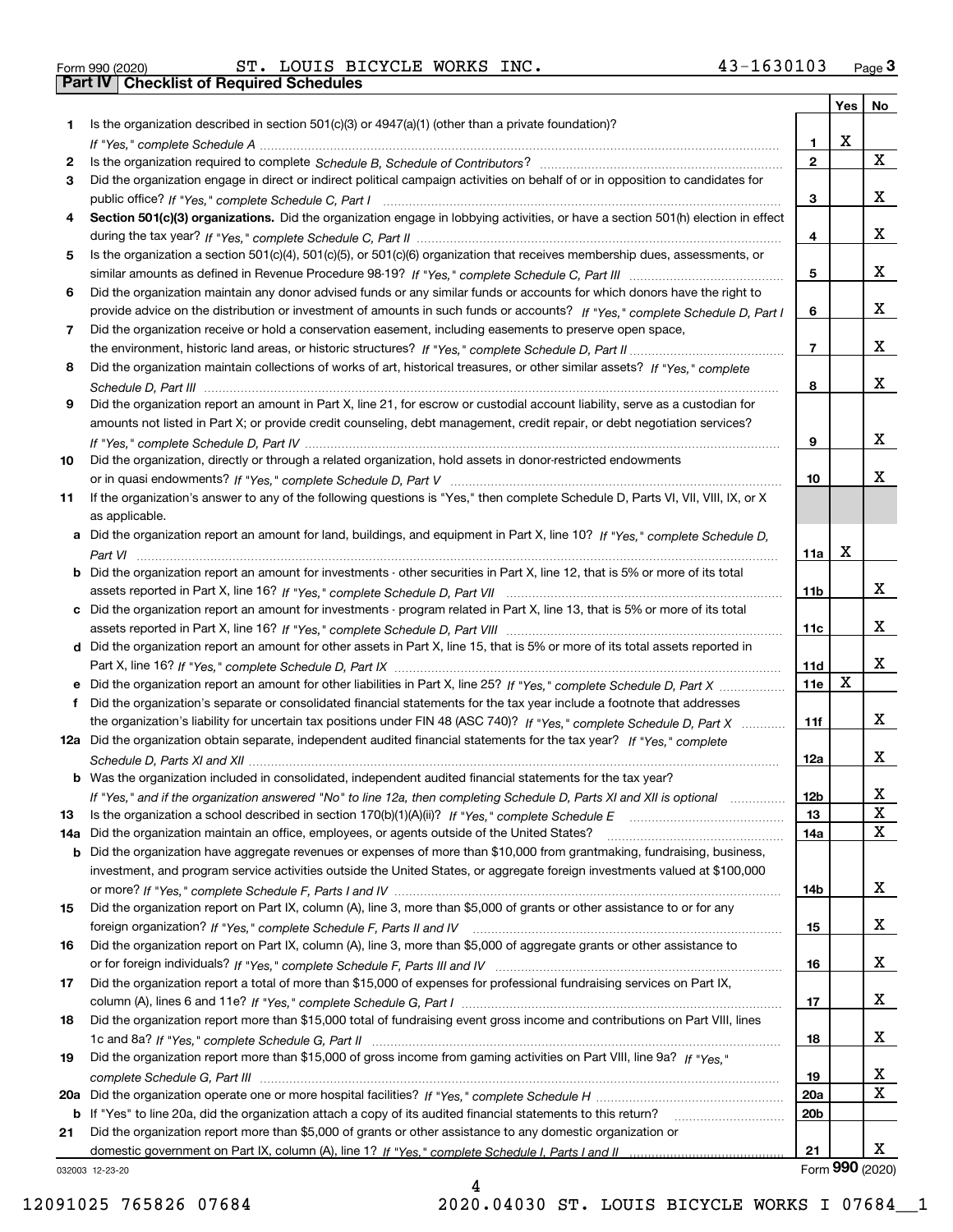|  | Form 990 (2020) |
|--|-----------------|
|  |                 |

Form 990 (2020) ST. LOUIS BICYCLE WORKS INC. 43-1630103 <sub>Page</sub> 4<br>**Part IV | Checklist of Required Schedules** <sub>(continued)</sub>

*(continued)*

|               | and former officers, directors, trustees, key employees, and highest compensated employees? If "Yes," complete                                                                                                             |                 |     |                 |
|---------------|----------------------------------------------------------------------------------------------------------------------------------------------------------------------------------------------------------------------------|-----------------|-----|-----------------|
|               |                                                                                                                                                                                                                            | 23              |     | х               |
|               | 24a Did the organization have a tax-exempt bond issue with an outstanding principal amount of more than \$100,000 as of the                                                                                                |                 |     |                 |
|               | last day of the year, that was issued after December 31, 2002? If "Yes," answer lines 24b through 24d and complete                                                                                                         |                 |     |                 |
|               |                                                                                                                                                                                                                            | 24a             |     | х               |
|               | <b>b</b> Did the organization invest any proceeds of tax-exempt bonds beyond a temporary period exception?                                                                                                                 | 24 <sub>b</sub> |     |                 |
|               | c Did the organization maintain an escrow account other than a refunding escrow at any time during the year to defease                                                                                                     |                 |     |                 |
|               |                                                                                                                                                                                                                            | 24c             |     |                 |
|               |                                                                                                                                                                                                                            | 24d             |     |                 |
|               | 25a Section 501(c)(3), 501(c)(4), and 501(c)(29) organizations. Did the organization engage in an excess benefit                                                                                                           |                 |     |                 |
|               |                                                                                                                                                                                                                            | 25a             |     | x               |
|               | b Is the organization aware that it engaged in an excess benefit transaction with a disqualified person in a prior year, and                                                                                               |                 |     |                 |
|               | that the transaction has not been reported on any of the organization's prior Forms 990 or 990-EZ? If "Yes," complete                                                                                                      |                 |     |                 |
|               | Schedule L. Part I                                                                                                                                                                                                         | 25 <sub>b</sub> |     | х               |
| 26            | Did the organization report any amount on Part X, line 5 or 22, for receivables from or payables to any current<br>or former officer, director, trustee, key employee, creator or founder, substantial contributor, or 35% |                 |     |                 |
|               |                                                                                                                                                                                                                            | 26              |     | х               |
| 27            | Did the organization provide a grant or other assistance to any current or former officer, director, trustee, key employee,                                                                                                |                 |     |                 |
|               | creator or founder, substantial contributor or employee thereof, a grant selection committee member, or to a 35% controlled                                                                                                |                 |     |                 |
|               | entity (including an employee thereof) or family member of any of these persons? If "Yes," complete Schedule L, Part III                                                                                                   | 27              |     | x               |
| 28            | Was the organization a party to a business transaction with one of the following parties (see Schedule L, Part IV                                                                                                          |                 |     |                 |
|               | instructions, for applicable filing thresholds, conditions, and exceptions):                                                                                                                                               |                 |     |                 |
|               | a A current or former officer, director, trustee, key employee, creator or founder, or substantial contributor? If                                                                                                         |                 |     |                 |
|               |                                                                                                                                                                                                                            | 28a             |     | х               |
|               |                                                                                                                                                                                                                            | 28b             |     | $\mathbf x$     |
|               | c A 35% controlled entity of one or more individuals and/or organizations described in lines 28a or 28b? If                                                                                                                |                 |     |                 |
|               |                                                                                                                                                                                                                            | 28c             | х   | х               |
| 29            |                                                                                                                                                                                                                            | 29              |     |                 |
| 30            | Did the organization receive contributions of art, historical treasures, or other similar assets, or qualified conservation                                                                                                | 30              |     | х               |
| 31            | Did the organization liquidate, terminate, or dissolve and cease operations? If "Yes," complete Schedule N, Part I                                                                                                         | 31              |     | $\mathbf x$     |
| 32            | Did the organization sell, exchange, dispose of, or transfer more than 25% of its net assets? If "Yes," complete                                                                                                           |                 |     |                 |
|               | Schedule N, Part II                                                                                                                                                                                                        | 32              |     | х               |
| 33            | Did the organization own 100% of an entity disregarded as separate from the organization under Regulations                                                                                                                 |                 |     |                 |
|               |                                                                                                                                                                                                                            | 33              |     | х               |
| 34            | Was the organization related to any tax-exempt or taxable entity? If "Yes," complete Schedule R, Part II, III, or IV, and                                                                                                  |                 |     |                 |
|               |                                                                                                                                                                                                                            | 34              |     | x               |
|               | 35a Did the organization have a controlled entity within the meaning of section 512(b)(13)?                                                                                                                                | 35а             |     | X               |
|               | <b>b</b> If "Yes" to line 35a, did the organization receive any payment from or engage in any transaction with a controlled entity                                                                                         |                 |     |                 |
|               |                                                                                                                                                                                                                            | 35b             |     |                 |
| 36            | Section 501(c)(3) organizations. Did the organization make any transfers to an exempt non-charitable related organization?                                                                                                 |                 |     |                 |
|               |                                                                                                                                                                                                                            | 36              |     | x               |
| 37            | Did the organization conduct more than 5% of its activities through an entity that is not a related organization                                                                                                           |                 |     |                 |
|               | and that is treated as a partnership for federal income tax purposes? If "Yes," complete Schedule R, Part VI                                                                                                               | 37              |     | х               |
| 38            | Did the organization complete Schedule O and provide explanations in Schedule O for Part VI, lines 11b and 19?<br>Note: All Form 990 filers are required to complete Schedule O                                            | 38              | х   |                 |
| <b>Part V</b> | <b>Statements Regarding Other IRS Filings and Tax Compliance</b>                                                                                                                                                           |                 |     |                 |
|               | Check if Schedule O contains a response or note to any line in this Part V                                                                                                                                                 |                 |     |                 |
|               |                                                                                                                                                                                                                            |                 | Yes | No              |
|               | 1a Enter the number reported in Box 3 of Form 1096. Enter -0- if not applicable<br>1a                                                                                                                                      |                 |     |                 |
|               | 0<br>1b                                                                                                                                                                                                                    |                 |     |                 |
|               | c Did the organization comply with backup withholding rules for reportable payments to vendors and reportable gaming                                                                                                       |                 |     |                 |
|               | (gambling) winnings to prize winners?                                                                                                                                                                                      | 1c              |     |                 |
|               | 032004 12-23-20                                                                                                                                                                                                            |                 |     | Form 990 (2020) |
|               | 5                                                                                                                                                                                                                          |                 |     |                 |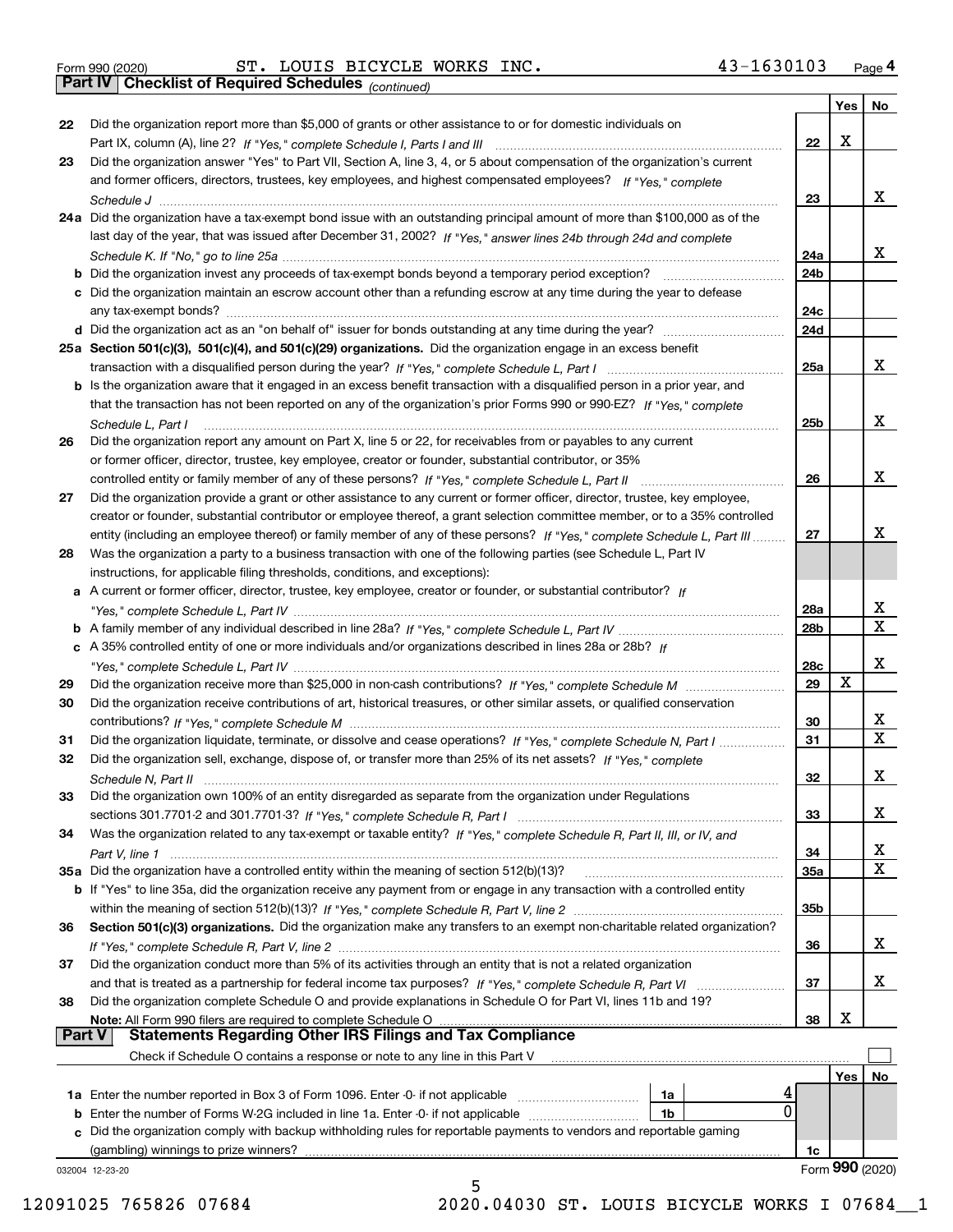| Form 990 (2020) |                                                                                                |  | ST. LOUIS BICYCLE WORKS INC. |  | 43-1630103 | Page $5$ |
|-----------------|------------------------------------------------------------------------------------------------|--|------------------------------|--|------------|----------|
|                 | <b>Part V</b> Statements Regarding Other IRS Filings and Tax Compliance <sub>(continued)</sub> |  |                              |  |            |          |

*(continued)*

|                                                                                                                    |                                                                                                                                                 |                        |   |                | Yes   No |   |  |  |  |
|--------------------------------------------------------------------------------------------------------------------|-------------------------------------------------------------------------------------------------------------------------------------------------|------------------------|---|----------------|----------|---|--|--|--|
|                                                                                                                    | 2a Enter the number of employees reported on Form W-3, Transmittal of Wage and Tax Statements,                                                  |                        |   |                |          |   |  |  |  |
|                                                                                                                    | filed for the calendar year ending with or within the year covered by this return                                                               | 2a                     | 0 |                |          |   |  |  |  |
|                                                                                                                    | <b>b</b> If at least one is reported on line 2a, did the organization file all required federal employment tax returns?                         |                        |   | 2 <sub>b</sub> |          |   |  |  |  |
|                                                                                                                    |                                                                                                                                                 |                        |   |                |          |   |  |  |  |
|                                                                                                                    | 3a Did the organization have unrelated business gross income of \$1,000 or more during the year?                                                |                        |   | За             |          | x |  |  |  |
| b                                                                                                                  |                                                                                                                                                 |                        |   | 3b             |          |   |  |  |  |
|                                                                                                                    | 4a At any time during the calendar year, did the organization have an interest in, or a signature or other authority over, a                    |                        |   |                |          |   |  |  |  |
|                                                                                                                    |                                                                                                                                                 |                        |   | 4a             |          | х |  |  |  |
|                                                                                                                    | <b>b</b> If "Yes," enter the name of the foreign country $\blacktriangleright$                                                                  |                        |   |                |          |   |  |  |  |
|                                                                                                                    | See instructions for filing requirements for FinCEN Form 114, Report of Foreign Bank and Financial Accounts (FBAR).                             |                        |   |                |          | х |  |  |  |
| 5a                                                                                                                 | Was the organization a party to a prohibited tax shelter transaction at any time during the tax year?                                           |                        |   | 5а<br>5b       |          | X |  |  |  |
| b                                                                                                                  | Did any taxable party notify the organization that it was or is a party to a prohibited tax shelter transaction?                                |                        |   | 5 <sub>c</sub> |          |   |  |  |  |
| с                                                                                                                  | 6a Does the organization have annual gross receipts that are normally greater than \$100,000, and did the organization solicit                  |                        |   |                |          |   |  |  |  |
|                                                                                                                    | any contributions that were not tax deductible as charitable contributions?                                                                     |                        |   | 6a             |          | х |  |  |  |
|                                                                                                                    | b If "Yes," did the organization include with every solicitation an express statement that such contributions or gifts                          |                        |   |                |          |   |  |  |  |
|                                                                                                                    | were not tax deductible?                                                                                                                        |                        |   | 6b             |          |   |  |  |  |
| 7                                                                                                                  | Organizations that may receive deductible contributions under section 170(c).                                                                   |                        |   |                |          |   |  |  |  |
| а                                                                                                                  | Did the organization receive a payment in excess of \$75 made partly as a contribution and partly for goods and services provided to the payor? |                        |   | 7a             |          | х |  |  |  |
| b                                                                                                                  | If "Yes," did the organization notify the donor of the value of the goods or services provided?                                                 |                        |   | 7b             |          |   |  |  |  |
|                                                                                                                    | Did the organization sell, exchange, or otherwise dispose of tangible personal property for which it was required                               |                        |   |                |          |   |  |  |  |
|                                                                                                                    |                                                                                                                                                 |                        |   | 7c             |          | x |  |  |  |
| d                                                                                                                  |                                                                                                                                                 | 7d                     |   |                |          |   |  |  |  |
|                                                                                                                    | Did the organization receive any funds, directly or indirectly, to pay premiums on a personal benefit contract?                                 |                        |   | 7е             |          |   |  |  |  |
| f                                                                                                                  | Did the organization, during the year, pay premiums, directly or indirectly, on a personal benefit contract?                                    |                        |   |                |          |   |  |  |  |
| g                                                                                                                  | If the organization received a contribution of qualified intellectual property, did the organization file Form 8899 as required?                |                        |   |                |          |   |  |  |  |
| h                                                                                                                  | If the organization received a contribution of cars, boats, airplanes, or other vehicles, did the organization file a Form 1098-C?              |                        |   |                |          |   |  |  |  |
|                                                                                                                    | Sponsoring organizations maintaining donor advised funds. Did a donor advised fund maintained by the<br>8                                       |                        |   |                |          |   |  |  |  |
|                                                                                                                    | sponsoring organization have excess business holdings at any time during the year?                                                              |                        |   |                |          |   |  |  |  |
| 9                                                                                                                  | Sponsoring organizations maintaining donor advised funds.<br>Did the sponsoring organization make any taxable distributions under section 4966? |                        |   | 9а             |          |   |  |  |  |
| а<br>b                                                                                                             | Did the sponsoring organization make a distribution to a donor, donor advisor, or related person?                                               |                        |   | 9b             |          |   |  |  |  |
| 10                                                                                                                 | Section 501(c)(7) organizations. Enter:                                                                                                         |                        |   |                |          |   |  |  |  |
| а                                                                                                                  |                                                                                                                                                 | 10a                    |   |                |          |   |  |  |  |
|                                                                                                                    | <b>b</b> Gross receipts, included on Form 990, Part VIII, line 12, for public use of club facilities <i>manument</i>                            | 10 <sub>b</sub>        |   |                |          |   |  |  |  |
| 11                                                                                                                 | Section 501(c)(12) organizations. Enter:                                                                                                        |                        |   |                |          |   |  |  |  |
|                                                                                                                    |                                                                                                                                                 | 11a                    |   |                |          |   |  |  |  |
|                                                                                                                    | <b>b</b> Gross income from other sources (Do not net amounts due or paid to other sources against                                               |                        |   |                |          |   |  |  |  |
|                                                                                                                    | amounts due or received from them.)                                                                                                             | 11b                    |   |                |          |   |  |  |  |
|                                                                                                                    | 12a Section 4947(a)(1) non-exempt charitable trusts. Is the organization filing Form 990 in lieu of Form 1041?                                  |                        |   | 12a            |          |   |  |  |  |
|                                                                                                                    | <b>b</b> If "Yes," enter the amount of tax-exempt interest received or accrued during the year <i>manument</i>                                  | 12 <sub>b</sub>        |   |                |          |   |  |  |  |
| 13                                                                                                                 | Section 501(c)(29) qualified nonprofit health insurance issuers.                                                                                |                        |   |                |          |   |  |  |  |
|                                                                                                                    | a Is the organization licensed to issue qualified health plans in more than one state?                                                          |                        |   | 13а            |          |   |  |  |  |
|                                                                                                                    | Note: See the instructions for additional information the organization must report on Schedule O.                                               |                        |   |                |          |   |  |  |  |
|                                                                                                                    | <b>b</b> Enter the amount of reserves the organization is required to maintain by the states in which the                                       |                        |   |                |          |   |  |  |  |
|                                                                                                                    | organization is licensed to issue qualified health plans [111] matter contains an interest in the set of an in                                  | 13b<br>13 <sub>c</sub> |   |                |          |   |  |  |  |
|                                                                                                                    | 14a Did the organization receive any payments for indoor tanning services during the tax year?                                                  |                        |   | 14a            |          | х |  |  |  |
| <b>b</b> If "Yes," has it filed a Form 720 to report these payments? If "No," provide an explanation on Schedule O |                                                                                                                                                 |                        |   |                |          |   |  |  |  |
| 15                                                                                                                 | Is the organization subject to the section 4960 tax on payment(s) of more than \$1,000,000 in remuneration or                                   |                        |   | 14b            |          |   |  |  |  |
|                                                                                                                    |                                                                                                                                                 |                        |   |                |          |   |  |  |  |
|                                                                                                                    | If "Yes," see instructions and file Form 4720, Schedule N.                                                                                      |                        |   | 15             |          | х |  |  |  |
| 16                                                                                                                 | Is the organization an educational institution subject to the section 4968 excise tax on net investment income?                                 |                        |   | 16             |          | х |  |  |  |
|                                                                                                                    | If "Yes," complete Form 4720, Schedule O.                                                                                                       |                        |   |                |          |   |  |  |  |

Form (2020) **990**

032005 12-23-20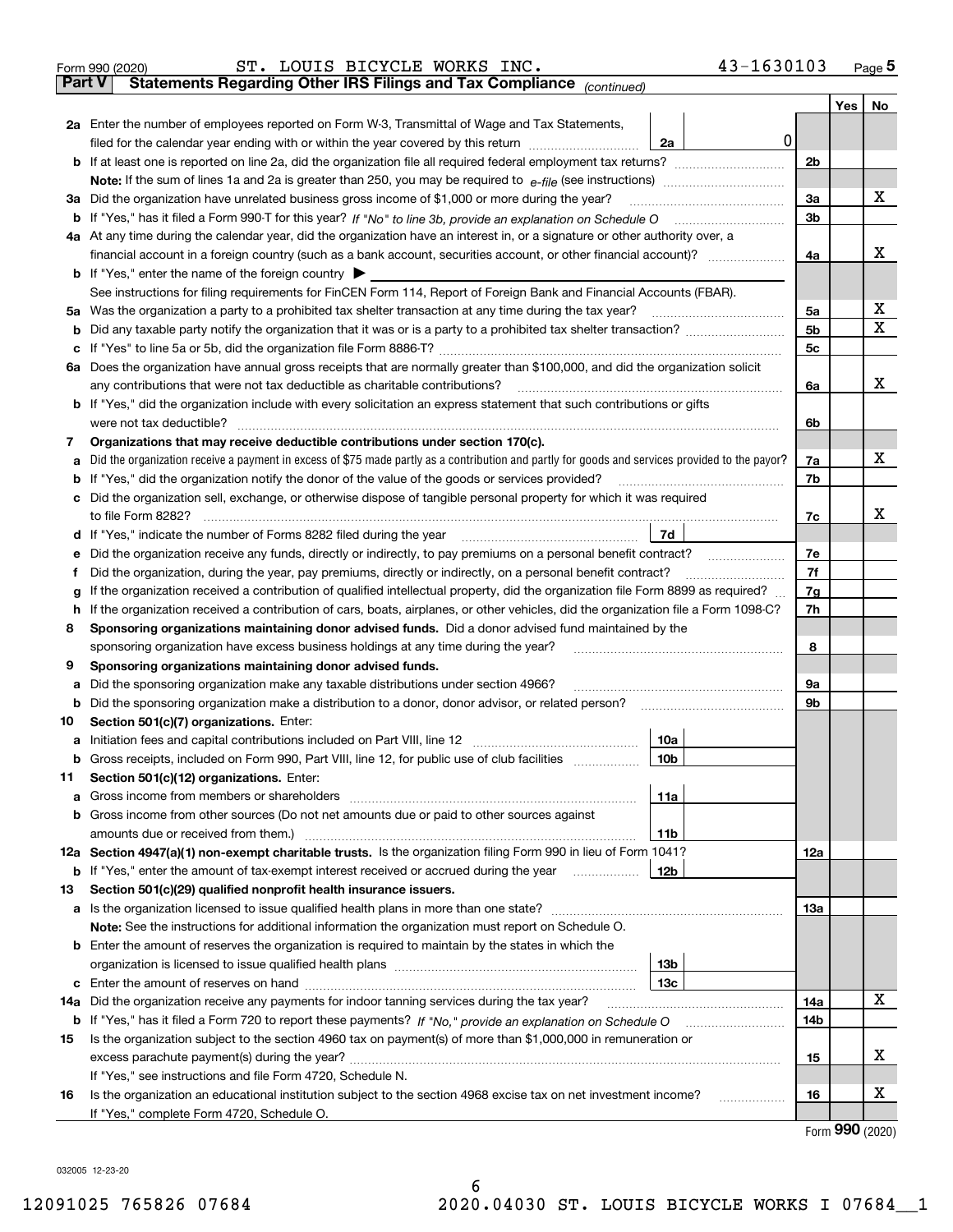|  | Form 990 (2020) |
|--|-----------------|
|  |                 |

ST. LOUIS BICYCLE WORKS INC. 43-1630103

*For each "Yes" response to lines 2 through 7b below, and for a "No" response to line 8a, 8b, or 10b below, describe the circumstances, processes, or changes on Schedule O. See instructions.* Form 990 (2020) **COULS BICYCLE WORKS INC.** 43-1630103 Page 6<br>**Part VI Governance, Management, and Disclosure** *For each "Yes" response to lines 2 through 7b below, and for a "No" response* 

|              |                                                                                                                                                                                                                                |                               |                         | Yes   No |                         |
|--------------|--------------------------------------------------------------------------------------------------------------------------------------------------------------------------------------------------------------------------------|-------------------------------|-------------------------|----------|-------------------------|
|              | <b>1a</b> Enter the number of voting members of the governing body at the end of the tax year <i>manumum</i>                                                                                                                   | 1a                            | 11                      |          |                         |
|              | If there are material differences in voting rights among members of the governing body, or if the governing                                                                                                                    |                               |                         |          |                         |
|              | body delegated broad authority to an executive committee or similar committee, explain on Schedule O.                                                                                                                          |                               |                         |          |                         |
|              | <b>b</b> Enter the number of voting members included on line 1a, above, who are independent                                                                                                                                    | 1b                            | 11                      |          |                         |
| $\mathbf{2}$ | Did any officer, director, trustee, or key employee have a family relationship or a business relationship with any other                                                                                                       |                               |                         |          |                         |
|              | officer, director, trustee, or key employee?                                                                                                                                                                                   |                               | $\mathbf{2}$            |          | х                       |
| З            | Did the organization delegate control over management duties customarily performed by or under the direct supervision                                                                                                          |                               |                         |          |                         |
|              |                                                                                                                                                                                                                                |                               | 3                       |          | $\overline{\mathbf{X}}$ |
| 4            | Did the organization make any significant changes to its governing documents since the prior Form 990 was filed?                                                                                                               |                               | $\overline{\mathbf{4}}$ |          | $\overline{\mathbf{x}}$ |
| 5            |                                                                                                                                                                                                                                |                               | $5\phantom{a}$          |          | $\overline{\mathbf{x}}$ |
| 6            | Did the organization have members or stockholders?                                                                                                                                                                             |                               | 6                       | X        |                         |
|              | 7a Did the organization have members, stockholders, or other persons who had the power to elect or appoint one or                                                                                                              |                               |                         |          |                         |
|              | more members of the governing body?                                                                                                                                                                                            |                               | 7а                      | X        |                         |
|              | <b>b</b> Are any governance decisions of the organization reserved to (or subject to approval by) members, stockholders, or                                                                                                    |                               |                         |          |                         |
|              | persons other than the governing body?                                                                                                                                                                                         |                               | 7b                      | X        |                         |
| 8            | Did the organization contemporaneously document the meetings held or written actions undertaken during the year by the following:                                                                                              |                               |                         |          |                         |
| a            |                                                                                                                                                                                                                                |                               | 8а                      | X        |                         |
|              |                                                                                                                                                                                                                                |                               | 8b                      | X        |                         |
|              |                                                                                                                                                                                                                                |                               |                         |          |                         |
| 9            | Is there any officer, director, trustee, or key employee listed in Part VII, Section A, who cannot be reached at the                                                                                                           |                               | 9                       |          | x                       |
|              |                                                                                                                                                                                                                                |                               |                         |          |                         |
|              | Section B. Policies (This Section B requests information about policies not required by the Internal Revenue Code.)                                                                                                            |                               |                         |          |                         |
|              |                                                                                                                                                                                                                                |                               |                         | Yes      | No<br>$\mathbf{x}$      |
|              |                                                                                                                                                                                                                                |                               | 10a                     |          |                         |
|              | <b>b</b> If "Yes," did the organization have written policies and procedures governing the activities of such chapters, affiliates,                                                                                            |                               |                         |          |                         |
|              |                                                                                                                                                                                                                                |                               | 10 <sub>b</sub>         |          |                         |
|              | 11a Has the organization provided a complete copy of this Form 990 to all members of its governing body before filing the form?                                                                                                |                               | 11a                     | X        |                         |
|              | <b>b</b> Describe in Schedule O the process, if any, used by the organization to review this Form 990.                                                                                                                         |                               |                         |          |                         |
|              |                                                                                                                                                                                                                                |                               | <b>12a</b>              |          | х                       |
|              | <b>b</b> Were officers, directors, or trustees, and key employees required to disclose annually interests that could give rise to conflicts?                                                                                   |                               | 12 <sub>b</sub>         |          |                         |
|              | c Did the organization regularly and consistently monitor and enforce compliance with the policy? If "Yes," describe                                                                                                           |                               |                         |          |                         |
|              | in Schedule O how this was done encourance and the control of the control of the control of the control of the                                                                                                                 |                               | 12c                     |          |                         |
| 13           |                                                                                                                                                                                                                                |                               | 13                      |          | X                       |
| 14           | Did the organization have a written document retention and destruction policy? manufactured and the organization have a written document retention and destruction policy?                                                     |                               | 14                      |          | $\mathbf X$             |
| 15           | Did the process for determining compensation of the following persons include a review and approval by independent                                                                                                             |                               |                         |          |                         |
|              | persons, comparability data, and contemporaneous substantiation of the deliberation and decision?                                                                                                                              |                               |                         |          |                         |
|              | a The organization's CEO, Executive Director, or top management official [11] [12] The organization's CEO, Executive Director, or top management official [12] [12] [12] [12] The organization's CEO, Executive Director, or t |                               | 15a                     | х        |                         |
|              | b Other officers or key employees of the organization manufactured content to the organization manufactured by Other officers or key employees of the organization manufactured content of the organization manufactured by Ot |                               | 15b                     | X        |                         |
|              | If "Yes" to line 15a or 15b, describe the process in Schedule O (see instructions).                                                                                                                                            |                               |                         |          |                         |
|              | 16a Did the organization invest in, contribute assets to, or participate in a joint venture or similar arrangement with a                                                                                                      |                               |                         |          |                         |
|              | taxable entity during the year?                                                                                                                                                                                                |                               | 16a                     |          | х                       |
|              | <b>b</b> If "Yes," did the organization follow a written policy or procedure requiring the organization to evaluate its participation                                                                                          |                               |                         |          |                         |
|              | in joint venture arrangements under applicable federal tax law, and take steps to safeguard the organization's                                                                                                                 |                               |                         |          |                         |
|              |                                                                                                                                                                                                                                |                               | 16b                     |          |                         |
|              | <b>Section C. Disclosure</b>                                                                                                                                                                                                   |                               |                         |          |                         |
| 17           | List the states with which a copy of this Form 990 is required to be filed $\blacktriangleright$ MO                                                                                                                            |                               |                         |          |                         |
| 18           | Section 6104 requires an organization to make its Forms 1023 (1024 or 1024-A, if applicable), 990, and 990-T (Section 501(c)(3)s only) available                                                                               |                               |                         |          |                         |
|              | for public inspection. Indicate how you made these available. Check all that apply.                                                                                                                                            |                               |                         |          |                         |
|              | $X$ Upon request<br>$X$ Another's website<br>Own website                                                                                                                                                                       | Other (explain on Schedule O) |                         |          |                         |
| 19           | Describe on Schedule O whether (and if so, how) the organization made its governing documents, conflict of interest policy, and financial                                                                                      |                               |                         |          |                         |
|              | statements available to the public during the tax year.                                                                                                                                                                        |                               |                         |          |                         |
| 20           | State the name, address, and telephone number of the person who possesses the organization's books and records                                                                                                                 |                               |                         |          |                         |
|              | PATRICK VAN DER TUIN $-$ (314)827-6640                                                                                                                                                                                         |                               |                         |          |                         |
|              | 2414 MENARD STREET, ST. LOUIS, MO<br>63104                                                                                                                                                                                     |                               |                         |          |                         |
|              |                                                                                                                                                                                                                                |                               |                         |          | Form 990 (2020)         |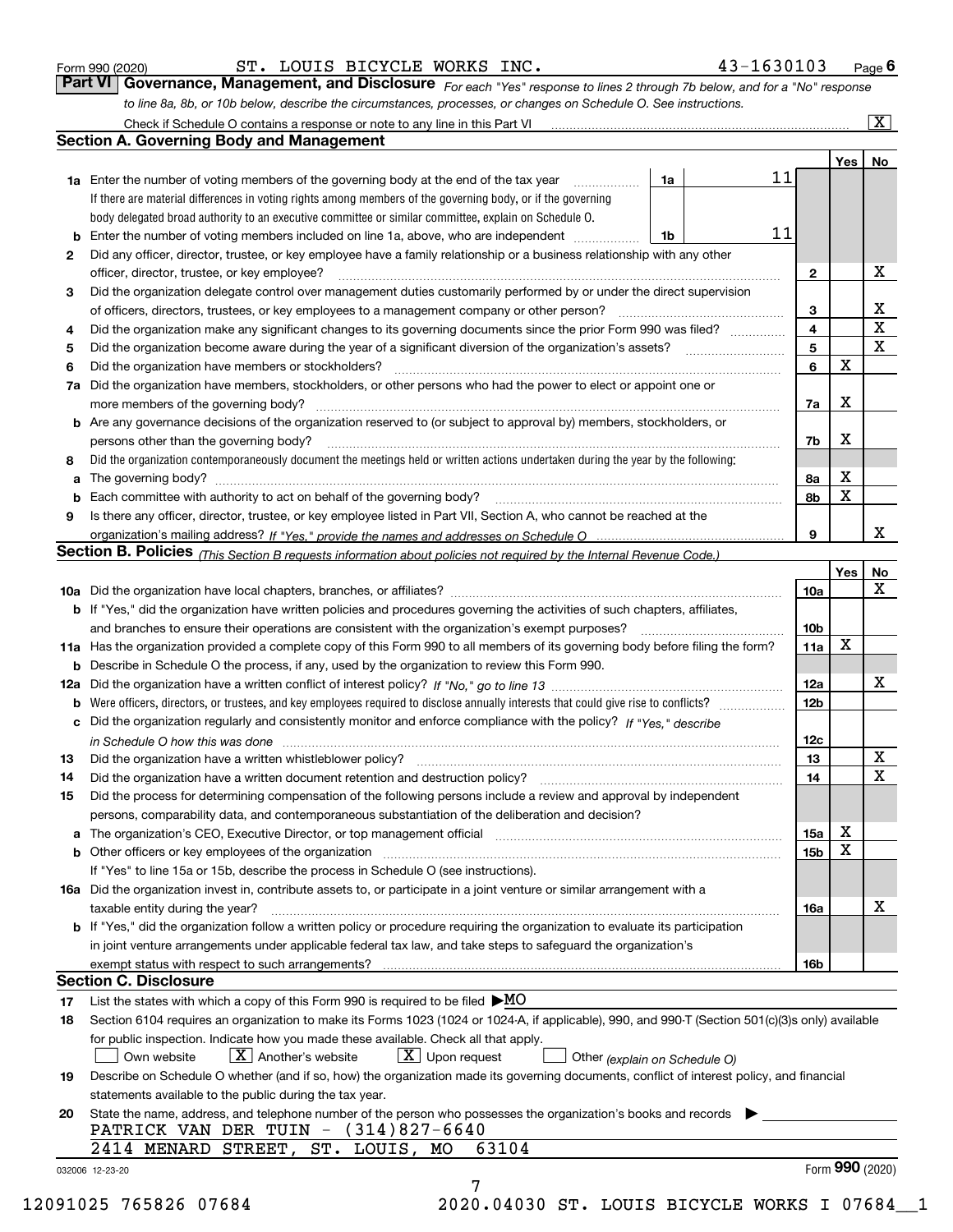Form 990 (2020) ST. LOUIS BICYCLE WORKS INC. 43-1630103 Page

 $\mathcal{L}^{\text{max}}$ 

# **7Part VII Compensation of Officers, Directors, Trustees, Key Employees, Highest Compensated Employees, and Independent Contractors**

Check if Schedule O contains a response or note to any line in this Part VII

**Section A. Officers, Directors, Trustees, Key Employees, and Highest Compensated Employees**

**1a**  Complete this table for all persons required to be listed. Report compensation for the calendar year ending with or within the organization's tax year. **•** List all of the organization's current officers, directors, trustees (whether individuals or organizations), regardless of amount of compensation.

Enter -0- in columns (D), (E), and (F) if no compensation was paid.

 $\bullet$  List all of the organization's  $\,$ current key employees, if any. See instructions for definition of "key employee."

**•** List the organization's five current highest compensated employees (other than an officer, director, trustee, or key employee) who received reportable compensation (Box 5 of Form W-2 and/or Box 7 of Form 1099-MISC) of more than \$100,000 from the organization and any related organizations.

**•** List all of the organization's former officers, key employees, and highest compensated employees who received more than \$100,000 of reportable compensation from the organization and any related organizations.

**former directors or trustees**  ¥ List all of the organization's that received, in the capacity as a former director or trustee of the organization, more than \$10,000 of reportable compensation from the organization and any related organizations.

See instructions for the order in which to list the persons above.

Check this box if neither the organization nor any related organization compensated any current officer, director, or trustee.  $\mathcal{L}^{\text{max}}$ 

| (A)                         | (B)                  |                                |                                                                  | (C)                     |              |                                  |        | (D)                             | (E)             | (F)                      |
|-----------------------------|----------------------|--------------------------------|------------------------------------------------------------------|-------------------------|--------------|----------------------------------|--------|---------------------------------|-----------------|--------------------------|
| Name and title              | Average              |                                | (do not check more than one                                      | Position                |              |                                  |        | Reportable                      | Reportable      | Estimated                |
|                             | hours per            |                                | box, unless person is both an<br>officer and a director/trustee) |                         |              |                                  |        | compensation                    | compensation    | amount of                |
|                             | week                 |                                |                                                                  |                         |              |                                  |        | from                            | from related    | other                    |
|                             | (list any            |                                |                                                                  |                         |              |                                  |        | the                             | organizations   | compensation             |
|                             | hours for<br>related |                                |                                                                  |                         |              |                                  |        | organization<br>(W-2/1099-MISC) | (W-2/1099-MISC) | from the<br>organization |
|                             | organizations        |                                |                                                                  |                         |              |                                  |        |                                 |                 | and related              |
|                             | below                |                                |                                                                  |                         |              |                                  |        |                                 |                 | organizations            |
|                             | line)                | Individual trustee or director | Institutional trustee                                            | Officer                 | Key employee | Highest compensated<br> employee | Former |                                 |                 |                          |
| PATRICK VAN DER TUIN<br>(1) | 40.00                |                                |                                                                  |                         |              |                                  |        |                                 |                 |                          |
| EXECUTIVE DIRECTOR          |                      |                                |                                                                  | X                       |              |                                  |        | 70,096.                         | 0.              | 0.                       |
| (2)<br>WAYNE BRINKMAN       | 10.00                |                                |                                                                  |                         |              |                                  |        |                                 |                 |                          |
| PRESIDENT                   |                      | $\mathbf x$                    |                                                                  | X                       |              |                                  |        | 0.                              | 0.              | $0$ .                    |
| ROGER SCHALLOM<br>(3)       | 10.00                |                                |                                                                  |                         |              |                                  |        |                                 |                 |                          |
| VICE PRESIDENT              |                      | $\mathbf x$                    |                                                                  | $\overline{\textbf{X}}$ |              |                                  |        | 0.                              | 0.              | $\mathbf 0$ .            |
| EVIE HEMPHILL<br>(4)        | 10.00                |                                |                                                                  |                         |              |                                  |        |                                 |                 |                          |
| <b>SECRETARY</b>            |                      | $\mathbf x$                    |                                                                  | $\overline{\textbf{X}}$ |              |                                  |        | 0.                              | 0.              | $\mathbf 0$ .            |
| DAN DOYLE<br>(5)            | 10.00                |                                |                                                                  |                         |              |                                  |        |                                 |                 |                          |
| TREASURER                   |                      | $\mathbf x$                    |                                                                  | $\overline{\textbf{X}}$ |              |                                  |        | 0.                              | 0.              | $\mathbf 0$ .            |
| T.J. BROSS<br>(6)           | 5.00                 |                                |                                                                  |                         |              |                                  |        |                                 |                 |                          |
| <b>DIRECTOR</b>             |                      | $\mathbf x$                    |                                                                  |                         |              |                                  |        | 0.                              | 0.              | $0_{.}$                  |
| MATTHEW MARTING<br>(7)      | 5.00                 |                                |                                                                  |                         |              |                                  |        |                                 |                 |                          |
| <b>DIRECTOR</b>             |                      | $\mathbf X$                    |                                                                  |                         |              |                                  |        | $0$ .                           | 0.              | $\mathbf 0$ .            |
| CHRISTINA MOSS<br>(8)       | 5.00                 |                                |                                                                  |                         |              |                                  |        |                                 |                 |                          |
| <b>DIRECTOR</b>             |                      | $\mathbf x$                    |                                                                  |                         |              |                                  |        | 0.                              | 0.              | $0_{.}$                  |
| (9)<br>JENNIFER PANGBORN    | 5.00                 |                                |                                                                  |                         |              |                                  |        |                                 |                 |                          |
| <b>DIRECTOR</b>             |                      | $\mathbf X$                    |                                                                  |                         |              |                                  |        | 0.                              | 0.              | $0_{.}$                  |
| (10) JOSEPH RICE            | 5.00                 |                                |                                                                  |                         |              |                                  |        |                                 |                 |                          |
| <b>DIRECTOR</b>             |                      | $\mathbf x$                    |                                                                  |                         |              |                                  |        | $\mathbf 0$ .                   | 0.              | $\mathbf 0$ .            |
| (11) ANNIE YARBROUGH        | 5.00                 |                                |                                                                  |                         |              |                                  |        |                                 |                 |                          |
| <b>DIRECTOR</b>             |                      | $\mathbf X$                    |                                                                  |                         |              |                                  |        | 0.                              | 0.              | $\mathbf 0$ .            |
| (12) CARRIE ZUKOSKI         | 5.00                 |                                |                                                                  |                         |              |                                  |        |                                 |                 |                          |
| <b>DIRECTOR</b>             |                      | $\mathbf X$                    |                                                                  |                         |              |                                  |        | 0.                              | 0.              | $\mathbf 0$ .            |
|                             |                      |                                |                                                                  |                         |              |                                  |        |                                 |                 |                          |
|                             |                      |                                |                                                                  |                         |              |                                  |        |                                 |                 |                          |
|                             |                      |                                |                                                                  |                         |              |                                  |        |                                 |                 |                          |
|                             |                      |                                |                                                                  |                         |              |                                  |        |                                 |                 |                          |
|                             |                      |                                |                                                                  |                         |              |                                  |        |                                 |                 |                          |
|                             |                      |                                |                                                                  |                         |              |                                  |        |                                 |                 |                          |
|                             |                      |                                |                                                                  |                         |              |                                  |        |                                 |                 |                          |
|                             |                      |                                |                                                                  |                         |              |                                  |        |                                 |                 |                          |
|                             |                      |                                |                                                                  |                         |              |                                  |        |                                 |                 |                          |
|                             |                      |                                |                                                                  |                         |              |                                  |        |                                 |                 | $\overline{2}$           |

8

032007 12-23-20

Form (2020) **990**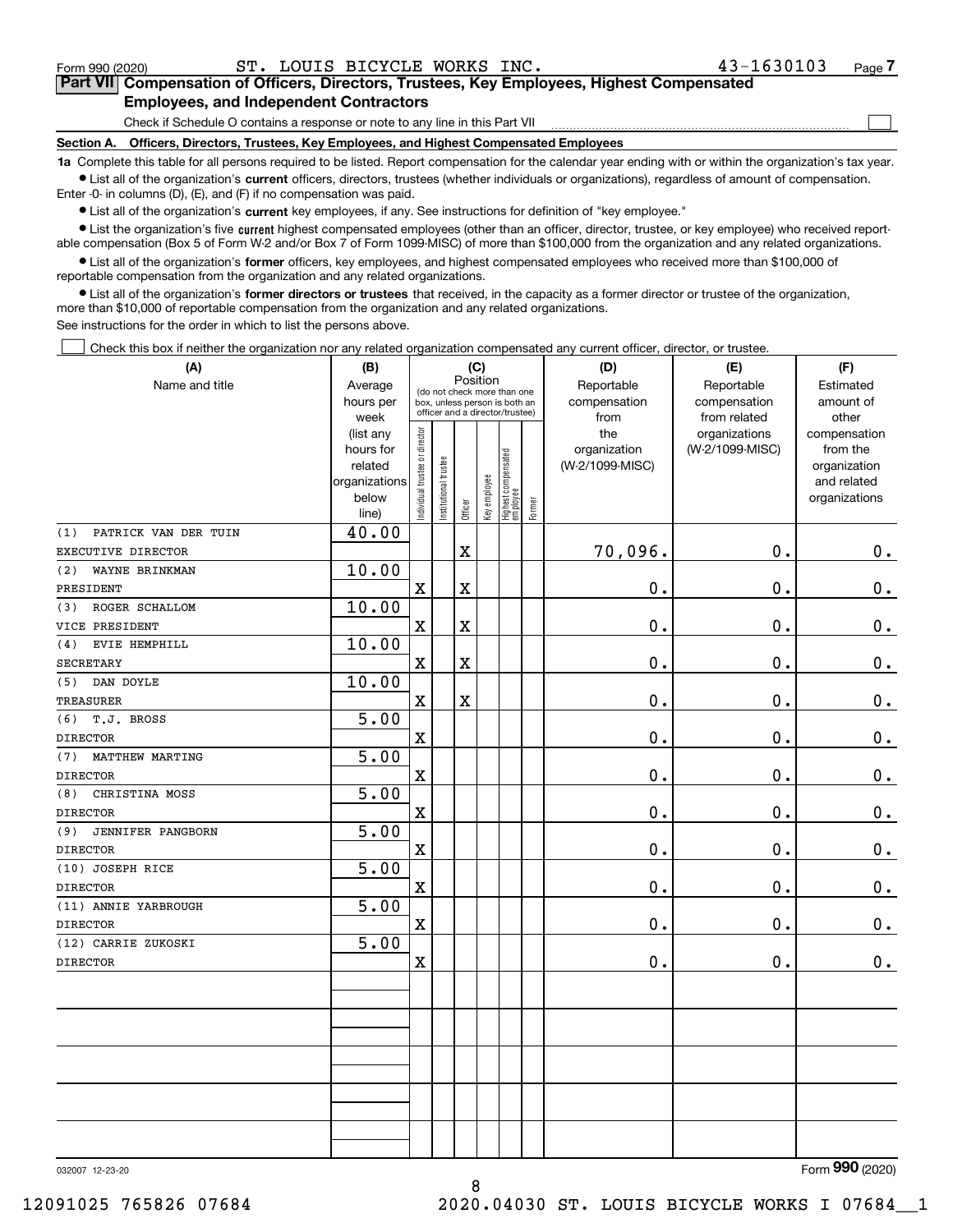|   | ST. LOUIS BICYCLE WORKS INC.<br>Form 990 (2020)                                                                                                                     |                                                                      |                                |                       |                 |              |                                                                                                 |        |                                           | 43-1630103                                        |                             |     |                                                                          | Page 8                    |
|---|---------------------------------------------------------------------------------------------------------------------------------------------------------------------|----------------------------------------------------------------------|--------------------------------|-----------------------|-----------------|--------------|-------------------------------------------------------------------------------------------------|--------|-------------------------------------------|---------------------------------------------------|-----------------------------|-----|--------------------------------------------------------------------------|---------------------------|
|   | Part VII <br>Section A. Officers, Directors, Trustees, Key Employees, and Highest Compensated Employees (continued)                                                 |                                                                      |                                |                       |                 |              |                                                                                                 |        |                                           |                                                   |                             |     |                                                                          |                           |
|   | (A)<br>Name and title                                                                                                                                               | (B)<br>Average<br>hours per<br>week                                  |                                |                       | (C)<br>Position |              | (do not check more than one<br>box, unless person is both an<br>officer and a director/trustee) |        | (D)<br>Reportable<br>compensation<br>from | (E)<br>Reportable<br>compensation<br>from related |                             |     | (F)<br>Estimated<br>amount of<br>other                                   |                           |
|   |                                                                                                                                                                     | (list any<br>hours for<br>related<br>organizations<br>below<br>line) | Individual trustee or director | Institutional trustee | Officer         | key employee | Highest compensated<br>  employee                                                               | Former | the<br>organization<br>(W-2/1099-MISC)    | organizations<br>(W-2/1099-MISC)                  |                             |     | compensation<br>from the<br>organization<br>and related<br>organizations |                           |
|   |                                                                                                                                                                     |                                                                      |                                |                       |                 |              |                                                                                                 |        |                                           |                                                   |                             |     |                                                                          |                           |
|   |                                                                                                                                                                     |                                                                      |                                |                       |                 |              |                                                                                                 |        |                                           |                                                   |                             |     |                                                                          |                           |
|   |                                                                                                                                                                     |                                                                      |                                |                       |                 |              |                                                                                                 |        |                                           |                                                   |                             |     |                                                                          |                           |
|   |                                                                                                                                                                     |                                                                      |                                |                       |                 |              |                                                                                                 |        |                                           |                                                   |                             |     |                                                                          |                           |
|   |                                                                                                                                                                     |                                                                      |                                |                       |                 |              |                                                                                                 |        |                                           |                                                   |                             |     |                                                                          |                           |
|   |                                                                                                                                                                     |                                                                      |                                |                       |                 |              |                                                                                                 |        |                                           |                                                   |                             |     |                                                                          |                           |
|   |                                                                                                                                                                     |                                                                      |                                |                       |                 |              |                                                                                                 |        |                                           |                                                   |                             |     |                                                                          |                           |
|   |                                                                                                                                                                     |                                                                      |                                |                       |                 |              |                                                                                                 |        |                                           |                                                   |                             |     |                                                                          |                           |
|   |                                                                                                                                                                     |                                                                      |                                |                       |                 |              |                                                                                                 |        |                                           |                                                   |                             |     |                                                                          |                           |
|   | 1b Subtotal<br>c Total from continuation sheets to Part VII, Section A                                                                                              |                                                                      |                                |                       |                 |              |                                                                                                 |        | 70,096.<br>$\overline{0}$ .               |                                                   | 0.<br>$\overline{0}$ .      |     |                                                                          | $0$ .<br>$\overline{0}$ . |
|   |                                                                                                                                                                     |                                                                      |                                |                       |                 |              |                                                                                                 |        | 70,096.                                   |                                                   | $\overline{\mathfrak{0}}$ . |     |                                                                          | $\overline{\mathbf{0}}$ . |
| 2 | Total number of individuals (including but not limited to those listed above) who received more than \$100,000 of reportable                                        |                                                                      |                                |                       |                 |              |                                                                                                 |        |                                           |                                                   |                             |     |                                                                          | 0                         |
|   | compensation from the organization $\blacktriangleright$                                                                                                            |                                                                      |                                |                       |                 |              |                                                                                                 |        |                                           |                                                   |                             |     | Yes                                                                      | No                        |
| з | Did the organization list any former officer, director, trustee, key employee, or highest compensated employee on                                                   |                                                                      |                                |                       |                 |              |                                                                                                 |        |                                           |                                                   |                             |     |                                                                          |                           |
|   | line 1a? If "Yes," complete Schedule J for such individual manufactured contained and the 1a? If "Yes," complete Schedule J for such individual                     |                                                                      |                                |                       |                 |              |                                                                                                 |        |                                           |                                                   |                             | 3   |                                                                          | х                         |
| 4 | For any individual listed on line 1a, is the sum of reportable compensation and other compensation from the organization                                            |                                                                      |                                |                       |                 |              |                                                                                                 |        |                                           |                                                   |                             | 4   |                                                                          | х                         |
| 5 | Did any person listed on line 1a receive or accrue compensation from any unrelated organization or individual for services                                          |                                                                      |                                |                       |                 |              |                                                                                                 |        |                                           |                                                   |                             |     |                                                                          |                           |
|   | <b>Section B. Independent Contractors</b>                                                                                                                           |                                                                      |                                |                       |                 |              |                                                                                                 |        |                                           |                                                   |                             | 5   |                                                                          | X                         |
| 1 | Complete this table for your five highest compensated independent contractors that received more than \$100,000 of compensation from                                |                                                                      |                                |                       |                 |              |                                                                                                 |        |                                           |                                                   |                             |     |                                                                          |                           |
|   | the organization. Report compensation for the calendar year ending with or within the organization's tax year.<br>(A)                                               |                                                                      |                                |                       |                 |              |                                                                                                 |        | (B)                                       |                                                   |                             | (C) |                                                                          |                           |
|   | Name and business address                                                                                                                                           |                                                                      |                                | <b>NONE</b>           |                 |              |                                                                                                 |        | Description of services                   |                                                   |                             |     | Compensation                                                             |                           |
|   |                                                                                                                                                                     |                                                                      |                                |                       |                 |              |                                                                                                 |        |                                           |                                                   |                             |     |                                                                          |                           |
|   |                                                                                                                                                                     |                                                                      |                                |                       |                 |              |                                                                                                 |        |                                           |                                                   |                             |     |                                                                          |                           |
|   |                                                                                                                                                                     |                                                                      |                                |                       |                 |              |                                                                                                 |        |                                           |                                                   |                             |     |                                                                          |                           |
|   |                                                                                                                                                                     |                                                                      |                                |                       |                 |              |                                                                                                 |        |                                           |                                                   |                             |     |                                                                          |                           |
|   |                                                                                                                                                                     |                                                                      |                                |                       |                 |              |                                                                                                 |        |                                           |                                                   |                             |     |                                                                          |                           |
| 2 | Total number of independent contractors (including but not limited to those listed above) who received more than<br>\$100,000 of compensation from the organization |                                                                      |                                |                       |                 | 0            |                                                                                                 |        |                                           |                                                   |                             |     |                                                                          |                           |
|   |                                                                                                                                                                     |                                                                      |                                |                       |                 |              |                                                                                                 |        |                                           |                                                   |                             |     | Form 990 (2020)                                                          |                           |

032008 12-23-20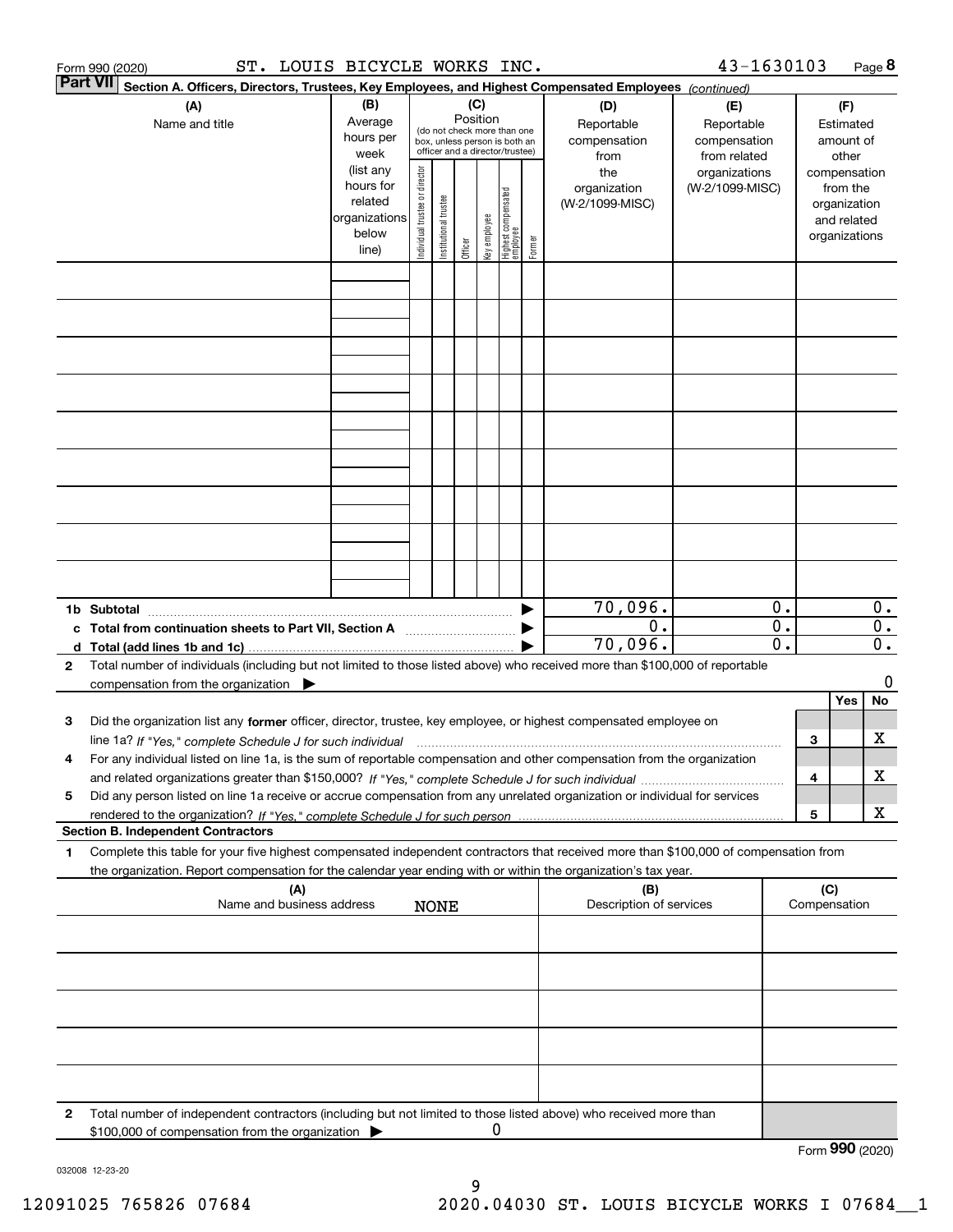|                                                           |                 |              | Check if Schedule O contains a response or note to any line in this Part VIII                             |          |                                        |                |                               |               |                                              |                                                 |                                                                 |
|-----------------------------------------------------------|-----------------|--------------|-----------------------------------------------------------------------------------------------------------|----------|----------------------------------------|----------------|-------------------------------|---------------|----------------------------------------------|-------------------------------------------------|-----------------------------------------------------------------|
|                                                           |                 |              |                                                                                                           |          |                                        |                |                               | Total revenue | (B)<br>Related or exempt<br>function revenue | $\overline{C}$<br>Unrelated<br>business revenue | (D)<br>Revenue excluded<br>from tax under<br>sections 512 - 514 |
|                                                           | b<br>с          |              | 1 a Federated campaigns<br>Membership dues<br>Fundraising events                                          |          | 1a<br>1 <sub>b</sub><br>1 <sub>c</sub> |                |                               |               |                                              |                                                 |                                                                 |
|                                                           | d               |              | Related organizations<br>Government grants (contributions)<br>All other contributions, gifts, grants, and | .        | 1 <sub>d</sub><br>1e                   |                |                               |               |                                              |                                                 |                                                                 |
| Contributions, Gifts, Grants<br>and Other Similar Amounts | a<br>h.         |              | similar amounts not included above<br>Noncash contributions included in lines 1a-1f                       |          | 1f<br>$1g$ \$                          |                | <u>416,827.</u><br>299,957.   | 416,827.      |                                              |                                                 |                                                                 |
|                                                           |                 |              |                                                                                                           |          |                                        |                | <b>Business Code</b>          |               |                                              |                                                 |                                                                 |
|                                                           | 2a              |              | SALE OF ITEMS                                                                                             |          |                                        |                | 900099                        | 6,710.        | 6,710.                                       |                                                 |                                                                 |
|                                                           | b               |              | SERVICE CONTRACTS                                                                                         |          |                                        |                | 900099                        | 4,753.        | 4,753.                                       |                                                 |                                                                 |
|                                                           |                 |              | CLASS TUITION AND FEES                                                                                    |          |                                        |                | 611710                        | 3,600.        | 3,600.                                       |                                                 |                                                                 |
|                                                           |                 |              | RECYCLING                                                                                                 |          |                                        |                | 900099                        | 403.          | 403.                                         |                                                 |                                                                 |
| Program Service<br>Revenue                                | е               |              |                                                                                                           |          |                                        |                |                               |               |                                              |                                                 |                                                                 |
|                                                           | f               |              | All other program service revenue                                                                         |          |                                        |                |                               |               |                                              |                                                 |                                                                 |
|                                                           |                 |              |                                                                                                           |          |                                        |                |                               | 15,466.       |                                              |                                                 |                                                                 |
|                                                           | 3               |              | Investment income (including dividends, interest, and                                                     |          |                                        |                |                               |               |                                              |                                                 |                                                                 |
|                                                           |                 |              |                                                                                                           |          |                                        |                |                               | 1,472.        |                                              |                                                 | 1,472.                                                          |
|                                                           | 4               |              | Income from investment of tax-exempt bond proceeds                                                        |          |                                        |                |                               |               |                                              |                                                 |                                                                 |
|                                                           | 5               |              |                                                                                                           |          | (i) Real                               |                | (ii) Personal                 |               |                                              |                                                 |                                                                 |
|                                                           |                 |              |                                                                                                           |          |                                        |                |                               |               |                                              |                                                 |                                                                 |
|                                                           | 6а              | Gross rents  | .<br>Less: rental expenses                                                                                | 6a<br>6b |                                        |                |                               |               |                                              |                                                 |                                                                 |
|                                                           | b<br>с          |              | Rental income or (loss)                                                                                   | 6c       |                                        |                |                               |               |                                              |                                                 |                                                                 |
|                                                           |                 | d            | Net rental income or (loss)                                                                               |          |                                        |                |                               |               |                                              |                                                 |                                                                 |
|                                                           |                 |              | 7 a Gross amount from sales of                                                                            |          | (i) Securities                         |                | (ii) Other                    |               |                                              |                                                 |                                                                 |
|                                                           |                 |              | assets other than inventory                                                                               | 7a       |                                        |                |                               |               |                                              |                                                 |                                                                 |
|                                                           |                 |              | Less: cost or other basis                                                                                 |          |                                        |                |                               |               |                                              |                                                 |                                                                 |
|                                                           |                 |              | and sales expenses                                                                                        | 7b       |                                        |                |                               |               |                                              |                                                 |                                                                 |
| ther Revenue                                              |                 |              | c Gain or (loss) $\ldots$                                                                                 | 7c       |                                        |                |                               |               |                                              |                                                 |                                                                 |
|                                                           |                 |              |                                                                                                           |          |                                        |                |                               |               |                                              |                                                 |                                                                 |
|                                                           | 8а              |              | Gross income from fundraising events (not                                                                 |          |                                        |                |                               |               |                                              |                                                 |                                                                 |
| 0                                                         |                 | including \$ |                                                                                                           |          | оt                                     |                |                               |               |                                              |                                                 |                                                                 |
|                                                           |                 |              | contributions reported on line 1c). See                                                                   |          |                                        |                |                               |               |                                              |                                                 |                                                                 |
|                                                           |                 |              |                                                                                                           |          |                                        | l 8a           |                               |               |                                              |                                                 |                                                                 |
|                                                           | b               |              | Less: direct expenses                                                                                     |          |                                        | 8 <sub>b</sub> |                               |               |                                              |                                                 |                                                                 |
|                                                           | c               |              | Net income or (loss) from fundraising events                                                              |          |                                        |                |                               |               |                                              |                                                 |                                                                 |
|                                                           |                 |              | 9 a Gross income from gaming activities. See                                                              |          |                                        |                |                               |               |                                              |                                                 |                                                                 |
|                                                           |                 |              |                                                                                                           |          |                                        | ∣9a            |                               |               |                                              |                                                 |                                                                 |
|                                                           | b               |              |                                                                                                           |          |                                        | 9 <sub>b</sub> |                               |               |                                              |                                                 |                                                                 |
|                                                           |                 |              | c Net income or (loss) from gaming activities                                                             |          |                                        |                |                               |               |                                              |                                                 |                                                                 |
|                                                           |                 |              | 10 a Gross sales of inventory, less returns                                                               |          |                                        |                | $\vert$ 10a $\vert$ 254, 294. |               |                                              |                                                 |                                                                 |
|                                                           |                 |              | <b>b</b> Less: cost of goods sold                                                                         |          |                                        |                | 10 <sub>b</sub> 142, 031.     |               |                                              |                                                 |                                                                 |
|                                                           |                 |              | c Net income or (loss) from sales of inventory                                                            |          |                                        |                |                               | 112, 263.     | 112,263.                                     |                                                 |                                                                 |
|                                                           |                 |              |                                                                                                           |          |                                        |                | <b>Business Code</b>          |               |                                              |                                                 |                                                                 |
|                                                           | 11 a            |              | MISCELLANEOUS                                                                                             |          |                                        |                | 611710                        | 88.           | 88.                                          |                                                 |                                                                 |
| Revenue                                                   | b               |              |                                                                                                           |          |                                        |                |                               |               |                                              |                                                 |                                                                 |
|                                                           | c               |              |                                                                                                           |          |                                        |                |                               |               |                                              |                                                 |                                                                 |
| Miscellaneous                                             |                 |              |                                                                                                           |          |                                        |                |                               |               |                                              |                                                 |                                                                 |
|                                                           |                 |              |                                                                                                           |          |                                        |                | ▶                             | 88.           |                                              |                                                 |                                                                 |
|                                                           | 12              |              |                                                                                                           |          |                                        |                |                               | 546, 116.     | 127,817.                                     | 0.                                              | 1,472.                                                          |
|                                                           | 032009 12-23-20 |              |                                                                                                           |          |                                        |                |                               |               |                                              |                                                 | Form 990 (2020)                                                 |

Form 990 (2020) ST. LOUIS BICYCLE WORKS INC. 43-1630103 Page

**9**

**Part VIII Statement of Revenue**

10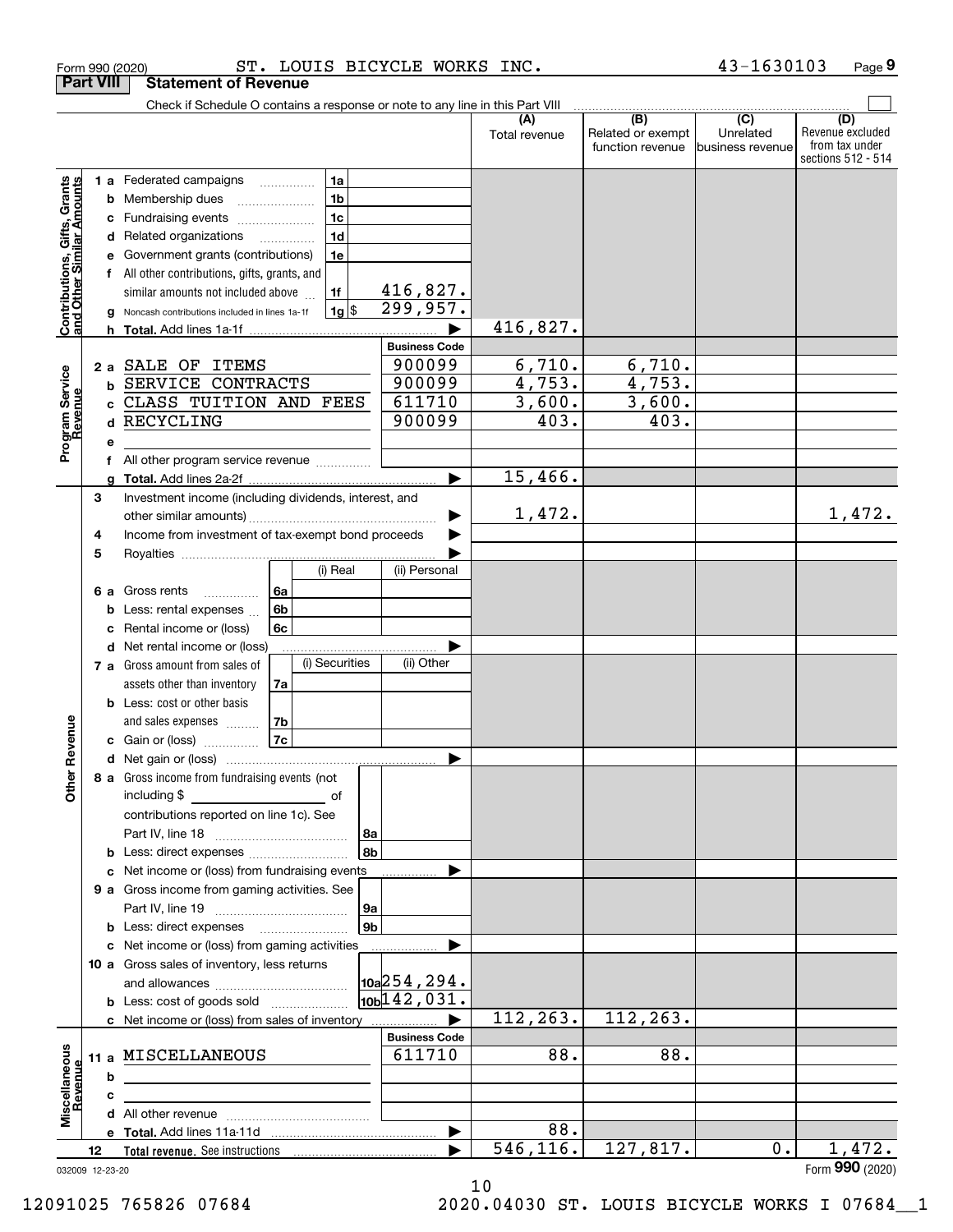Form 990 (2020) ST. LOUIS BICYCLE WORKS INC. 43-1630103 Page **Part IX Statement of Functional Expenses**

|                  | Section 501(c)(3) and 501(c)(4) organizations must complete all columns. All other organizations must complete column (A).                                                                                 |                       |                                    |                                                      |                                |
|------------------|------------------------------------------------------------------------------------------------------------------------------------------------------------------------------------------------------------|-----------------------|------------------------------------|------------------------------------------------------|--------------------------------|
|                  | Check if Schedule O contains a response or note to any line in this Part IX                                                                                                                                |                       |                                    |                                                      |                                |
|                  | Do not include amounts reported on lines 6b,<br>7b, 8b, 9b, and 10b of Part VIII.                                                                                                                          | (A)<br>Total expenses | (B)<br>Program service<br>expenses | $\overline{C}$<br>Management and<br>general expenses | (D)<br>Fundraising<br>expenses |
| 1.               | Grants and other assistance to domestic organizations                                                                                                                                                      |                       |                                    |                                                      |                                |
|                  | and domestic governments. See Part IV, line 21                                                                                                                                                             |                       |                                    |                                                      |                                |
| $\mathbf{2}$     | Grants and other assistance to domestic                                                                                                                                                                    |                       |                                    |                                                      |                                |
|                  | individuals. See Part IV, line 22                                                                                                                                                                          | 53,628.               | 53,628.                            |                                                      |                                |
| 3                | Grants and other assistance to foreign                                                                                                                                                                     |                       |                                    |                                                      |                                |
|                  | organizations, foreign governments, and foreign                                                                                                                                                            |                       |                                    |                                                      |                                |
|                  | individuals. See Part IV, lines 15 and 16                                                                                                                                                                  |                       |                                    |                                                      |                                |
| 4                | Benefits paid to or for members                                                                                                                                                                            |                       |                                    |                                                      |                                |
| 5                | Compensation of current officers, directors,                                                                                                                                                               |                       |                                    |                                                      |                                |
|                  |                                                                                                                                                                                                            | 68,538.               | 45,920.                            | 22,618.                                              |                                |
| 6                | Compensation not included above to disqualified                                                                                                                                                            |                       |                                    |                                                      |                                |
|                  | persons (as defined under section 4958(f)(1)) and                                                                                                                                                          |                       |                                    |                                                      |                                |
|                  | persons described in section 4958(c)(3)(B)                                                                                                                                                                 |                       |                                    |                                                      |                                |
| 7                |                                                                                                                                                                                                            | 88,731.               | 59,450.                            | 29,281.                                              |                                |
| 8                | Pension plan accruals and contributions (include                                                                                                                                                           |                       |                                    |                                                      |                                |
|                  | section 401(k) and 403(b) employer contributions)                                                                                                                                                          |                       |                                    |                                                      |                                |
| 9                |                                                                                                                                                                                                            |                       |                                    |                                                      |                                |
| 10               |                                                                                                                                                                                                            | 12,037.               | 8,065.                             | 3,972.                                               |                                |
| 11               | Fees for services (nonemployees):                                                                                                                                                                          |                       |                                    |                                                      |                                |
| a                |                                                                                                                                                                                                            | 2,834.                |                                    | $\frac{2,834.7}{7,362.}$                             |                                |
| b                |                                                                                                                                                                                                            | 7,362.                |                                    |                                                      |                                |
| c                |                                                                                                                                                                                                            |                       |                                    |                                                      |                                |
| d                |                                                                                                                                                                                                            |                       |                                    |                                                      |                                |
| е                | Professional fundraising services. See Part IV, line 17                                                                                                                                                    |                       |                                    |                                                      |                                |
| f                | Investment management fees                                                                                                                                                                                 |                       |                                    |                                                      |                                |
| g                | Other. (If line 11g amount exceeds 10% of line 25,                                                                                                                                                         |                       |                                    |                                                      |                                |
|                  | column (A) amount, list line 11g expenses on Sch O.)                                                                                                                                                       |                       |                                    |                                                      |                                |
| 12 <sup>12</sup> |                                                                                                                                                                                                            | 1,391.                |                                    | 1,391.                                               |                                |
| 13               |                                                                                                                                                                                                            | 3,577.                |                                    | 3,577.                                               |                                |
| 14               |                                                                                                                                                                                                            |                       |                                    |                                                      |                                |
| 15               |                                                                                                                                                                                                            |                       |                                    |                                                      |                                |
| 16               |                                                                                                                                                                                                            | 29,302.               | 27,837.                            | 1,465.                                               |                                |
| 17               |                                                                                                                                                                                                            |                       |                                    |                                                      |                                |
| 18               | Payments of travel or entertainment expenses                                                                                                                                                               |                       |                                    |                                                      |                                |
|                  | for any federal, state, or local public officials                                                                                                                                                          |                       |                                    |                                                      |                                |
| 19               | Conferences, conventions, and meetings                                                                                                                                                                     |                       |                                    |                                                      |                                |
| 20               | Interest                                                                                                                                                                                                   |                       |                                    |                                                      |                                |
| 21               |                                                                                                                                                                                                            |                       |                                    |                                                      |                                |
| 22               | Depreciation, depletion, and amortization                                                                                                                                                                  | 515.                  |                                    | 515.                                                 |                                |
| 23               | Insurance                                                                                                                                                                                                  | 9,036.                | 8,584.                             | 452.                                                 |                                |
| 24               | Other expenses. Itemize expenses not covered<br>above (List miscellaneous expenses on line 24e. If<br>line 24e amount exceeds 10% of line 25, column (A)<br>amount, list line 24e expenses on Schedule O.) |                       |                                    |                                                      |                                |
|                  | a DAMAGED INVENTORY                                                                                                                                                                                        | 116,674.              | 116,674.                           |                                                      |                                |
| b                | SHIPPING CHARGES                                                                                                                                                                                           | 11,951.               |                                    | 11,951.                                              |                                |
|                  | <b>TRANSPORTATION</b>                                                                                                                                                                                      | 2,238.                | 2,238.                             |                                                      |                                |
| d                | MISCELLANEOUS                                                                                                                                                                                              | 770.                  |                                    | 770.                                                 | 0.                             |
|                  | e All other expenses                                                                                                                                                                                       | 1,740.                | 928.                               | 812.                                                 |                                |
| 25               | Total functional expenses. Add lines 1 through 24e                                                                                                                                                         | 410,324.              | 323, 324.                          | 87,000.                                              | 0.                             |
| 26               | Joint costs. Complete this line only if the organization                                                                                                                                                   |                       |                                    |                                                      |                                |
|                  | reported in column (B) joint costs from a combined                                                                                                                                                         |                       |                                    |                                                      |                                |
|                  | educational campaign and fundraising solicitation.                                                                                                                                                         |                       |                                    |                                                      |                                |
|                  | Check here $\blacktriangleright$<br>if following SOP 98-2 (ASC 958-720)                                                                                                                                    |                       |                                    |                                                      |                                |

11

032010 12-23-20

Form (2020) **990**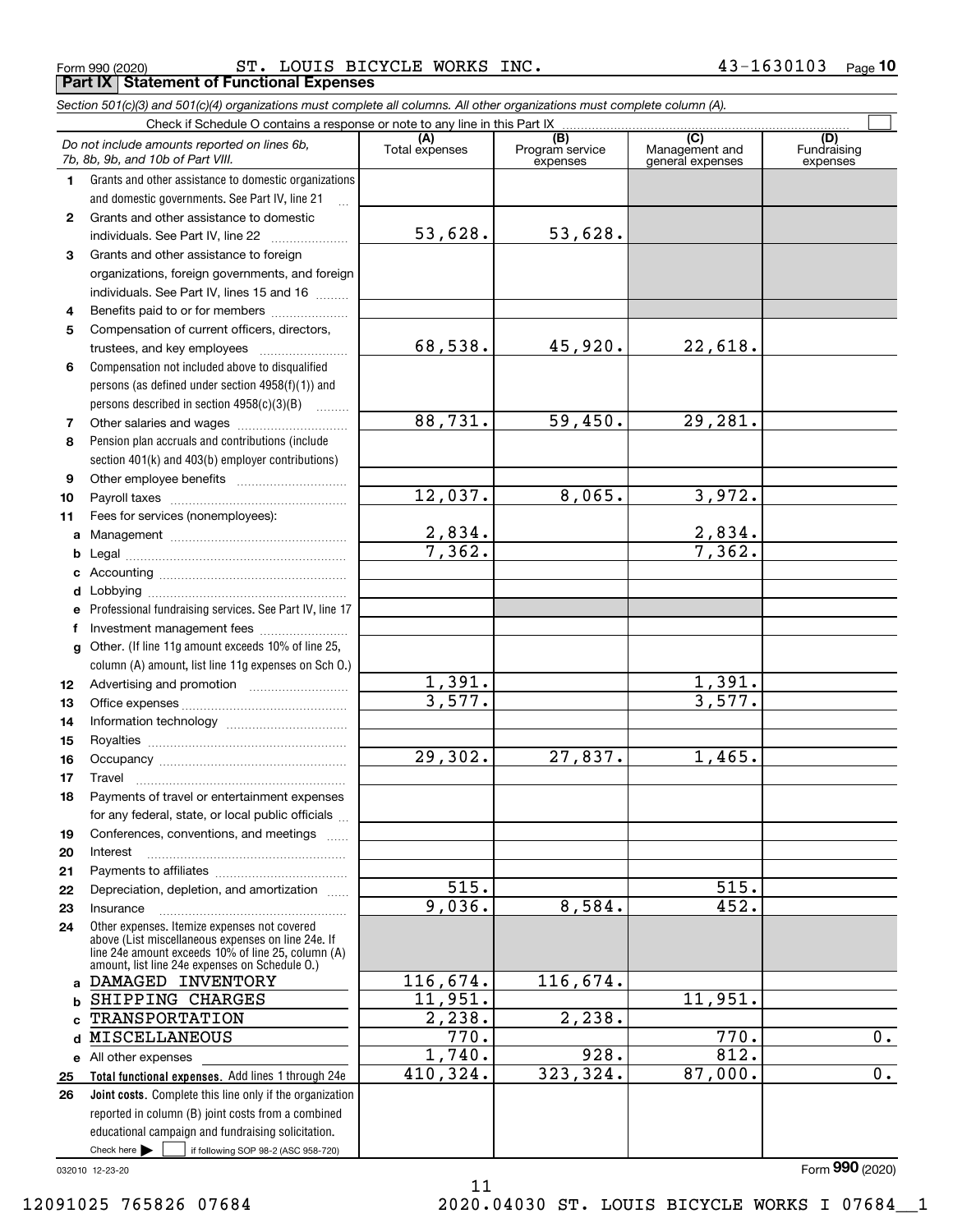**Part X Balance Sheet**

## Form 990 (2020) ST. LOUIS BICYCLE WORKS INC. 43-1630103 Page

|                             |    |                                                                                    |  |                     | (A)<br>Beginning of year |                 | (B)<br>End of year         |
|-----------------------------|----|------------------------------------------------------------------------------------|--|---------------------|--------------------------|-----------------|----------------------------|
|                             | 1  |                                                                                    |  |                     | 107, 118.                | $\blacksquare$  | 78,162.                    |
|                             | 2  |                                                                                    |  |                     | 388,438.                 | $\overline{2}$  | 584, 870.                  |
|                             | з  |                                                                                    |  |                     |                          | 3               |                            |
|                             | 4  |                                                                                    |  |                     |                          | 4               |                            |
|                             | 5  | Loans and other receivables from any current or former officer, director,          |  |                     |                          |                 |                            |
|                             |    | trustee, key employee, creator or founder, substantial contributor, or 35%         |  |                     |                          |                 |                            |
|                             |    | controlled entity or family member of any of these persons                         |  |                     |                          | 5               |                            |
|                             | 6  | Loans and other receivables from other disqualified persons (as defined            |  |                     |                          |                 |                            |
|                             |    | under section $4958(f)(1)$ , and persons described in section $4958(c)(3)(B)$      |  | $\ldots$            |                          | 6               |                            |
|                             | 7  |                                                                                    |  |                     |                          | $\overline{7}$  |                            |
| Assets                      | 8  |                                                                                    |  |                     | 50, 278.                 | 8               | 71,943.                    |
|                             | 9  | Prepaid expenses and deferred charges                                              |  |                     |                          | 9               |                            |
|                             |    | <b>10a</b> Land, buildings, and equipment: cost or other                           |  |                     |                          |                 |                            |
|                             |    |                                                                                    |  |                     |                          |                 |                            |
|                             | b  | <u>  10b</u><br>Less: accumulated depreciation                                     |  |                     | 1,553.                   | 10 <sub>c</sub> | 1,038.                     |
|                             | 11 |                                                                                    |  |                     |                          | 11              |                            |
|                             | 12 |                                                                                    |  |                     |                          | 12              |                            |
|                             | 13 |                                                                                    |  |                     |                          | 13              |                            |
|                             | 14 |                                                                                    |  |                     |                          | 14              |                            |
|                             | 15 |                                                                                    |  |                     |                          | 15              |                            |
|                             | 16 |                                                                                    |  |                     | 547,387.                 | 16              | $\frac{736,013.}{16,075.}$ |
|                             | 17 |                                                                                    |  |                     | 6,000.                   | 17              |                            |
|                             | 18 |                                                                                    |  |                     |                          | 18              |                            |
|                             | 19 |                                                                                    |  |                     |                          | 19              |                            |
|                             | 20 |                                                                                    |  |                     |                          | 20              |                            |
|                             | 21 | Escrow or custodial account liability. Complete Part IV of Schedule D              |  | 1.1.1.1.1.1.1.1.1.1 |                          | 21              |                            |
|                             | 22 | Loans and other payables to any current or former officer, director,               |  |                     |                          |                 |                            |
| abilities                   |    | trustee, key employee, creator or founder, substantial contributor, or 35%         |  |                     |                          |                 |                            |
|                             |    | controlled entity or family member of any of these persons                         |  |                     |                          | 22              |                            |
|                             | 23 | Secured mortgages and notes payable to unrelated third parties                     |  |                     |                          | 23              |                            |
|                             | 24 |                                                                                    |  |                     |                          | 24              |                            |
|                             | 25 | Other liabilities (including federal income tax, payables to related third         |  |                     |                          |                 |                            |
|                             |    | parties, and other liabilities not included on lines 17-24). Complete Part X       |  |                     |                          |                 |                            |
|                             |    | of Schedule D                                                                      |  |                     | 21, 175.                 | 25              | 63,934.                    |
|                             | 26 |                                                                                    |  |                     | 27, 175.                 | 26              | 80,009.                    |
|                             |    | Organizations that follow FASB ASC 958, check here $\blacktriangleright \boxed{X}$ |  |                     |                          |                 |                            |
|                             |    | and complete lines 27, 28, 32, and 33.                                             |  |                     |                          |                 |                            |
|                             | 27 |                                                                                    |  |                     | 520,212.                 | 27              | 656,004.                   |
|                             | 28 |                                                                                    |  |                     |                          | 28              |                            |
|                             |    | Organizations that do not follow FASB ASC 958, check here $\blacktriangleright$    |  |                     |                          |                 |                            |
|                             |    | and complete lines 29 through 33.                                                  |  |                     |                          |                 |                            |
| Net Assets or Fund Balances | 29 |                                                                                    |  |                     |                          | 29              |                            |
|                             | 30 | Paid-in or capital surplus, or land, building, or equipment fund                   |  |                     |                          | 30              |                            |
|                             | 31 | Retained earnings, endowment, accumulated income, or other funds                   |  | .                   |                          | 31              |                            |
|                             | 32 |                                                                                    |  |                     | 520, 212.                | 32              | 656,004.                   |
|                             | 33 |                                                                                    |  | 547,387.            | 33                       | 736,013.        |                            |

**11**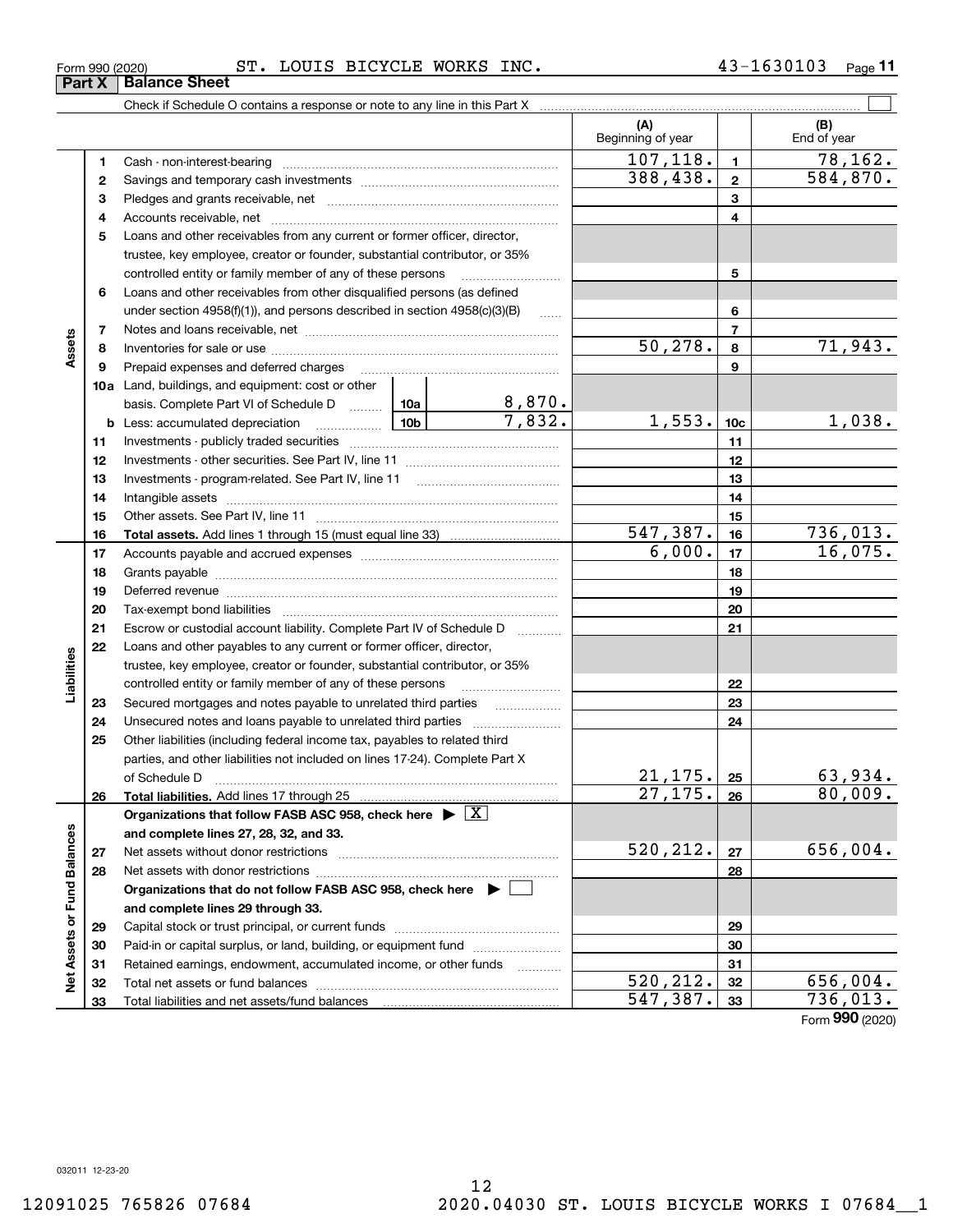|    | ST. LOUIS BICYCLE WORKS INC.<br>Form 990 (2020)                                                                                 | 43-1630103     |                |      | $P_{aqe}$ 12 |
|----|---------------------------------------------------------------------------------------------------------------------------------|----------------|----------------|------|--------------|
|    | <b>Reconciliation of Net Assets</b><br><b>Part XI</b>                                                                           |                |                |      |              |
|    |                                                                                                                                 |                |                |      |              |
|    |                                                                                                                                 |                |                |      |              |
| 1  | Total revenue (must equal Part VIII, column (A), line 12)                                                                       | $\mathbf 1$    | 546,116.       |      |              |
| 2  | Total expenses (must equal Part IX, column (A), line 25)                                                                        | $\overline{2}$ | 410, 324.      |      |              |
| 3  | Revenue less expenses. Subtract line 2 from line 1                                                                              | $\mathbf{3}$   | 135,792.       |      |              |
| 4  |                                                                                                                                 | 4              | 520, 212.      |      |              |
| 5  | Net unrealized gains (losses) on investments with an annumerous contract and a set of the set of the set of the                 | 5              |                |      |              |
| 6  |                                                                                                                                 | 6              |                |      |              |
| 7  | Investment expenses www.communication.com/www.communication.com/www.communication.com/www.communication.com/ww                  | $\overline{7}$ |                |      |              |
| 8  | Prior period adjustments                                                                                                        | 8              |                |      |              |
| 9  | Other changes in net assets or fund balances (explain on Schedule O)                                                            | 9              |                |      | 0.           |
| 10 | Net assets or fund balances at end of year. Combine lines 3 through 9 (must equal Part X, line 32,                              |                |                |      |              |
|    |                                                                                                                                 | 10             | 656,004.       |      |              |
|    | Part XII Financial Statements and Reporting                                                                                     |                |                |      |              |
|    |                                                                                                                                 |                |                |      |              |
|    |                                                                                                                                 |                |                | Yes  | <b>No</b>    |
| 1  | $\boxed{\text{X}}$ Accrual<br>Accounting method used to prepare the Form 990: [16] Cash<br>Other                                |                |                |      |              |
|    | If the organization changed its method of accounting from a prior year or checked "Other," explain in Schedule O.               |                |                |      |              |
|    | 2a Were the organization's financial statements compiled or reviewed by an independent accountant?                              |                | 2a             |      | x            |
|    | If "Yes," check a box below to indicate whether the financial statements for the year were compiled or reviewed on a            |                |                |      |              |
|    | separate basis, consolidated basis, or both:                                                                                    |                |                |      |              |
|    | Separate basis<br><b>Consolidated basis</b><br>Both consolidated and separate basis                                             |                |                |      |              |
|    | <b>b</b> Were the organization's financial statements audited by an independent accountant?                                     |                | 2 <sub>b</sub> |      | х            |
|    | If "Yes," check a box below to indicate whether the financial statements for the year were audited on a separate basis,         |                |                |      |              |
|    | consolidated basis, or both:                                                                                                    |                |                |      |              |
|    | Separate basis<br>Consolidated basis<br>Both consolidated and separate basis                                                    |                |                |      |              |
|    | c If "Yes" to line 2a or 2b, does the organization have a committee that assumes responsibility for oversight of the audit,     |                |                |      |              |
|    |                                                                                                                                 |                | 2c             |      |              |
|    | If the organization changed either its oversight process or selection process during the tax year, explain on Schedule O.       |                |                |      |              |
|    | 3a As a result of a federal award, was the organization required to undergo an audit or audits as set forth in the Single Audit |                |                |      |              |
|    |                                                                                                                                 |                | 3a             |      | x            |
|    | b If "Yes," did the organization undergo the required audit or audits? If the organization did not undergo the required audit   |                |                |      |              |
|    | or audits, explain why on Schedule O and describe any steps taken to undergo such audits                                        |                | 3b             | nnn. |              |

Form (2020) **990**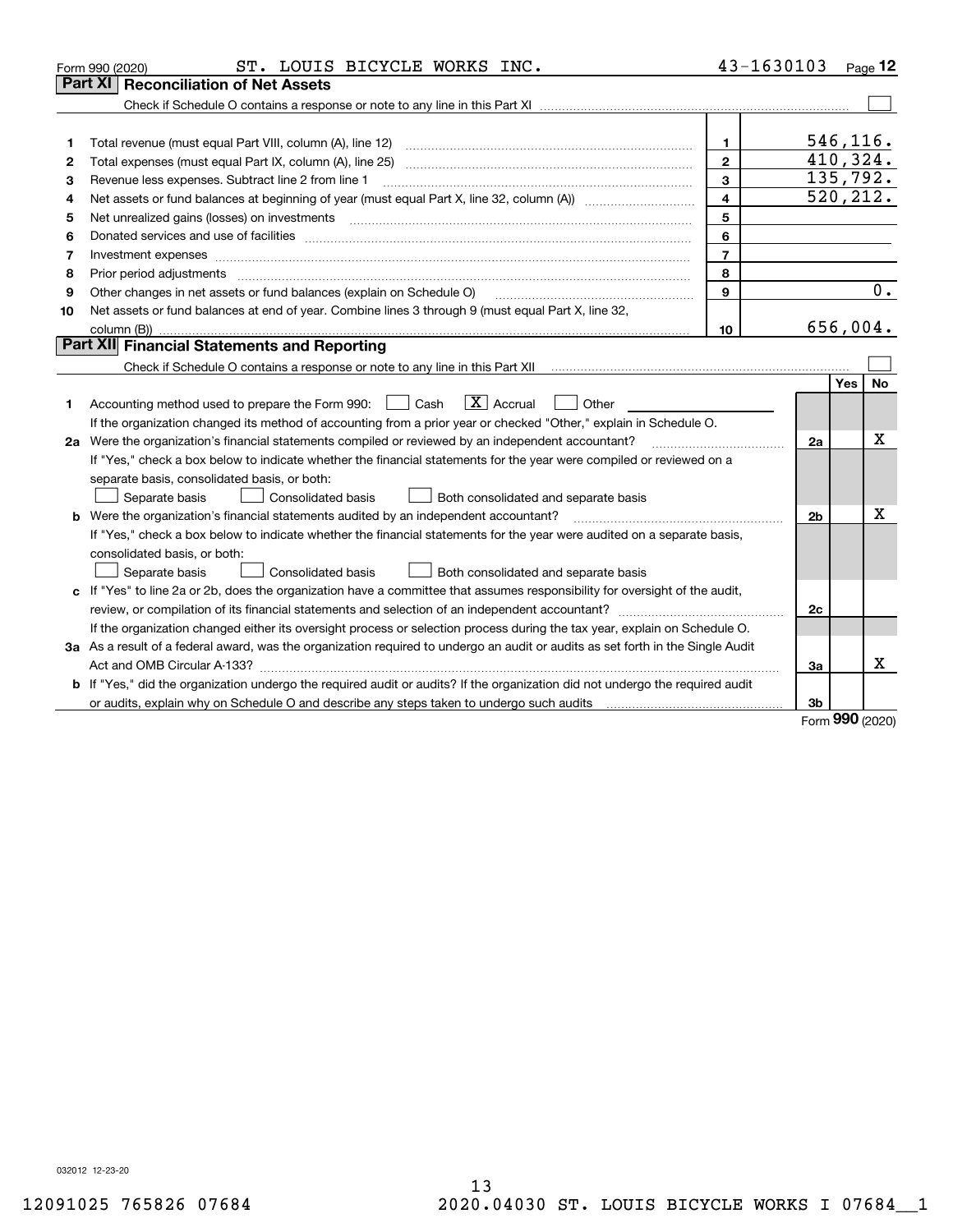| <b>SCHEDULE A</b> |
|-------------------|
|-------------------|

Department of the Treasury Internal Revenue Service

| (Form 990 or 990-EZ) |  |  |  |  |
|----------------------|--|--|--|--|
|----------------------|--|--|--|--|

# **Public Charity Status and Public Support**

**Complete if the organization is a section 501(c)(3) organization or a section 4947(a)(1) nonexempt charitable trust.**

| Attach to Form 990 or Form 990-EZ. |  |  |
|------------------------------------|--|--|
|------------------------------------|--|--|

**| Go to www.irs.gov/Form990 for instructions and the latest information.**

| OMB No. 1545-0047            |
|------------------------------|
| 2020                         |
| Open to Public<br>Inspection |

|                          | Name of the organization                                                                                                                                                                                                                        |          |                                                        |                                                                |     |                            |  | <b>Employer identification number</b> |  |  |
|--------------------------|-------------------------------------------------------------------------------------------------------------------------------------------------------------------------------------------------------------------------------------------------|----------|--------------------------------------------------------|----------------------------------------------------------------|-----|----------------------------|--|---------------------------------------|--|--|
|                          |                                                                                                                                                                                                                                                 |          | ST. LOUIS BICYCLE WORKS INC.                           |                                                                |     |                            |  | 43-1630103                            |  |  |
| <b>Part I</b>            | Reason for Public Charity Status. (All organizations must complete this part.) See instructions.                                                                                                                                                |          |                                                        |                                                                |     |                            |  |                                       |  |  |
|                          | The organization is not a private foundation because it is: (For lines 1 through 12, check only one box.)                                                                                                                                       |          |                                                        |                                                                |     |                            |  |                                       |  |  |
| 1                        | A church, convention of churches, or association of churches described in section 170(b)(1)(A)(i).                                                                                                                                              |          |                                                        |                                                                |     |                            |  |                                       |  |  |
| 2                        | A school described in section 170(b)(1)(A)(ii). (Attach Schedule E (Form 990 or 990-EZ).)                                                                                                                                                       |          |                                                        |                                                                |     |                            |  |                                       |  |  |
| З                        | A hospital or a cooperative hospital service organization described in section 170(b)(1)(A)(iii).                                                                                                                                               |          |                                                        |                                                                |     |                            |  |                                       |  |  |
|                          | A medical research organization operated in conjunction with a hospital described in section 170(b)(1)(A)(iii). Enter the hospital's name,                                                                                                      |          |                                                        |                                                                |     |                            |  |                                       |  |  |
|                          | city, and state:                                                                                                                                                                                                                                |          |                                                        |                                                                |     |                            |  |                                       |  |  |
| 5                        | An organization operated for the benefit of a college or university owned or operated by a governmental unit described in                                                                                                                       |          |                                                        |                                                                |     |                            |  |                                       |  |  |
|                          | section 170(b)(1)(A)(iv). (Complete Part II.)                                                                                                                                                                                                   |          |                                                        |                                                                |     |                            |  |                                       |  |  |
| 6                        | A federal, state, or local government or governmental unit described in section 170(b)(1)(A)(v).                                                                                                                                                |          |                                                        |                                                                |     |                            |  |                                       |  |  |
| $\lfloor x \rfloor$<br>7 | An organization that normally receives a substantial part of its support from a governmental unit or from the general public described in                                                                                                       |          |                                                        |                                                                |     |                            |  |                                       |  |  |
|                          | section 170(b)(1)(A)(vi). (Complete Part II.)                                                                                                                                                                                                   |          |                                                        |                                                                |     |                            |  |                                       |  |  |
| 8                        | A community trust described in section 170(b)(1)(A)(vi). (Complete Part II.)                                                                                                                                                                    |          |                                                        |                                                                |     |                            |  |                                       |  |  |
| 9                        | An agricultural research organization described in section 170(b)(1)(A)(ix) operated in conjunction with a land-grant college                                                                                                                   |          |                                                        |                                                                |     |                            |  |                                       |  |  |
|                          | or university or a non-land-grant college of agriculture (see instructions). Enter the name, city, and state of the college or                                                                                                                  |          |                                                        |                                                                |     |                            |  |                                       |  |  |
|                          | university:                                                                                                                                                                                                                                     |          |                                                        |                                                                |     |                            |  |                                       |  |  |
| 10                       | An organization that normally receives (1) more than 33 1/3% of its support from contributions, membership fees, and gross receipts from                                                                                                        |          |                                                        |                                                                |     |                            |  |                                       |  |  |
|                          | activities related to its exempt functions, subject to certain exceptions; and (2) no more than 33 1/3% of its support from gross investment                                                                                                    |          |                                                        |                                                                |     |                            |  |                                       |  |  |
|                          | income and unrelated business taxable income (less section 511 tax) from businesses acquired by the organization after June 30, 1975.                                                                                                           |          |                                                        |                                                                |     |                            |  |                                       |  |  |
|                          | See section 509(a)(2). (Complete Part III.)                                                                                                                                                                                                     |          |                                                        |                                                                |     |                            |  |                                       |  |  |
| 11                       | An organization organized and operated exclusively to test for public safety. See section 509(a)(4).                                                                                                                                            |          |                                                        |                                                                |     |                            |  |                                       |  |  |
| 12                       | An organization organized and operated exclusively for the benefit of, to perform the functions of, or to carry out the purposes of one or                                                                                                      |          |                                                        |                                                                |     |                            |  |                                       |  |  |
|                          | more publicly supported organizations described in section 509(a)(1) or section 509(a)(2). See section 509(a)(3). Check the box in                                                                                                              |          |                                                        |                                                                |     |                            |  |                                       |  |  |
|                          | lines 12a through 12d that describes the type of supporting organization and complete lines 12e, 12f, and 12g.                                                                                                                                  |          |                                                        |                                                                |     |                            |  |                                       |  |  |
| а                        | Type I. A supporting organization operated, supervised, or controlled by its supported organization(s), typically by giving                                                                                                                     |          |                                                        |                                                                |     |                            |  |                                       |  |  |
|                          | the supported organization(s) the power to regularly appoint or elect a majority of the directors or trustees of the supporting                                                                                                                 |          |                                                        |                                                                |     |                            |  |                                       |  |  |
|                          | organization. You must complete Part IV, Sections A and B.                                                                                                                                                                                      |          |                                                        |                                                                |     |                            |  |                                       |  |  |
| b                        | Type II. A supporting organization supervised or controlled in connection with its supported organization(s), by having<br>control or management of the supporting organization vested in the same persons that control or manage the supported |          |                                                        |                                                                |     |                            |  |                                       |  |  |
|                          | organization(s). You must complete Part IV, Sections A and C.                                                                                                                                                                                   |          |                                                        |                                                                |     |                            |  |                                       |  |  |
| c                        | Type III functionally integrated. A supporting organization operated in connection with, and functionally integrated with,                                                                                                                      |          |                                                        |                                                                |     |                            |  |                                       |  |  |
|                          | its supported organization(s) (see instructions). You must complete Part IV, Sections A, D, and E.                                                                                                                                              |          |                                                        |                                                                |     |                            |  |                                       |  |  |
| d                        | Type III non-functionally integrated. A supporting organization operated in connection with its supported organization(s)                                                                                                                       |          |                                                        |                                                                |     |                            |  |                                       |  |  |
|                          | that is not functionally integrated. The organization generally must satisfy a distribution requirement and an attentiveness                                                                                                                    |          |                                                        |                                                                |     |                            |  |                                       |  |  |
|                          | requirement (see instructions). You must complete Part IV, Sections A and D, and Part V.                                                                                                                                                        |          |                                                        |                                                                |     |                            |  |                                       |  |  |
| е                        | Check this box if the organization received a written determination from the IRS that it is a Type I, Type II, Type III                                                                                                                         |          |                                                        |                                                                |     |                            |  |                                       |  |  |
|                          | functionally integrated, or Type III non-functionally integrated supporting organization.                                                                                                                                                       |          |                                                        |                                                                |     |                            |  |                                       |  |  |
|                          | f Enter the number of supported organizations                                                                                                                                                                                                   |          |                                                        |                                                                |     |                            |  |                                       |  |  |
|                          | g Provide the following information about the supported organization(s).                                                                                                                                                                        |          |                                                        |                                                                |     |                            |  |                                       |  |  |
|                          | (i) Name of supported                                                                                                                                                                                                                           | (ii) EIN | (iii) Type of organization<br>(described on lines 1-10 | (iv) Is the organization listed<br>in your governing document? |     | (v) Amount of monetary     |  | (vi) Amount of other                  |  |  |
|                          | organization                                                                                                                                                                                                                                    |          | above (see instructions))                              | Yes                                                            | No. | support (see instructions) |  | support (see instructions)            |  |  |
|                          |                                                                                                                                                                                                                                                 |          |                                                        |                                                                |     |                            |  |                                       |  |  |
|                          |                                                                                                                                                                                                                                                 |          |                                                        |                                                                |     |                            |  |                                       |  |  |
|                          |                                                                                                                                                                                                                                                 |          |                                                        |                                                                |     |                            |  |                                       |  |  |
|                          |                                                                                                                                                                                                                                                 |          |                                                        |                                                                |     |                            |  |                                       |  |  |
|                          |                                                                                                                                                                                                                                                 |          |                                                        |                                                                |     |                            |  |                                       |  |  |
|                          |                                                                                                                                                                                                                                                 |          |                                                        |                                                                |     |                            |  |                                       |  |  |
|                          |                                                                                                                                                                                                                                                 |          |                                                        |                                                                |     |                            |  |                                       |  |  |
|                          |                                                                                                                                                                                                                                                 |          |                                                        |                                                                |     |                            |  |                                       |  |  |
|                          |                                                                                                                                                                                                                                                 |          |                                                        |                                                                |     |                            |  |                                       |  |  |
|                          |                                                                                                                                                                                                                                                 |          |                                                        |                                                                |     |                            |  |                                       |  |  |
| Total                    |                                                                                                                                                                                                                                                 |          |                                                        |                                                                |     |                            |  |                                       |  |  |

LHA For Paperwork Reduction Act Notice, see the Instructions for Form 990 or 990-EZ. <sub>032021</sub> o1-25-21 Schedule A (Form 990 or 990-EZ) 2020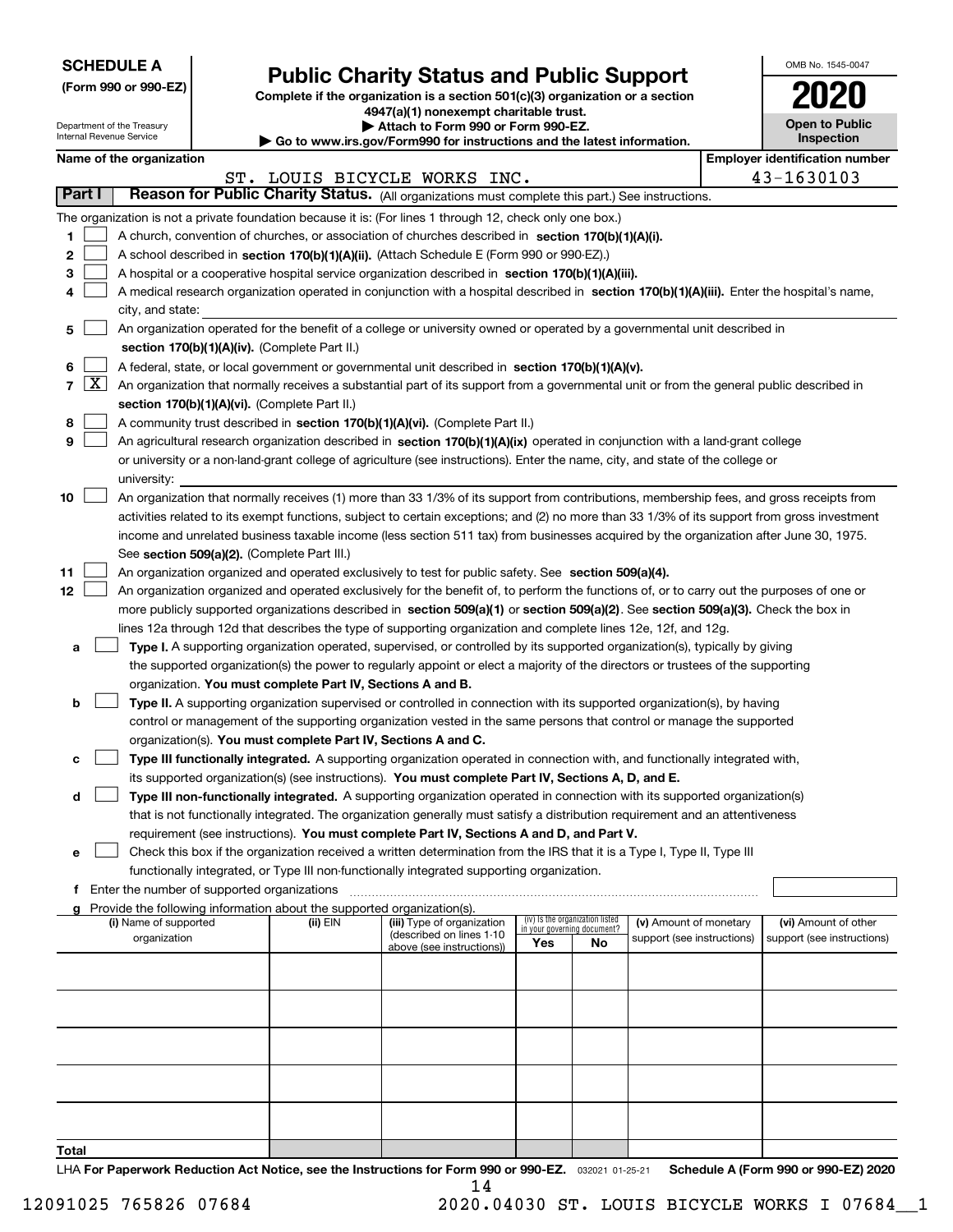#### Schedule A (Form 990 or 990-EZ) 2020 S'I' LOUIS BICYCLE WORKS INC . 4 J – I b J U I U J Page ST. LOUIS BICYCLE WORKS INC. 43-1630103

**2**

(Complete only if you checked the box on line 5, 7, or 8 of Part I or if the organization failed to qualify under Part III. If the organization fails to qualify under the tests listed below, please complete Part III.) **Part II Support Schedule for Organizations Described in Sections 170(b)(1)(A)(iv) and 170(b)(1)(A)(vi)**

|    | <b>Section A. Public Support</b>                                                                                                               |          |                        |            |            |                                      |                                          |
|----|------------------------------------------------------------------------------------------------------------------------------------------------|----------|------------------------|------------|------------|--------------------------------------|------------------------------------------|
|    | Calendar year (or fiscal year beginning in)                                                                                                    | (a) 2016 | (b) 2017               | $(c)$ 2018 | $(d)$ 2019 | (e) 2020                             | (f) Total                                |
|    | 1 Gifts, grants, contributions, and                                                                                                            |          |                        |            |            |                                      |                                          |
|    | membership fees received. (Do not                                                                                                              |          |                        |            |            |                                      |                                          |
|    | include any "unusual grants.")                                                                                                                 | 343,012. | 270, 383.              | 381,272.   | 384,669.   | 416,827.                             | 1796163.                                 |
|    | 2 Tax revenues levied for the organ-                                                                                                           |          |                        |            |            |                                      |                                          |
|    | ization's benefit and either paid to                                                                                                           |          |                        |            |            |                                      |                                          |
|    | or expended on its behalf                                                                                                                      |          |                        |            |            |                                      |                                          |
|    | 3 The value of services or facilities                                                                                                          |          |                        |            |            |                                      |                                          |
|    | furnished by a governmental unit to                                                                                                            |          |                        |            |            |                                      |                                          |
|    | the organization without charge                                                                                                                |          |                        |            |            |                                      |                                          |
|    | 4 Total. Add lines 1 through 3                                                                                                                 | 343,012. | 270,383.               | 381,272.   | 384,669.   | 416,827.                             | 1796163.                                 |
|    | 5 The portion of total contributions                                                                                                           |          |                        |            |            |                                      |                                          |
|    | by each person (other than a                                                                                                                   |          |                        |            |            |                                      |                                          |
|    | governmental unit or publicly                                                                                                                  |          |                        |            |            |                                      |                                          |
|    | supported organization) included                                                                                                               |          |                        |            |            |                                      |                                          |
|    | on line 1 that exceeds 2% of the                                                                                                               |          |                        |            |            |                                      |                                          |
|    |                                                                                                                                                |          |                        |            |            |                                      |                                          |
|    | amount shown on line 11,<br>column (f)                                                                                                         |          |                        |            |            |                                      |                                          |
|    |                                                                                                                                                |          |                        |            |            |                                      | 1796163.                                 |
|    | 6 Public support. Subtract line 5 from line 4.<br><b>Section B. Total Support</b>                                                              |          |                        |            |            |                                      |                                          |
|    |                                                                                                                                                |          |                        |            |            |                                      |                                          |
|    | Calendar year (or fiscal year beginning in)                                                                                                    | (a) 2016 | (b) 2017               | $(c)$ 2018 | $(d)$ 2019 | (e) 2020                             | (f) Total                                |
|    | <b>7</b> Amounts from line 4                                                                                                                   | 343,012. | $\overline{270,383}$ . | 381, 272.  | 384,669.   | 416,827.                             | 1796163.                                 |
|    | 8 Gross income from interest,                                                                                                                  |          |                        |            |            |                                      |                                          |
|    | dividends, payments received on                                                                                                                |          |                        |            |            |                                      |                                          |
|    | securities loans, rents, royalties,                                                                                                            |          |                        |            |            |                                      |                                          |
|    | and income from similar sources                                                                                                                | 225.     | 356.                   | 1,143.     | 4,521.     | 1,472.                               | 7,717.                                   |
|    | 9 Net income from unrelated business                                                                                                           |          |                        |            |            |                                      |                                          |
|    | activities, whether or not the                                                                                                                 |          |                        |            |            |                                      |                                          |
|    | business is regularly carried on                                                                                                               |          |                        |            |            |                                      |                                          |
|    | 10 Other income. Do not include gain                                                                                                           |          |                        |            |            |                                      |                                          |
|    | or loss from the sale of capital                                                                                                               |          |                        |            |            |                                      |                                          |
|    | assets (Explain in Part VI.)                                                                                                                   | 1,939.   | 1,992.                 | 168.       |            | 88.                                  | 4,187.                                   |
|    | 11 Total support. Add lines 7 through 10                                                                                                       |          |                        |            |            |                                      | 1808067.                                 |
|    | <b>12</b> Gross receipts from related activities, etc. (see instructions)                                                                      |          |                        |            |            | 12                                   | 758,304.                                 |
|    | 13 First 5 years. If the Form 990 is for the organization's first, second, third, fourth, or fifth tax year as a section 501(c)(3)             |          |                        |            |            |                                      |                                          |
|    | organization, check this box and stop here                                                                                                     |          |                        |            |            |                                      |                                          |
|    | <b>Section C. Computation of Public Support Percentage</b>                                                                                     |          |                        |            |            |                                      |                                          |
|    |                                                                                                                                                |          |                        |            |            | 14                                   | 99.34<br>%                               |
|    |                                                                                                                                                |          |                        |            |            | 15                                   | 99.23<br>$\%$                            |
|    | 16a 33 1/3% support test - 2020. If the organization did not check the box on line 13, and line 14 is 33 1/3% or more, check this box and      |          |                        |            |            |                                      |                                          |
|    | stop here. The organization qualifies as a publicly supported organization                                                                     |          |                        |            |            |                                      | $\blacktriangleright$ $\boxed{\text{X}}$ |
|    | b 33 1/3% support test - 2019. If the organization did not check a box on line 13 or 16a, and line 15 is 33 1/3% or more, check this box       |          |                        |            |            |                                      |                                          |
|    | and stop here. The organization qualifies as a publicly supported organization                                                                 |          |                        |            |            |                                      |                                          |
|    | 17a 10% -facts-and-circumstances test - 2020. If the organization did not check a box on line 13, 16a, or 16b, and line 14 is 10% or more,     |          |                        |            |            |                                      |                                          |
|    | and if the organization meets the facts-and-circumstances test, check this box and stop here. Explain in Part VI how the organization          |          |                        |            |            |                                      |                                          |
|    | meets the facts-and-circumstances test. The organization qualifies as a publicly supported organization                                        |          |                        |            |            |                                      |                                          |
|    |                                                                                                                                                |          |                        |            |            |                                      |                                          |
|    | <b>b 10% -facts-and-circumstances test - 2019.</b> If the organization did not check a box on line 13, 16a, 16b, or 17a, and line 15 is 10% or |          |                        |            |            |                                      |                                          |
|    | more, and if the organization meets the facts-and-circumstances test, check this box and stop here. Explain in Part VI how the                 |          |                        |            |            |                                      |                                          |
|    | organization meets the facts-and-circumstances test. The organization qualifies as a publicly supported organization                           |          |                        |            |            |                                      |                                          |
| 18 | Private foundation. If the organization did not check a box on line 13, 16a, 16b, 17a, or 17b, check this box and see instructions             |          |                        |            |            | Schedule A (Form 990 or 990-F7) 2020 |                                          |

**Schedule A (Form 990 or 990-EZ) 2020**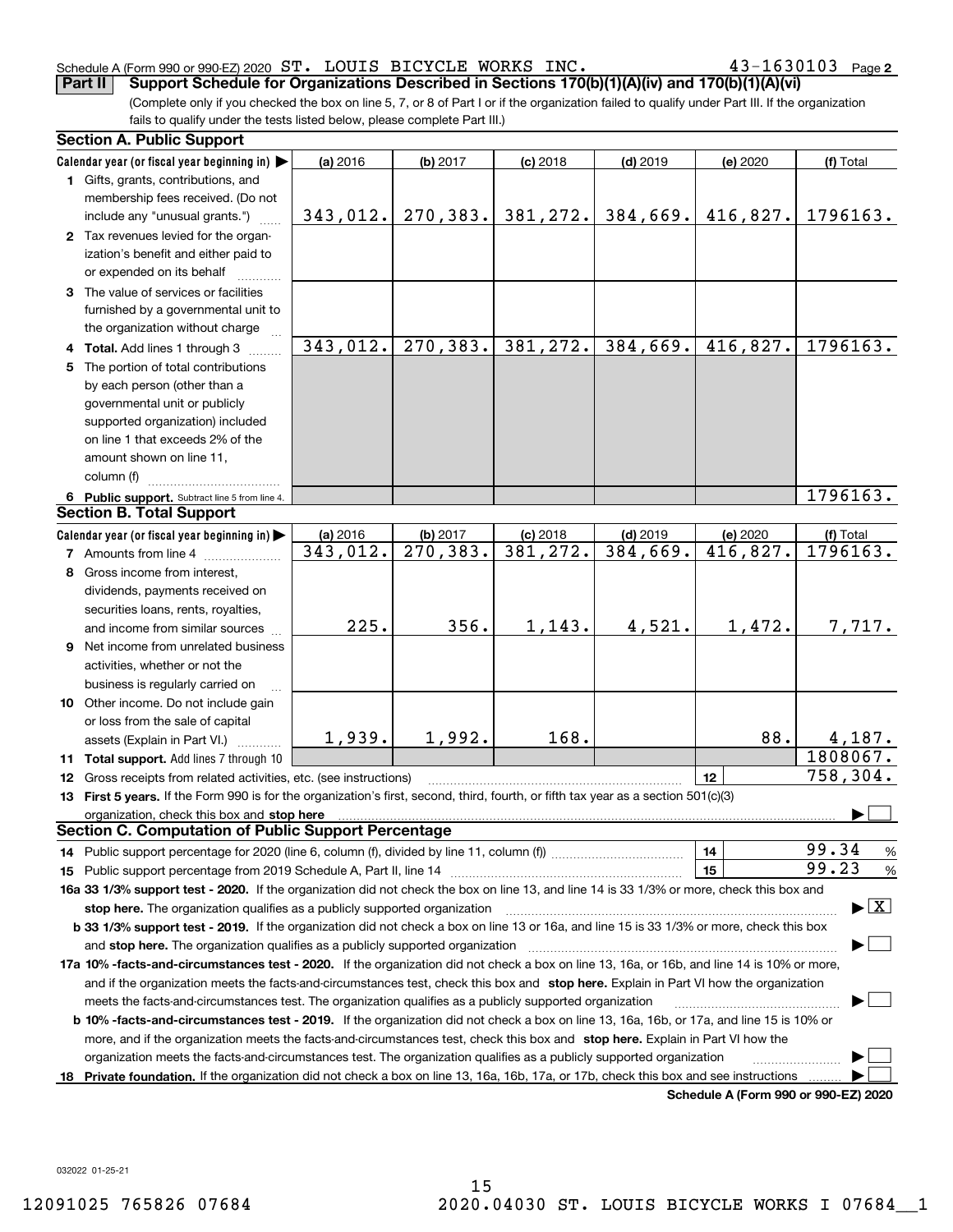#### Schedule A (Form 990 or 990-EZ) 2020 Page ST. LOUIS BICYCLE WORKS INC. 43-1630103 **Part III Support Schedule for Organizations Described in Section 509(a)(2)**

(Complete only if you checked the box on line 10 of Part I or if the organization failed to qualify under Part II. If the organization fails to qualify under the tests listed below, please complete Part II.)

|    | <b>Section A. Public Support</b>                                                                                                                                                         |          |          |            |            |          |                                      |
|----|------------------------------------------------------------------------------------------------------------------------------------------------------------------------------------------|----------|----------|------------|------------|----------|--------------------------------------|
|    | Calendar year (or fiscal year beginning in) $\blacktriangleright$                                                                                                                        | (a) 2016 | (b) 2017 | $(c)$ 2018 | $(d)$ 2019 | (e) 2020 | (f) Total                            |
|    | 1 Gifts, grants, contributions, and                                                                                                                                                      |          |          |            |            |          |                                      |
|    | membership fees received. (Do not                                                                                                                                                        |          |          |            |            |          |                                      |
|    | include any "unusual grants.")                                                                                                                                                           |          |          |            |            |          |                                      |
|    | 2 Gross receipts from admissions,<br>merchandise sold or services per-<br>formed, or facilities furnished in<br>any activity that is related to the<br>organization's tax-exempt purpose |          |          |            |            |          |                                      |
|    | 3 Gross receipts from activities that<br>are not an unrelated trade or bus-                                                                                                              |          |          |            |            |          |                                      |
|    | iness under section 513                                                                                                                                                                  |          |          |            |            |          |                                      |
|    | 4 Tax revenues levied for the organ-                                                                                                                                                     |          |          |            |            |          |                                      |
|    | ization's benefit and either paid to<br>or expended on its behalf<br>.                                                                                                                   |          |          |            |            |          |                                      |
|    | 5 The value of services or facilities                                                                                                                                                    |          |          |            |            |          |                                      |
|    | furnished by a governmental unit to                                                                                                                                                      |          |          |            |            |          |                                      |
|    | the organization without charge                                                                                                                                                          |          |          |            |            |          |                                      |
|    | <b>6 Total.</b> Add lines 1 through 5                                                                                                                                                    |          |          |            |            |          |                                      |
|    | 7a Amounts included on lines 1, 2, and<br>3 received from disqualified persons                                                                                                           |          |          |            |            |          |                                      |
|    | <b>b</b> Amounts included on lines 2 and 3 received<br>from other than disqualified persons that<br>exceed the greater of \$5,000 or 1% of the<br>amount on line 13 for the year         |          |          |            |            |          |                                      |
|    | c Add lines 7a and 7b                                                                                                                                                                    |          |          |            |            |          |                                      |
|    | 8 Public support. (Subtract line 7c from line 6.)<br><b>Section B. Total Support</b>                                                                                                     |          |          |            |            |          |                                      |
|    | Calendar year (or fiscal year beginning in) $\blacktriangleright$                                                                                                                        | (a) 2016 | (b) 2017 | $(c)$ 2018 | $(d)$ 2019 | (e) 2020 | (f) Total                            |
|    | 9 Amounts from line 6                                                                                                                                                                    |          |          |            |            |          |                                      |
|    | 10a Gross income from interest,<br>dividends, payments received on<br>securities loans, rents, royalties,<br>and income from similar sources                                             |          |          |            |            |          |                                      |
|    | <b>b</b> Unrelated business taxable income                                                                                                                                               |          |          |            |            |          |                                      |
|    | (less section 511 taxes) from businesses                                                                                                                                                 |          |          |            |            |          |                                      |
|    | acquired after June 30, 1975                                                                                                                                                             |          |          |            |            |          |                                      |
|    | c Add lines 10a and 10b                                                                                                                                                                  |          |          |            |            |          |                                      |
|    | 11 Net income from unrelated business<br>activities not included in line 10b,<br>whether or not the business is<br>regularly carried on                                                  |          |          |            |            |          |                                      |
|    | 12 Other income. Do not include gain<br>or loss from the sale of capital<br>assets (Explain in Part VI.)                                                                                 |          |          |            |            |          |                                      |
|    | <b>13</b> Total support. (Add lines 9, 10c, 11, and 12.)                                                                                                                                 |          |          |            |            |          |                                      |
|    | 14 First 5 years. If the Form 990 is for the organization's first, second, third, fourth, or fifth tax year as a section 501(c)(3) organization,                                         |          |          |            |            |          |                                      |
|    |                                                                                                                                                                                          |          |          |            |            |          |                                      |
|    | Section C. Computation of Public Support Percentage                                                                                                                                      |          |          |            |            |          |                                      |
|    | 15 Public support percentage for 2020 (line 8, column (f), divided by line 13, column (f))                                                                                               |          |          |            |            | 15       | %                                    |
|    | 16 Public support percentage from 2019 Schedule A, Part III, line 15<br><b>Section D. Computation of Investment Income Percentage</b>                                                    |          |          |            |            | 16       | %                                    |
|    | 17 Investment income percentage for 2020 (line 10c, column (f), divided by line 13, column (f))                                                                                          |          |          |            |            | 17       | %                                    |
|    | <b>18</b> Investment income percentage from <b>2019</b> Schedule A, Part III, line 17                                                                                                    |          |          |            |            | 18       | %                                    |
|    | 19a 33 1/3% support tests - 2020. If the organization did not check the box on line 14, and line 15 is more than 33 1/3%, and line 17 is not                                             |          |          |            |            |          |                                      |
|    | more than 33 1/3%, check this box and stop here. The organization qualifies as a publicly supported organization                                                                         |          |          |            |            |          | ▶                                    |
|    | b 33 1/3% support tests - 2019. If the organization did not check a box on line 14 or line 19a, and line 16 is more than 33 1/3%, and                                                    |          |          |            |            |          |                                      |
|    | line 18 is not more than 33 1/3%, check this box and stop here. The organization qualifies as a publicly supported organization                                                          |          |          |            |            |          |                                      |
| 20 | <b>Private foundation.</b> If the organization did not check a box on line 14, 19a, or 19b, check this box and see instructions                                                          |          |          |            |            |          |                                      |
|    | 032023 01-25-21                                                                                                                                                                          |          | 16       |            |            |          | Schedule A (Form 990 or 990-EZ) 2020 |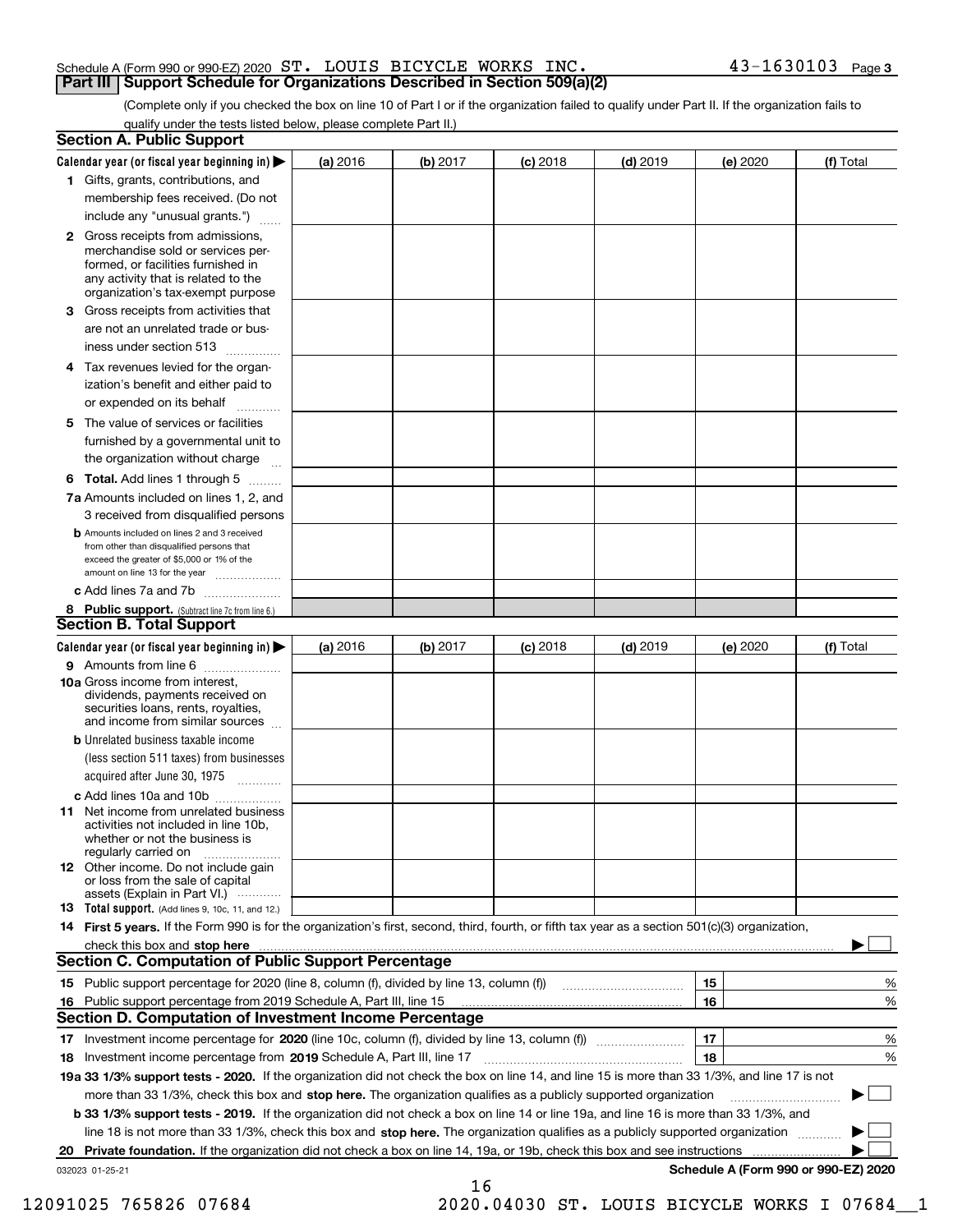# Schedule A (Form 990 or 990-EZ) 2020 Page ST. LOUIS BICYCLE WORKS INC. 43-1630103

# **Part IV Supporting Organizations**

(Complete only if you checked a box in line 12 on Part I. If you checked box 12a, Part I, complete Sections A and B. If you checked box 12b, Part I, complete Sections A and C. If you checked box 12c, Part I, complete Sections A, D, and E. If you checked box 12d, Part I, complete Sections A and D, and complete Part V.)

# **Section A. All Supporting Organizations**

- **1** Are all of the organization's supported organizations listed by name in the organization's governing documents? If "No," describe in **Part VI** how the supported organizations are designated. If designated by *class or purpose, describe the designation. If historic and continuing relationship, explain.*
- **2** Did the organization have any supported organization that does not have an IRS determination of status under section 509(a)(1) or (2)? If "Yes," explain in Part VI how the organization determined that the supported *organization was described in section 509(a)(1) or (2).*
- **3a** Did the organization have a supported organization described in section 501(c)(4), (5), or (6)? If "Yes," answer *lines 3b and 3c below.*
- **b** Did the organization confirm that each supported organization qualified under section 501(c)(4), (5), or (6) and satisfied the public support tests under section 509(a)(2)? If "Yes," describe in **Part VI** when and how the *organization made the determination.*
- **c**Did the organization ensure that all support to such organizations was used exclusively for section 170(c)(2)(B) purposes? If "Yes," explain in **Part VI** what controls the organization put in place to ensure such use.
- **4a***If* Was any supported organization not organized in the United States ("foreign supported organization")? *"Yes," and if you checked box 12a or 12b in Part I, answer lines 4b and 4c below.*
- **b** Did the organization have ultimate control and discretion in deciding whether to make grants to the foreign supported organization? If "Yes," describe in **Part VI** how the organization had such control and discretion *despite being controlled or supervised by or in connection with its supported organizations.*
- **c** Did the organization support any foreign supported organization that does not have an IRS determination under sections 501(c)(3) and 509(a)(1) or (2)? If "Yes," explain in **Part VI** what controls the organization used *to ensure that all support to the foreign supported organization was used exclusively for section 170(c)(2)(B) purposes.*
- **5a** Did the organization add, substitute, or remove any supported organizations during the tax year? If "Yes," answer lines 5b and 5c below (if applicable). Also, provide detail in **Part VI,** including (i) the names and EIN *numbers of the supported organizations added, substituted, or removed; (ii) the reasons for each such action; (iii) the authority under the organization's organizing document authorizing such action; and (iv) how the action was accomplished (such as by amendment to the organizing document).*
- **b** Type I or Type II only. Was any added or substituted supported organization part of a class already designated in the organization's organizing document?
- **cSubstitutions only.**  Was the substitution the result of an event beyond the organization's control?
- **6** Did the organization provide support (whether in the form of grants or the provision of services or facilities) to **Part VI.** *If "Yes," provide detail in* support or benefit one or more of the filing organization's supported organizations? anyone other than (i) its supported organizations, (ii) individuals that are part of the charitable class benefited by one or more of its supported organizations, or (iii) other supporting organizations that also
- **7**Did the organization provide a grant, loan, compensation, or other similar payment to a substantial contributor *If "Yes," complete Part I of Schedule L (Form 990 or 990-EZ).* regard to a substantial contributor? (as defined in section 4958(c)(3)(C)), a family member of a substantial contributor, or a 35% controlled entity with
- **8** Did the organization make a loan to a disqualified person (as defined in section 4958) not described in line 7? *If "Yes," complete Part I of Schedule L (Form 990 or 990-EZ).*
- **9a** Was the organization controlled directly or indirectly at any time during the tax year by one or more in section 509(a)(1) or (2))? If "Yes," *provide detail in* <code>Part VI.</code> disqualified persons, as defined in section 4946 (other than foundation managers and organizations described
- **b** Did one or more disqualified persons (as defined in line 9a) hold a controlling interest in any entity in which the supporting organization had an interest? If "Yes," provide detail in P**art VI**.
- **c**Did a disqualified person (as defined in line 9a) have an ownership interest in, or derive any personal benefit from, assets in which the supporting organization also had an interest? If "Yes," provide detail in P**art VI.**
- **10a** Was the organization subject to the excess business holdings rules of section 4943 because of section supporting organizations)? If "Yes," answer line 10b below. 4943(f) (regarding certain Type II supporting organizations, and all Type III non-functionally integrated
- **b** Did the organization have any excess business holdings in the tax year? (Use Schedule C, Form 4720, to *determine whether the organization had excess business holdings.)*

032024 01-25-21

**23a3b3c4a4b4c5a 5b5c6789a 9b9c10a**

**Schedule A (Form 990 or 990-EZ) 2020**

**10b**

**YesNo**

**1**

12091025 765826 07684 2020.04030 ST. LOUIS BICYCLE WORKS I 07684\_\_1

17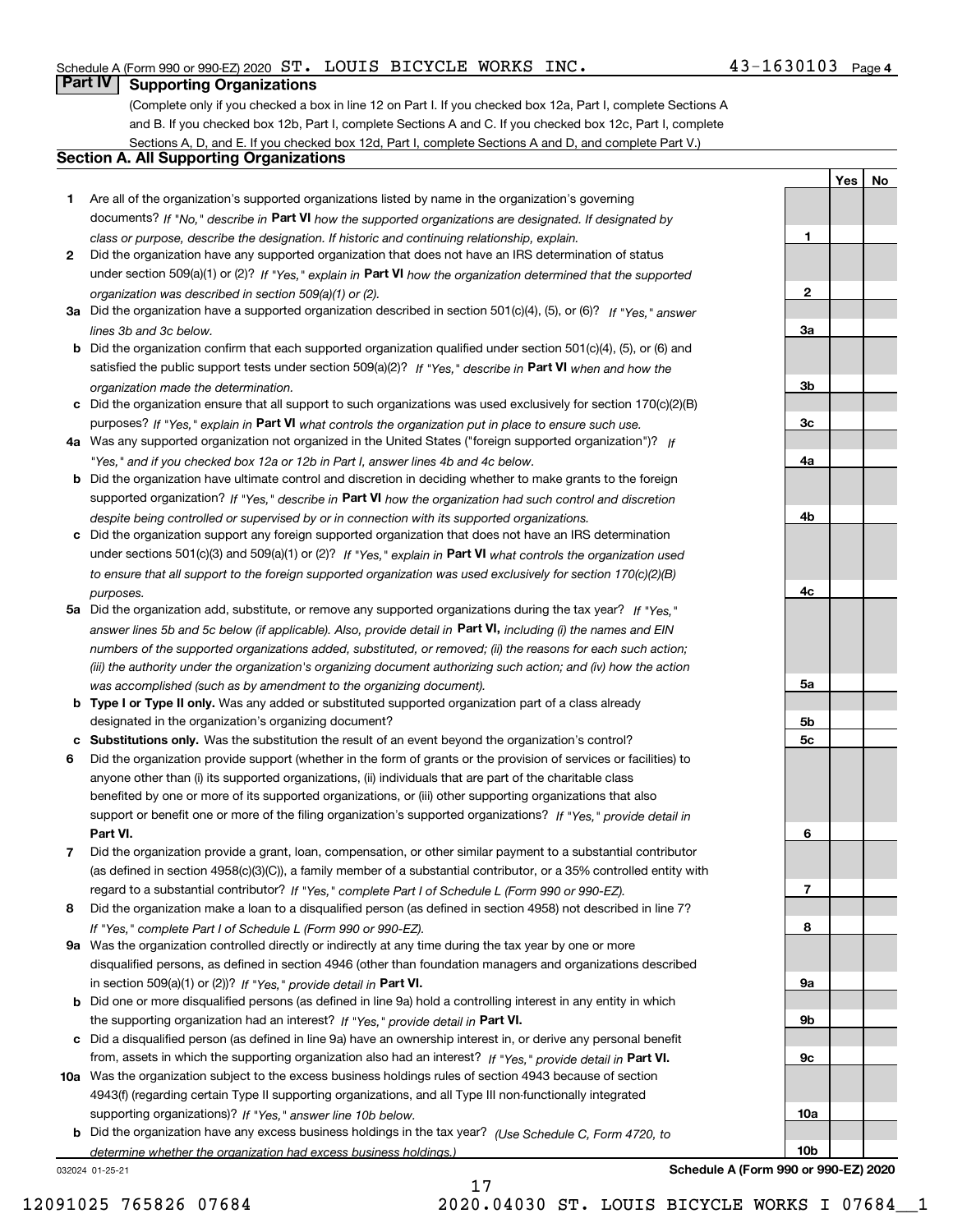### Schedule A (Form 990 or 990-EZ) 2020 Page ST. LOUIS BICYCLE WORKS INC. 43-1630103

|    | Part IV | <b>Supporting Organizations (continued)</b>                                                                                                                                                                                                                                                                                                                                                                                                                                                                                                                                                                                                          |                 |            |           |
|----|---------|------------------------------------------------------------------------------------------------------------------------------------------------------------------------------------------------------------------------------------------------------------------------------------------------------------------------------------------------------------------------------------------------------------------------------------------------------------------------------------------------------------------------------------------------------------------------------------------------------------------------------------------------------|-----------------|------------|-----------|
|    |         |                                                                                                                                                                                                                                                                                                                                                                                                                                                                                                                                                                                                                                                      |                 | Yes        | No        |
| 11 |         | Has the organization accepted a gift or contribution from any of the following persons?                                                                                                                                                                                                                                                                                                                                                                                                                                                                                                                                                              |                 |            |           |
|    |         | a A person who directly or indirectly controls, either alone or together with persons described in lines 11b and                                                                                                                                                                                                                                                                                                                                                                                                                                                                                                                                     |                 |            |           |
|    |         | 11c below, the governing body of a supported organization?                                                                                                                                                                                                                                                                                                                                                                                                                                                                                                                                                                                           | 11a             |            |           |
|    |         | <b>b</b> A family member of a person described in line 11a above?                                                                                                                                                                                                                                                                                                                                                                                                                                                                                                                                                                                    | 11 <sub>b</sub> |            |           |
|    |         | c A 35% controlled entity of a person described in line 11a or 11b above? If "Yes" to line 11a, 11b, or 11c, provide                                                                                                                                                                                                                                                                                                                                                                                                                                                                                                                                 |                 |            |           |
|    |         | detail in Part VI.                                                                                                                                                                                                                                                                                                                                                                                                                                                                                                                                                                                                                                   | 11c             |            |           |
|    |         | <b>Section B. Type I Supporting Organizations</b>                                                                                                                                                                                                                                                                                                                                                                                                                                                                                                                                                                                                    |                 |            |           |
|    |         |                                                                                                                                                                                                                                                                                                                                                                                                                                                                                                                                                                                                                                                      |                 | Yes        | No        |
| 1  |         | Did the governing body, members of the governing body, officers acting in their official capacity, or membership of one or<br>more supported organizations have the power to regularly appoint or elect at least a majority of the organization's officers,<br>directors, or trustees at all times during the tax year? If "No," describe in Part VI how the supported organization(s)<br>effectively operated, supervised, or controlled the organization's activities. If the organization had more than one supported<br>organization, describe how the powers to appoint and/or remove officers, directors, or trustees were allocated among the |                 |            |           |
|    |         | supported organizations and what conditions or restrictions, if any, applied to such powers during the tax year.                                                                                                                                                                                                                                                                                                                                                                                                                                                                                                                                     | 1               |            |           |
| 2  |         | Did the organization operate for the benefit of any supported organization other than the supported                                                                                                                                                                                                                                                                                                                                                                                                                                                                                                                                                  |                 |            |           |
|    |         | organization(s) that operated, supervised, or controlled the supporting organization? If "Yes," explain in                                                                                                                                                                                                                                                                                                                                                                                                                                                                                                                                           |                 |            |           |
|    |         | Part VI how providing such benefit carried out the purposes of the supported organization(s) that operated,                                                                                                                                                                                                                                                                                                                                                                                                                                                                                                                                          |                 |            |           |
|    |         | supervised, or controlled the supporting organization.                                                                                                                                                                                                                                                                                                                                                                                                                                                                                                                                                                                               | $\overline{2}$  |            |           |
|    |         | Section C. Type II Supporting Organizations                                                                                                                                                                                                                                                                                                                                                                                                                                                                                                                                                                                                          |                 |            |           |
|    |         |                                                                                                                                                                                                                                                                                                                                                                                                                                                                                                                                                                                                                                                      |                 | Yes        | No        |
| 1. |         | Were a majority of the organization's directors or trustees during the tax year also a majority of the directors                                                                                                                                                                                                                                                                                                                                                                                                                                                                                                                                     |                 |            |           |
|    |         | or trustees of each of the organization's supported organization(s)? If "No," describe in Part VI how control                                                                                                                                                                                                                                                                                                                                                                                                                                                                                                                                        |                 |            |           |
|    |         | or management of the supporting organization was vested in the same persons that controlled or managed                                                                                                                                                                                                                                                                                                                                                                                                                                                                                                                                               |                 |            |           |
|    |         | the supported organization(s).                                                                                                                                                                                                                                                                                                                                                                                                                                                                                                                                                                                                                       | 1               |            |           |
|    |         | <b>Section D. All Type III Supporting Organizations</b>                                                                                                                                                                                                                                                                                                                                                                                                                                                                                                                                                                                              |                 |            |           |
|    |         |                                                                                                                                                                                                                                                                                                                                                                                                                                                                                                                                                                                                                                                      |                 | Yes        | No        |
| 1  |         | Did the organization provide to each of its supported organizations, by the last day of the fifth month of the                                                                                                                                                                                                                                                                                                                                                                                                                                                                                                                                       |                 |            |           |
|    |         | organization's tax year, (i) a written notice describing the type and amount of support provided during the prior tax                                                                                                                                                                                                                                                                                                                                                                                                                                                                                                                                |                 |            |           |
|    |         | year, (ii) a copy of the Form 990 that was most recently filed as of the date of notification, and (iii) copies of the                                                                                                                                                                                                                                                                                                                                                                                                                                                                                                                               |                 |            |           |
|    |         | organization's governing documents in effect on the date of notification, to the extent not previously provided?                                                                                                                                                                                                                                                                                                                                                                                                                                                                                                                                     | 1               |            |           |
| 2  |         | Were any of the organization's officers, directors, or trustees either (i) appointed or elected by the supported                                                                                                                                                                                                                                                                                                                                                                                                                                                                                                                                     |                 |            |           |
|    |         | organization(s) or (ii) serving on the governing body of a supported organization? If "No," explain in Part VI how                                                                                                                                                                                                                                                                                                                                                                                                                                                                                                                                   |                 |            |           |
|    |         | the organization maintained a close and continuous working relationship with the supported organization(s).                                                                                                                                                                                                                                                                                                                                                                                                                                                                                                                                          | $\mathbf 2$     |            |           |
| 3  |         | By reason of the relationship described in line 2, above, did the organization's supported organizations have a                                                                                                                                                                                                                                                                                                                                                                                                                                                                                                                                      |                 |            |           |
|    |         | significant voice in the organization's investment policies and in directing the use of the organization's                                                                                                                                                                                                                                                                                                                                                                                                                                                                                                                                           |                 |            |           |
|    |         | income or assets at all times during the tax year? If "Yes," describe in Part VI the role the organization's                                                                                                                                                                                                                                                                                                                                                                                                                                                                                                                                         |                 |            |           |
|    |         |                                                                                                                                                                                                                                                                                                                                                                                                                                                                                                                                                                                                                                                      |                 |            |           |
|    |         | supported organizations played in this regard.<br>Section E. Type III Functionally Integrated Supporting Organizations                                                                                                                                                                                                                                                                                                                                                                                                                                                                                                                               |                 |            |           |
| 1. |         | Check the box next to the method that the organization used to satisfy the Integral Part Test during the year (see instructions).                                                                                                                                                                                                                                                                                                                                                                                                                                                                                                                    |                 |            |           |
| а  |         | The organization satisfied the Activities Test. Complete line 2 below.                                                                                                                                                                                                                                                                                                                                                                                                                                                                                                                                                                               |                 |            |           |
| b  |         | The organization is the parent of each of its supported organizations. Complete line 3 below.                                                                                                                                                                                                                                                                                                                                                                                                                                                                                                                                                        |                 |            |           |
| c  |         | The organization supported a governmental entity. Describe in Part VI how you supported a governmental entity (see instructions)                                                                                                                                                                                                                                                                                                                                                                                                                                                                                                                     |                 |            |           |
| 2  |         | Activities Test. Answer lines 2a and 2b below.                                                                                                                                                                                                                                                                                                                                                                                                                                                                                                                                                                                                       |                 | <b>Yes</b> | <u>No</u> |
|    |         |                                                                                                                                                                                                                                                                                                                                                                                                                                                                                                                                                                                                                                                      |                 |            |           |
| а  |         | Did substantially all of the organization's activities during the tax year directly further the exempt purposes of                                                                                                                                                                                                                                                                                                                                                                                                                                                                                                                                   |                 |            |           |
|    |         | the supported organization(s) to which the organization was responsive? If "Yes," then in Part VI identify                                                                                                                                                                                                                                                                                                                                                                                                                                                                                                                                           |                 |            |           |
|    |         | those supported organizations and explain how these activities directly furthered their exempt purposes,                                                                                                                                                                                                                                                                                                                                                                                                                                                                                                                                             |                 |            |           |
|    |         | how the organization was responsive to those supported organizations, and how the organization determined                                                                                                                                                                                                                                                                                                                                                                                                                                                                                                                                            |                 |            |           |
|    |         | that these activities constituted substantially all of its activities.                                                                                                                                                                                                                                                                                                                                                                                                                                                                                                                                                                               | 2a              |            |           |
| b  |         | Did the activities described in line 2a, above, constitute activities that, but for the organization's involvement,<br>one or more of the organization's supported organization(s) would have been engaged in? If "Yes." explain in                                                                                                                                                                                                                                                                                                                                                                                                                  |                 |            |           |

**3** Parent of Supported Organizations. Answer lines 3a and 3b below. *these activities but for the organization's involvement.*

**a** Did the organization have the power to regularly appoint or elect a majority of the officers, directors, or trustees of each of the supported organizations? If "Yes" or "No" provide details in **Part VI.** 

**Part VI**  *the reasons for the organization's position that its supported organization(s) would have engaged in*

032025 01-25-21 **b** Did the organization exercise a substantial degree of direction over the policies, programs, and activities of each of its supported organizations? If "Yes," describe in Part VI the role played by the organization in this regard.

18

**Schedule A (Form 990 or 990-EZ) 2020**

**2b**

**3a**

**3b**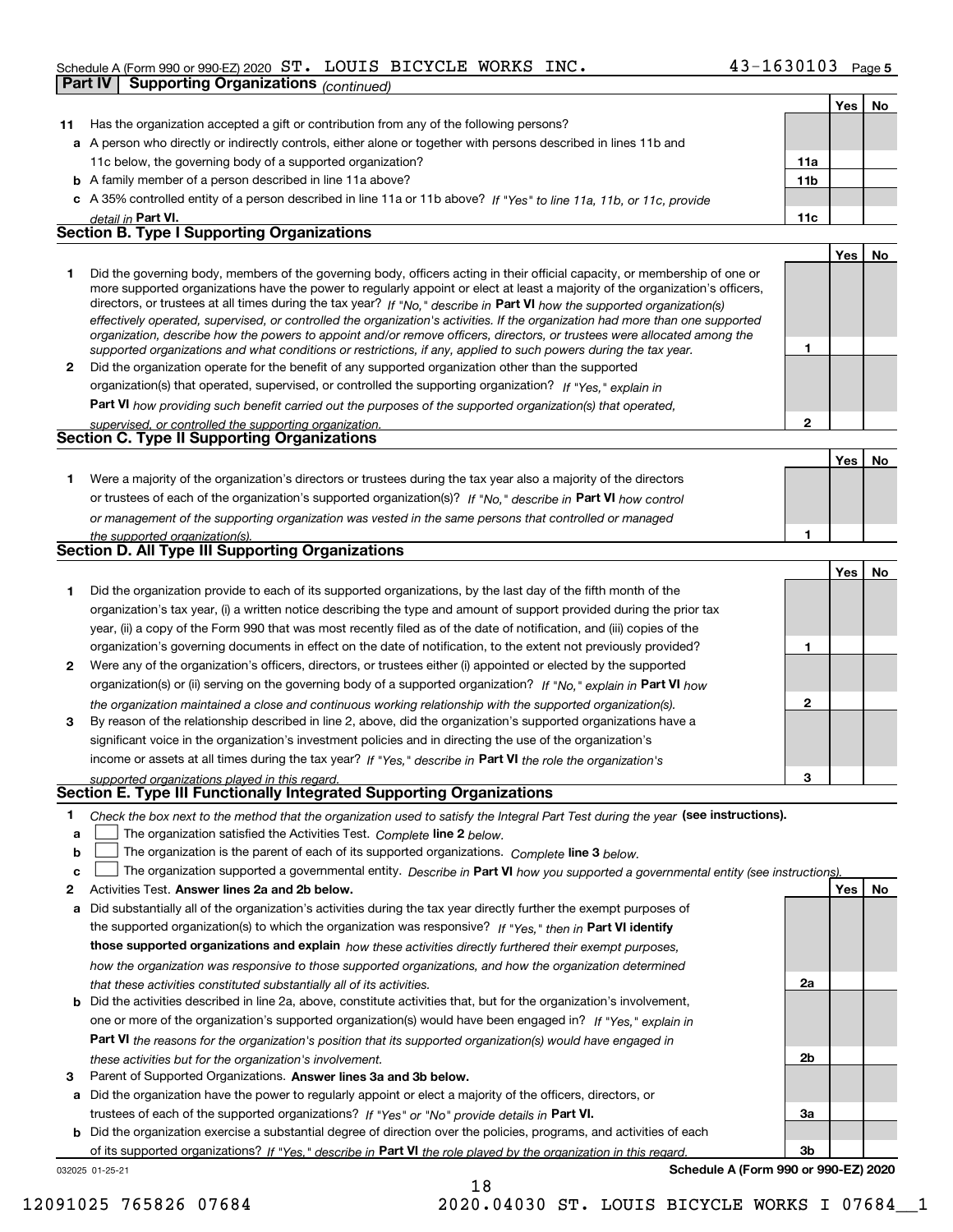| Schedule A (Form 990 or 990-EZ) 2020 $\, {\rm ST}$ . <code>LOUIS BICYCLE WORKS INC</code> . |  |  | $43 - 1630103$ Page 6 |  |
|---------------------------------------------------------------------------------------------|--|--|-----------------------|--|
| Part V   Type III Non-Functionally Integrated 509(a)(3) Supporting Organizations            |  |  |                       |  |

**1**1 Check here if the organization satisfied the Integral Part Test as a qualifying trust on Nov. 20, 1970 (explain in Part VI). See instructions. All other Type III non-functionally integrated supporting organizations must complete Sections A through E.

|              | Section A - Adjusted Net Income                                                                                                   |                | (B) Current Year<br>(A) Prior Year<br>(optional) |                                |  |  |
|--------------|-----------------------------------------------------------------------------------------------------------------------------------|----------------|--------------------------------------------------|--------------------------------|--|--|
| 1            | Net short-term capital gain                                                                                                       | 1              |                                                  |                                |  |  |
| 2            | Recoveries of prior-year distributions                                                                                            | $\mathbf{2}$   |                                                  |                                |  |  |
| 3            | Other gross income (see instructions)                                                                                             | 3              |                                                  |                                |  |  |
| 4            | Add lines 1 through 3.                                                                                                            | 4              |                                                  |                                |  |  |
| 5            | Depreciation and depletion                                                                                                        | 5              |                                                  |                                |  |  |
| 6            | Portion of operating expenses paid or incurred for production or                                                                  |                |                                                  |                                |  |  |
|              | collection of gross income or for management, conservation, or                                                                    |                |                                                  |                                |  |  |
|              | maintenance of property held for production of income (see instructions)                                                          | 6              |                                                  |                                |  |  |
| 7            | Other expenses (see instructions)                                                                                                 | $\overline{7}$ |                                                  |                                |  |  |
| 8            | Adjusted Net Income (subtract lines 5, 6, and 7 from line 4)                                                                      | 8              |                                                  |                                |  |  |
|              | <b>Section B - Minimum Asset Amount</b>                                                                                           |                | (A) Prior Year                                   | (B) Current Year<br>(optional) |  |  |
| 1            | Aggregate fair market value of all non-exempt-use assets (see                                                                     |                |                                                  |                                |  |  |
|              | instructions for short tax year or assets held for part of year):                                                                 |                |                                                  |                                |  |  |
|              | <b>a</b> Average monthly value of securities                                                                                      | 1a             |                                                  |                                |  |  |
|              | <b>b</b> Average monthly cash balances                                                                                            | 1 <sub>b</sub> |                                                  |                                |  |  |
|              | c Fair market value of other non-exempt-use assets                                                                                | 1c             |                                                  |                                |  |  |
|              | d Total (add lines 1a, 1b, and 1c)                                                                                                | 1d             |                                                  |                                |  |  |
|              | e Discount claimed for blockage or other factors                                                                                  |                |                                                  |                                |  |  |
|              | (explain in detail in Part VI):                                                                                                   |                |                                                  |                                |  |  |
| $\mathbf{2}$ | Acquisition indebtedness applicable to non-exempt-use assets                                                                      | $\mathbf{2}$   |                                                  |                                |  |  |
| 3            | Subtract line 2 from line 1d.                                                                                                     | 3              |                                                  |                                |  |  |
| 4            | Cash deemed held for exempt use. Enter 0.015 of line 3 (for greater amount,                                                       |                |                                                  |                                |  |  |
|              | see instructions).                                                                                                                | 4              |                                                  |                                |  |  |
| 5            | Net value of non-exempt-use assets (subtract line 4 from line 3)                                                                  | 5              |                                                  |                                |  |  |
| 6            | Multiply line 5 by 0.035.                                                                                                         | 6              |                                                  |                                |  |  |
| 7            | Recoveries of prior-year distributions                                                                                            | $\overline{7}$ |                                                  |                                |  |  |
| 8            | Minimum Asset Amount (add line 7 to line 6)                                                                                       | 8              |                                                  |                                |  |  |
|              | <b>Section C - Distributable Amount</b>                                                                                           |                |                                                  | <b>Current Year</b>            |  |  |
| 1            | Adjusted net income for prior year (from Section A, line 8, column A)                                                             | 1              |                                                  |                                |  |  |
| 2            | Enter 0.85 of line 1.                                                                                                             | $\mathbf{2}$   |                                                  |                                |  |  |
| 3            | Minimum asset amount for prior year (from Section B, line 8, column A)                                                            | 3              |                                                  |                                |  |  |
| 4            | Enter greater of line 2 or line 3.                                                                                                | 4              |                                                  |                                |  |  |
| 5            | Income tax imposed in prior year                                                                                                  | 5              |                                                  |                                |  |  |
| 6            | <b>Distributable Amount.</b> Subtract line 5 from line 4, unless subject to                                                       |                |                                                  |                                |  |  |
|              | emergency temporary reduction (see instructions).                                                                                 | 6              |                                                  |                                |  |  |
| 7            | Check here if the current year is the organization's first as a non-functionally integrated Type III supporting organization (see |                |                                                  |                                |  |  |

instructions).

**Schedule A (Form 990 or 990-EZ) 2020**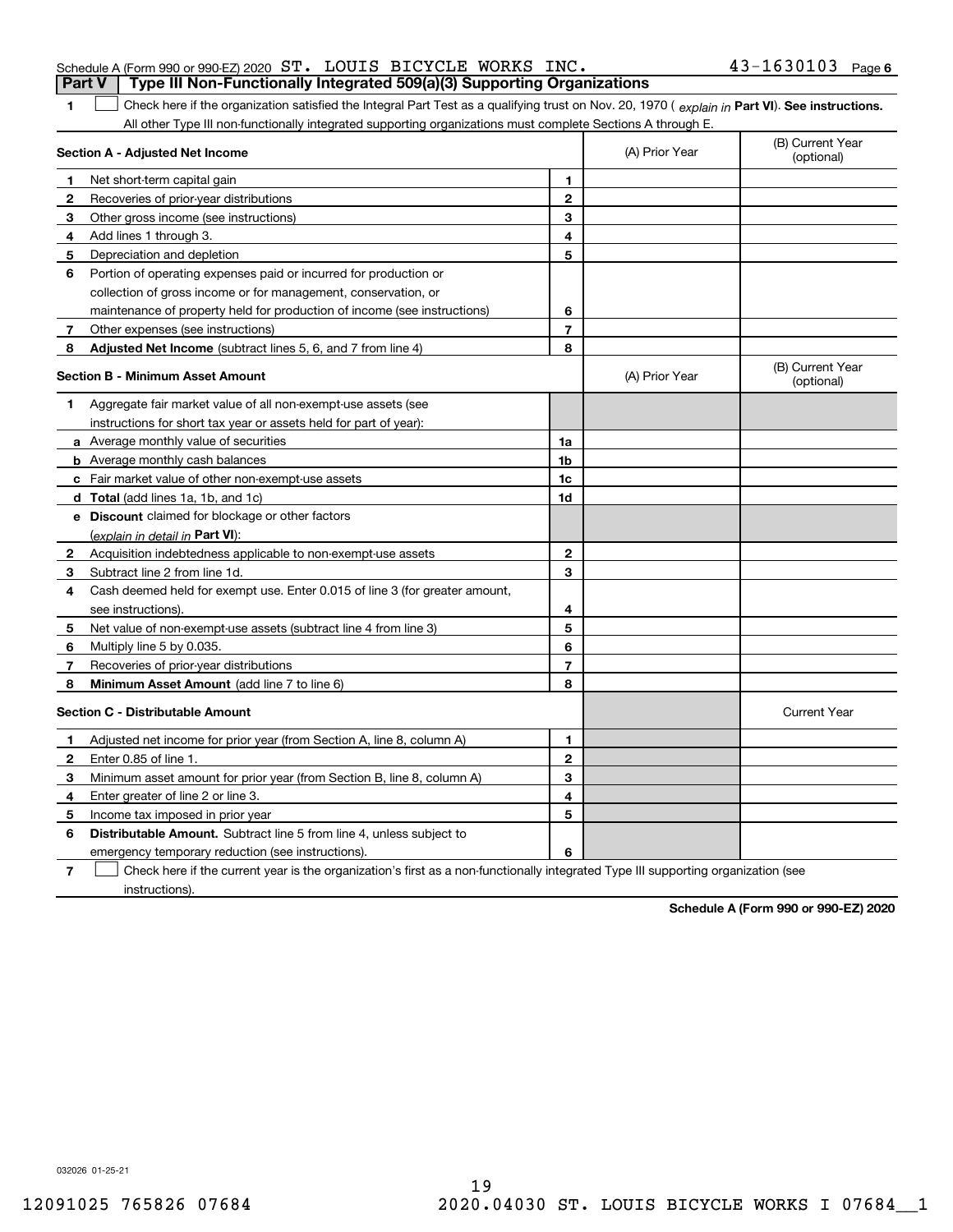#### Schedule A (Form 990 or 990-EZ) 2020 Page ST. LOUIS BICYCLE WORKS INC. 43-1630103

| Part V                                                                                                                                        | Type III Non-Functionally Integrated 509(a)(3) Supporting Organizations                    |      | (continued) |       |                                         |
|-----------------------------------------------------------------------------------------------------------------------------------------------|--------------------------------------------------------------------------------------------|------|-------------|-------|-----------------------------------------|
|                                                                                                                                               | <b>Section D - Distributions</b>                                                           |      |             |       | <b>Current Year</b>                     |
|                                                                                                                                               | Amounts paid to supported organizations to accomplish exempt purposes                      |      |             | 1     |                                         |
| 2                                                                                                                                             | Amounts paid to perform activity that directly furthers exempt purposes of supported       |      |             |       |                                         |
|                                                                                                                                               | organizations, in excess of income from activity                                           |      |             | 2     |                                         |
| 3                                                                                                                                             | Administrative expenses paid to accomplish exempt purposes of supported organizations      |      |             | 3     |                                         |
| 4                                                                                                                                             | Amounts paid to acquire exempt-use assets                                                  |      |             | 4     |                                         |
| 5                                                                                                                                             | Qualified set aside amounts (prior IRS approval required - provide details in Part VI)     |      |             | 5     |                                         |
| 6                                                                                                                                             | Other distributions ( <i>describe in</i> Part VI). See instructions.                       |      |             | 6     |                                         |
| 7                                                                                                                                             | Total annual distributions. Add lines 1 through 6.                                         |      | 7           |       |                                         |
| 8                                                                                                                                             | Distributions to attentive supported organizations to which the organization is responsive |      |             |       |                                         |
|                                                                                                                                               | (provide details in Part VI). See instructions.                                            |      |             | 8     |                                         |
| 9                                                                                                                                             | Distributable amount for 2020 from Section C, line 6                                       |      | 9           |       |                                         |
| 10                                                                                                                                            | Line 8 amount divided by line 9 amount                                                     |      |             | 10    |                                         |
|                                                                                                                                               |                                                                                            | (ii) |             | (iii) |                                         |
| (i)<br><b>Underdistributions</b><br><b>Excess Distributions</b><br><b>Section E - Distribution Allocations</b> (see instructions)<br>Pre-2020 |                                                                                            |      |             |       | <b>Distributable</b><br>Amount for 2020 |
| 1                                                                                                                                             | Distributable amount for 2020 from Section C, line 6                                       |      |             |       |                                         |
| 2                                                                                                                                             | Underdistributions, if any, for years prior to 2020 (reason-                               |      |             |       |                                         |
|                                                                                                                                               | able cause required - explain in Part VI). See instructions.                               |      |             |       |                                         |
| 3                                                                                                                                             | Excess distributions carryover, if any, to 2020                                            |      |             |       |                                         |
|                                                                                                                                               | a From 2015                                                                                |      |             |       |                                         |
|                                                                                                                                               | $b$ From 2016                                                                              |      |             |       |                                         |
|                                                                                                                                               | $c$ From 2017                                                                              |      |             |       |                                         |
|                                                                                                                                               | <b>d</b> From 2018                                                                         |      |             |       |                                         |
|                                                                                                                                               | e From 2019                                                                                |      |             |       |                                         |
|                                                                                                                                               | f Total of lines 3a through 3e                                                             |      |             |       |                                         |
|                                                                                                                                               | g Applied to underdistributions of prior years                                             |      |             |       |                                         |
|                                                                                                                                               | <b>h</b> Applied to 2020 distributable amount                                              |      |             |       |                                         |
|                                                                                                                                               | Carryover from 2015 not applied (see instructions)                                         |      |             |       |                                         |
|                                                                                                                                               | Remainder. Subtract lines 3g, 3h, and 3i from line 3f.                                     |      |             |       |                                         |
| 4                                                                                                                                             | Distributions for 2020 from Section D.                                                     |      |             |       |                                         |
|                                                                                                                                               | line $7:$                                                                                  |      |             |       |                                         |
|                                                                                                                                               | a Applied to underdistributions of prior years                                             |      |             |       |                                         |
|                                                                                                                                               | <b>b</b> Applied to 2020 distributable amount                                              |      |             |       |                                         |
|                                                                                                                                               | <b>c</b> Remainder. Subtract lines 4a and 4b from line 4.                                  |      |             |       |                                         |
| 5                                                                                                                                             | Remaining underdistributions for years prior to 2020, if                                   |      |             |       |                                         |
|                                                                                                                                               | any. Subtract lines 3g and 4a from line 2. For result greater                              |      |             |       |                                         |
|                                                                                                                                               | than zero, explain in Part VI. See instructions.                                           |      |             |       |                                         |
| 6                                                                                                                                             | Remaining underdistributions for 2020. Subtract lines 3h                                   |      |             |       |                                         |
|                                                                                                                                               | and 4b from line 1. For result greater than zero, explain in                               |      |             |       |                                         |
|                                                                                                                                               | <b>Part VI.</b> See instructions.                                                          |      |             |       |                                         |
| 7                                                                                                                                             | Excess distributions carryover to 2021. Add lines 3j                                       |      |             |       |                                         |
|                                                                                                                                               | and 4c.                                                                                    |      |             |       |                                         |
| 8                                                                                                                                             | Breakdown of line 7:                                                                       |      |             |       |                                         |
|                                                                                                                                               | a Excess from 2016                                                                         |      |             |       |                                         |
|                                                                                                                                               |                                                                                            |      |             |       |                                         |
|                                                                                                                                               | <b>b</b> Excess from 2017                                                                  |      |             |       |                                         |
|                                                                                                                                               | c Excess from 2018                                                                         |      |             |       |                                         |
|                                                                                                                                               | d Excess from 2019                                                                         |      |             |       |                                         |
|                                                                                                                                               | e Excess from 2020                                                                         |      |             |       |                                         |

**Schedule A (Form 990 or 990-EZ) 2020**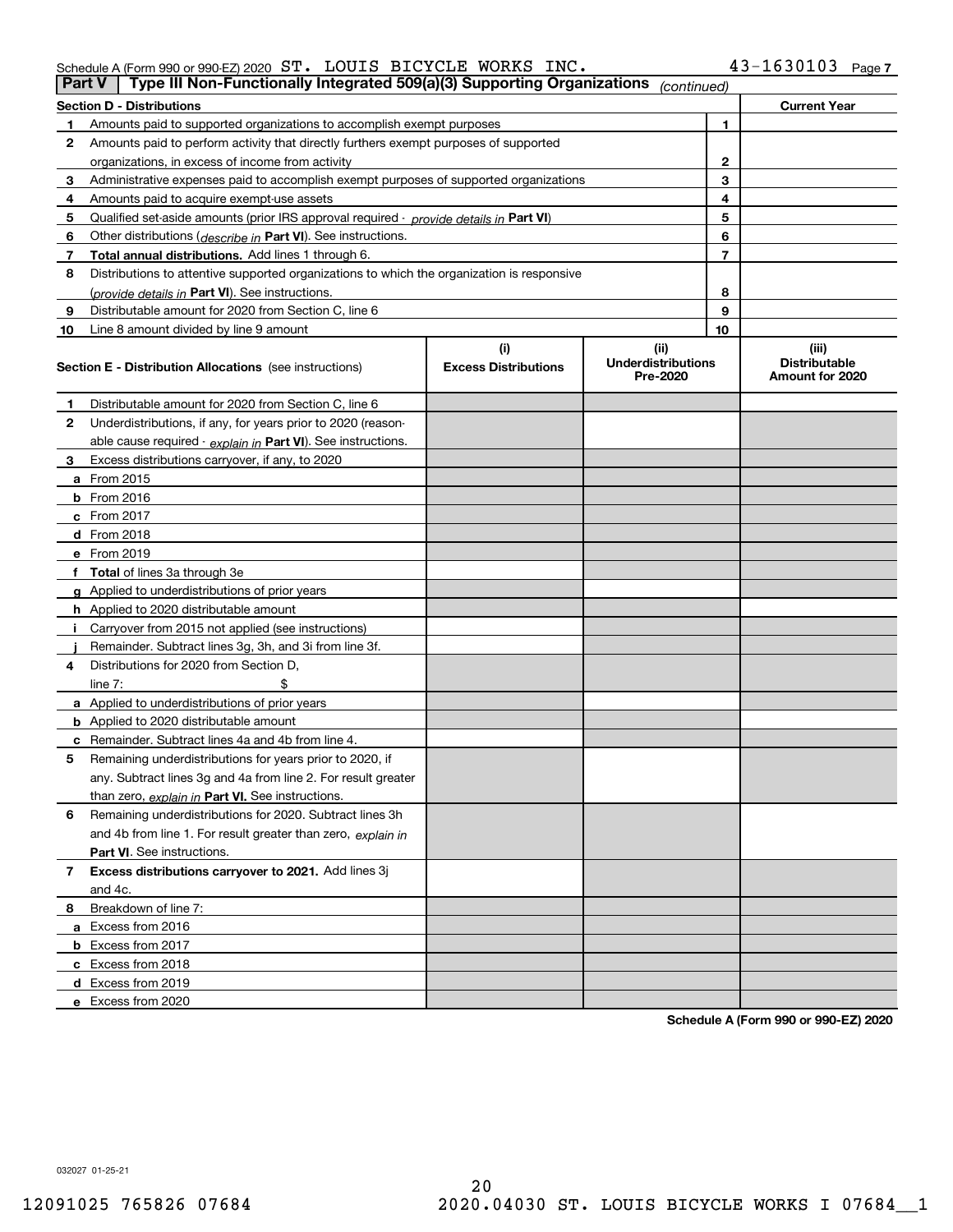Part VI | Supplemental Information. Provide the explanations required by Part II, line 10; Part II, line 17a or 17b; Part III, line 12; Part IV, Section A, lines 1, 2, 3b, 3c, 4b, 4c, 5a, 6, 9a, 9b, 9c, 11a, 11b, and 11c; Part IV, Section B, lines 1 and 2; Part IV, Section C, line 1; Part IV, Section D, lines 2 and 3; Part IV, Section E, lines 1c, 2a, 2b, 3a, and 3b; Part V, line 1; Part V, Section B, line 1e; Part V, Section D, lines 5, 6, and 8; and Part V, Section E, lines 2, 5, and 6. Also complete this part for any additional information. (See instructions.)

# SCHEDULE A, PART II, LINE 10, EXPLANATION FOR OTHER INCOME:

#### MISCELLANEOUS INCOME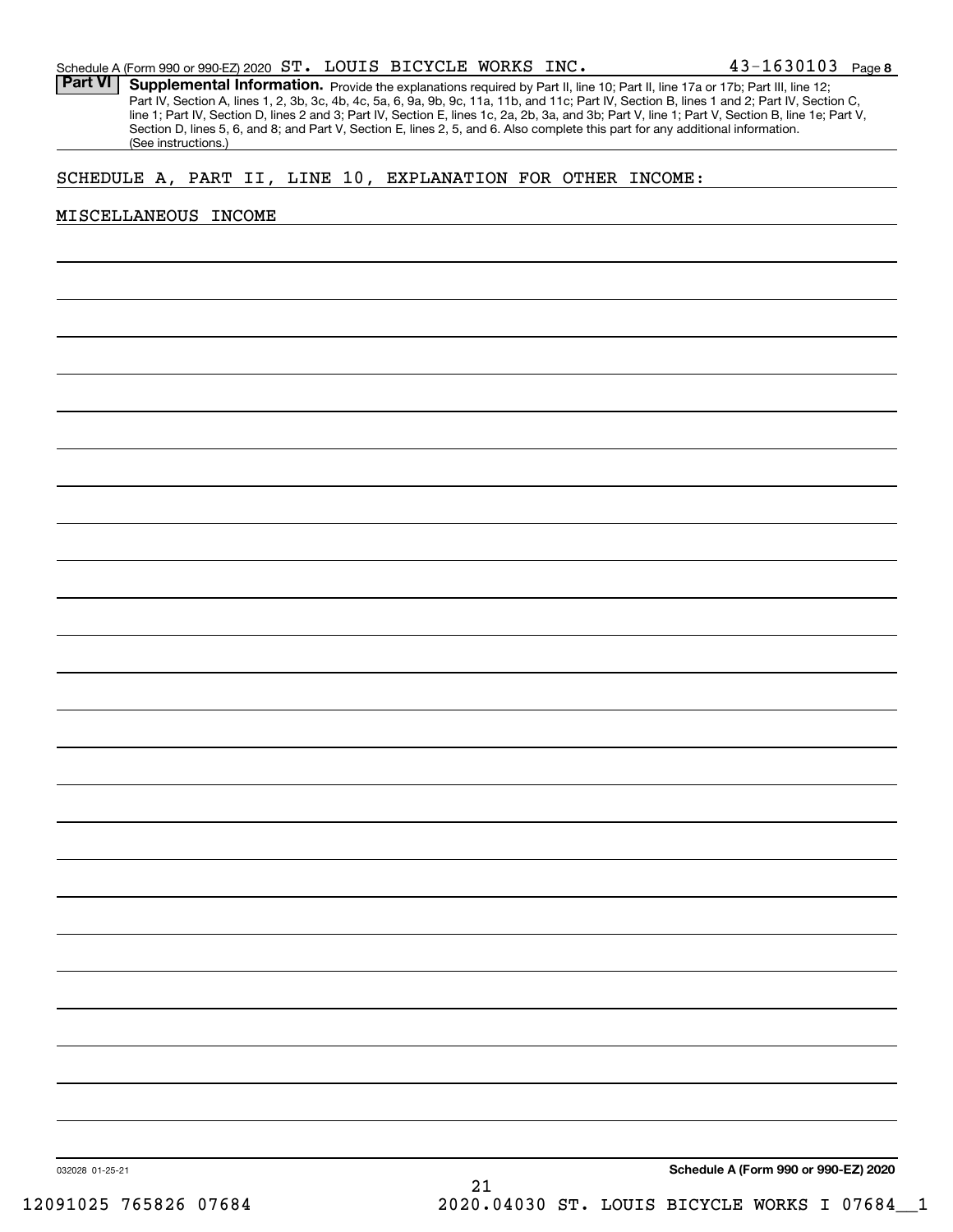|        | <b>SCHEDULE D</b><br>(Form 990)                        |                                                                                                                                                                                       | <b>Supplemental Financial Statements</b><br>Complete if the organization answered "Yes" on Form 990,                                                                                                                          |                                  | OMB No. 1545-0047                     |    |  |
|--------|--------------------------------------------------------|---------------------------------------------------------------------------------------------------------------------------------------------------------------------------------------|-------------------------------------------------------------------------------------------------------------------------------------------------------------------------------------------------------------------------------|----------------------------------|---------------------------------------|----|--|
|        |                                                        |                                                                                                                                                                                       | Part IV, line 6, 7, 8, 9, 10, 11a, 11b, 11c, 11d, 11e, 11f, 12a, or 12b.<br>Attach to Form 990.                                                                                                                               |                                  | <b>Open to Public</b>                 |    |  |
|        | Department of the Treasury<br>Internal Revenue Service |                                                                                                                                                                                       | Go to www.irs.gov/Form990 for instructions and the latest information.                                                                                                                                                        |                                  | Inspection                            |    |  |
|        | Name of the organization                               |                                                                                                                                                                                       |                                                                                                                                                                                                                               |                                  | <b>Employer identification number</b> |    |  |
| Part I |                                                        | ST. LOUIS BICYCLE WORKS INC.                                                                                                                                                          | Organizations Maintaining Donor Advised Funds or Other Similar Funds or Accounts. Complete if the                                                                                                                             |                                  | 43-1630103                            |    |  |
|        |                                                        | organization answered "Yes" on Form 990, Part IV, line 6.                                                                                                                             |                                                                                                                                                                                                                               |                                  |                                       |    |  |
|        |                                                        |                                                                                                                                                                                       | (a) Donor advised funds                                                                                                                                                                                                       |                                  | (b) Funds and other accounts          |    |  |
| 1.     |                                                        |                                                                                                                                                                                       |                                                                                                                                                                                                                               |                                  |                                       |    |  |
| 2      |                                                        | Aggregate value of contributions to (during year)                                                                                                                                     |                                                                                                                                                                                                                               |                                  |                                       |    |  |
| 3      |                                                        | Aggregate value of grants from (during year)                                                                                                                                          |                                                                                                                                                                                                                               |                                  |                                       |    |  |
| 4      |                                                        |                                                                                                                                                                                       |                                                                                                                                                                                                                               |                                  |                                       |    |  |
| 5      |                                                        |                                                                                                                                                                                       | Did the organization inform all donors and donor advisors in writing that the assets held in donor advised funds                                                                                                              |                                  |                                       |    |  |
|        |                                                        |                                                                                                                                                                                       |                                                                                                                                                                                                                               |                                  | Yes                                   | No |  |
| 6      |                                                        |                                                                                                                                                                                       | Did the organization inform all grantees, donors, and donor advisors in writing that grant funds can be used only                                                                                                             |                                  |                                       |    |  |
|        |                                                        |                                                                                                                                                                                       | for charitable purposes and not for the benefit of the donor or donor advisor, or for any other purpose conferring                                                                                                            |                                  |                                       |    |  |
|        | impermissible private benefit?<br>Part II              |                                                                                                                                                                                       |                                                                                                                                                                                                                               |                                  | Yes                                   | No |  |
|        |                                                        |                                                                                                                                                                                       | Conservation Easements. Complete if the organization answered "Yes" on Form 990, Part IV, line 7.                                                                                                                             |                                  |                                       |    |  |
| 1      |                                                        | Purpose(s) of conservation easements held by the organization (check all that apply).<br>Preservation of land for public use (for example, recreation or education)                   | Preservation of a historically important land area                                                                                                                                                                            |                                  |                                       |    |  |
|        |                                                        | Protection of natural habitat                                                                                                                                                         | Preservation of a certified historic structure                                                                                                                                                                                |                                  |                                       |    |  |
|        |                                                        | Preservation of open space                                                                                                                                                            |                                                                                                                                                                                                                               |                                  |                                       |    |  |
| 2      |                                                        |                                                                                                                                                                                       | Complete lines 2a through 2d if the organization held a qualified conservation contribution in the form of a conservation easement on the last                                                                                |                                  |                                       |    |  |
|        | day of the tax year.                                   |                                                                                                                                                                                       |                                                                                                                                                                                                                               |                                  | Held at the End of the Tax Year       |    |  |
| a      |                                                        |                                                                                                                                                                                       |                                                                                                                                                                                                                               | 2a                               |                                       |    |  |
| b      |                                                        | Total acreage restricted by conservation easements                                                                                                                                    |                                                                                                                                                                                                                               | 2 <sub>b</sub>                   |                                       |    |  |
| с      |                                                        |                                                                                                                                                                                       |                                                                                                                                                                                                                               | 2c                               |                                       |    |  |
| d      |                                                        |                                                                                                                                                                                       | Number of conservation easements included in (c) acquired after 7/25/06, and not on a historic structure                                                                                                                      |                                  |                                       |    |  |
|        |                                                        |                                                                                                                                                                                       | listed in the National Register [111] Marshall Register [11] Marshall Register [11] Marshall Register [11] Marshall Register [11] Marshall Register [11] Marshall Register [11] Marshall Register [11] Marshall Register [11] | 2d                               |                                       |    |  |
| 3      |                                                        |                                                                                                                                                                                       | Number of conservation easements modified, transferred, released, extinguished, or terminated by the organization during the tax                                                                                              |                                  |                                       |    |  |
|        | year                                                   |                                                                                                                                                                                       |                                                                                                                                                                                                                               |                                  |                                       |    |  |
| 4<br>5 |                                                        | Number of states where property subject to conservation easement is located<br>Does the organization have a written policy regarding the periodic monitoring, inspection, handling of |                                                                                                                                                                                                                               |                                  |                                       |    |  |
|        |                                                        | violations, and enforcement of the conservation easements it holds?                                                                                                                   |                                                                                                                                                                                                                               |                                  | Yes                                   | No |  |
| 6      |                                                        |                                                                                                                                                                                       | Staff and volunteer hours devoted to monitoring, inspecting, handling of violations, and enforcing conservation easements during the year                                                                                     |                                  |                                       |    |  |
|        |                                                        |                                                                                                                                                                                       |                                                                                                                                                                                                                               |                                  |                                       |    |  |
| 7      |                                                        |                                                                                                                                                                                       | Amount of expenses incurred in monitoring, inspecting, handling of violations, and enforcing conservation easements during the year                                                                                           |                                  |                                       |    |  |
|        | $\blacktriangleright$ \$                               |                                                                                                                                                                                       |                                                                                                                                                                                                                               |                                  |                                       |    |  |
| 8      |                                                        |                                                                                                                                                                                       | Does each conservation easement reported on line 2(d) above satisfy the requirements of section 170(h)(4)(B)(i)                                                                                                               |                                  |                                       |    |  |
|        |                                                        |                                                                                                                                                                                       |                                                                                                                                                                                                                               |                                  | Yes                                   | No |  |
| 9      |                                                        |                                                                                                                                                                                       | In Part XIII, describe how the organization reports conservation easements in its revenue and expense statement and                                                                                                           |                                  |                                       |    |  |
|        |                                                        |                                                                                                                                                                                       | balance sheet, and include, if applicable, the text of the footnote to the organization's financial statements that describes the                                                                                             |                                  |                                       |    |  |
|        | Part III                                               | organization's accounting for conservation easements.                                                                                                                                 | Organizations Maintaining Collections of Art, Historical Treasures, or Other Similar Assets.                                                                                                                                  |                                  |                                       |    |  |
|        |                                                        | Complete if the organization answered "Yes" on Form 990, Part IV, line 8.                                                                                                             |                                                                                                                                                                                                                               |                                  |                                       |    |  |
|        |                                                        |                                                                                                                                                                                       | 1a If the organization elected, as permitted under FASB ASC 958, not to report in its revenue statement and balance sheet works                                                                                               |                                  |                                       |    |  |
|        |                                                        |                                                                                                                                                                                       | of art, historical treasures, or other similar assets held for public exhibition, education, or research in furtherance of public                                                                                             |                                  |                                       |    |  |
|        |                                                        |                                                                                                                                                                                       | service, provide in Part XIII the text of the footnote to its financial statements that describes these items.                                                                                                                |                                  |                                       |    |  |
| b      |                                                        |                                                                                                                                                                                       | If the organization elected, as permitted under FASB ASC 958, to report in its revenue statement and balance sheet works of                                                                                                   |                                  |                                       |    |  |
|        |                                                        |                                                                                                                                                                                       | art, historical treasures, or other similar assets held for public exhibition, education, or research in furtherance of public service,                                                                                       |                                  |                                       |    |  |
|        |                                                        | provide the following amounts relating to these items:                                                                                                                                |                                                                                                                                                                                                                               |                                  |                                       |    |  |
|        | (i)                                                    |                                                                                                                                                                                       |                                                                                                                                                                                                                               | \$                               |                                       |    |  |
|        |                                                        | (ii) Assets included in Form 990, Part X                                                                                                                                              |                                                                                                                                                                                                                               | $\blacktriangleright$ s          |                                       |    |  |
| 2      |                                                        |                                                                                                                                                                                       | If the organization received or held works of art, historical treasures, or other similar assets for financial gain, provide                                                                                                  |                                  |                                       |    |  |
|        |                                                        | the following amounts required to be reported under FASB ASC 958 relating to these items:                                                                                             |                                                                                                                                                                                                                               |                                  |                                       |    |  |
| а      |                                                        |                                                                                                                                                                                       |                                                                                                                                                                                                                               | - \$<br>$\blacktriangleright$ \$ |                                       |    |  |
| b      |                                                        |                                                                                                                                                                                       |                                                                                                                                                                                                                               |                                  |                                       |    |  |

| LHA For Paperwork Reduction Act Notice, see the Instructions for Form 99 |
|--------------------------------------------------------------------------|
| 032051 12-01-20                                                          |

<sup>22</sup>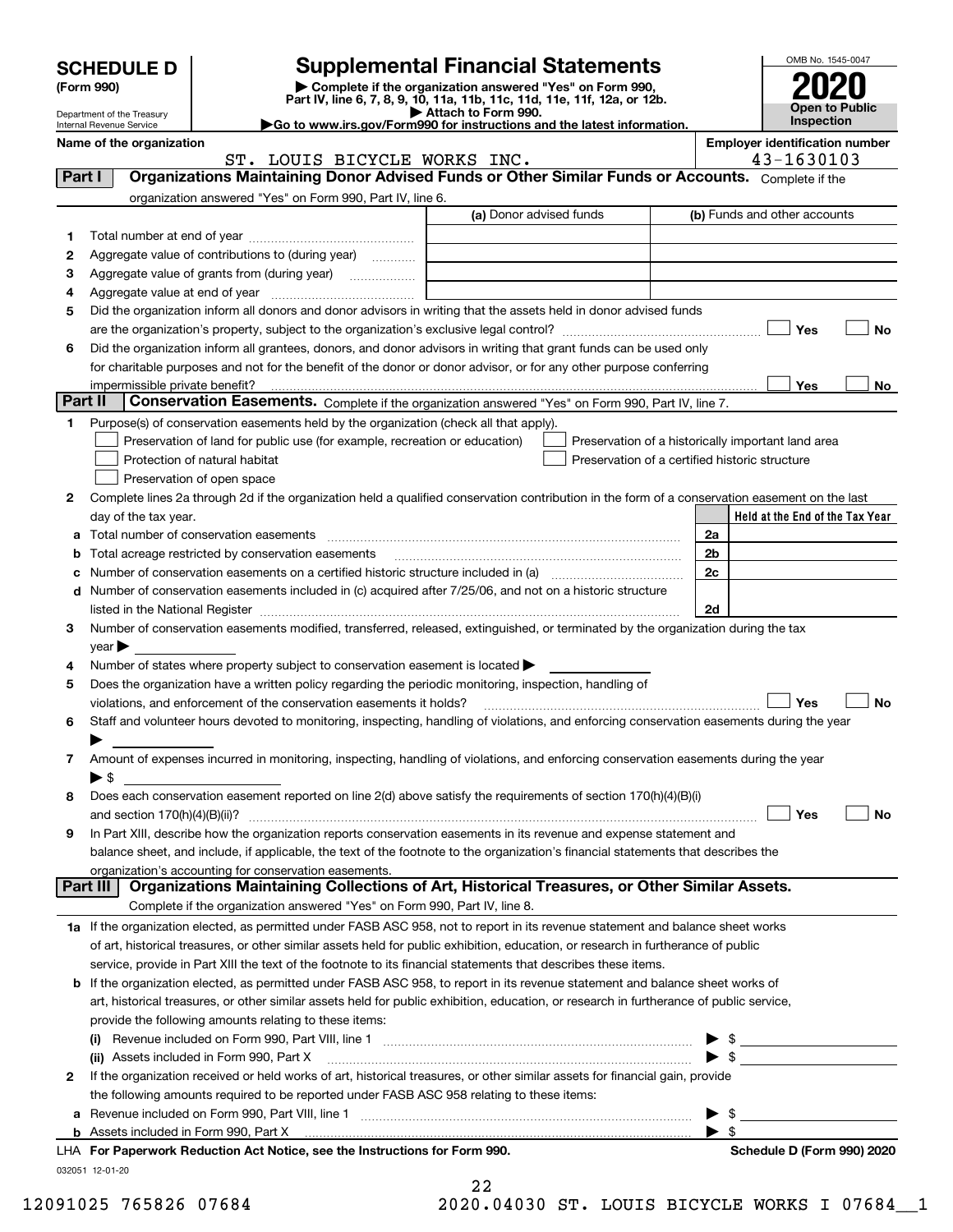|        | Schedule D (Form 990) 2020                                                                                                                                                                                                     | ST. LOUIS BICYCLE WORKS INC.            |   |                |                                                                                                                                                                                                                               |                                 | 43-1630103 |                     |        | Page $2$ |
|--------|--------------------------------------------------------------------------------------------------------------------------------------------------------------------------------------------------------------------------------|-----------------------------------------|---|----------------|-------------------------------------------------------------------------------------------------------------------------------------------------------------------------------------------------------------------------------|---------------------------------|------------|---------------------|--------|----------|
|        | Organizations Maintaining Collections of Art, Historical Treasures, or Other Similar Assets (continued)<br>Part III                                                                                                            |                                         |   |                |                                                                                                                                                                                                                               |                                 |            |                     |        |          |
| 3      | Using the organization's acquisition, accession, and other records, check any of the following that make significant use of its                                                                                                |                                         |   |                |                                                                                                                                                                                                                               |                                 |            |                     |        |          |
|        | collection items (check all that apply):                                                                                                                                                                                       |                                         |   |                |                                                                                                                                                                                                                               |                                 |            |                     |        |          |
| a      | Public exhibition                                                                                                                                                                                                              |                                         |   |                | Loan or exchange program                                                                                                                                                                                                      |                                 |            |                     |        |          |
| b      | Scholarly research                                                                                                                                                                                                             | е                                       |   |                | Other and the contract of the contract of the contract of the contract of the contract of the contract of the contract of the contract of the contract of the contract of the contract of the contract of the contract of the |                                 |            |                     |        |          |
| c      | Preservation for future generations                                                                                                                                                                                            |                                         |   |                |                                                                                                                                                                                                                               |                                 |            |                     |        |          |
| 4      | Provide a description of the organization's collections and explain how they further the organization's exempt purpose in Part XIII.                                                                                           |                                         |   |                |                                                                                                                                                                                                                               |                                 |            |                     |        |          |
| 5      | During the year, did the organization solicit or receive donations of art, historical treasures, or other similar assets                                                                                                       |                                         |   |                |                                                                                                                                                                                                                               |                                 |            |                     |        |          |
|        | to be sold to raise funds rather than to be maintained as part of the organization's collection?                                                                                                                               |                                         |   |                |                                                                                                                                                                                                                               |                                 |            | Yes                 |        | No       |
|        | <b>Part IV</b><br>Escrow and Custodial Arrangements. Complete if the organization answered "Yes" on Form 990, Part IV, line 9, or                                                                                              |                                         |   |                |                                                                                                                                                                                                                               |                                 |            |                     |        |          |
|        | reported an amount on Form 990, Part X, line 21.                                                                                                                                                                               |                                         |   |                |                                                                                                                                                                                                                               |                                 |            |                     |        |          |
|        | 1a Is the organization an agent, trustee, custodian or other intermediary for contributions or other assets not included                                                                                                       |                                         |   |                |                                                                                                                                                                                                                               |                                 |            |                     |        |          |
|        |                                                                                                                                                                                                                                |                                         |   |                |                                                                                                                                                                                                                               |                                 |            | Yes                 |        | No       |
|        | b If "Yes," explain the arrangement in Part XIII and complete the following table:                                                                                                                                             |                                         |   |                |                                                                                                                                                                                                                               |                                 |            |                     |        |          |
|        |                                                                                                                                                                                                                                |                                         |   |                |                                                                                                                                                                                                                               |                                 |            | Amount              |        |          |
|        | Beginning balance                                                                                                                                                                                                              |                                         |   |                |                                                                                                                                                                                                                               | 1c                              |            |                     |        |          |
|        | Additions during the year manufactured and an annual contract of the year manufactured and a set of the year manufactured and a set of the year manufactured and a set of the year manufactured and a set of the year manufact |                                         |   |                |                                                                                                                                                                                                                               | 1d                              |            |                     |        |          |
|        | Distributions during the year manufactured and continuum and contained and the year manufactured and contained                                                                                                                 |                                         |   |                |                                                                                                                                                                                                                               | 1e                              |            |                     |        |          |
|        |                                                                                                                                                                                                                                |                                         |   |                |                                                                                                                                                                                                                               | 1f                              |            | Yes                 |        |          |
|        | 2a Did the organization include an amount on Form 990, Part X, line 21, for escrow or custodial account liability?                                                                                                             |                                         |   |                |                                                                                                                                                                                                                               |                                 |            |                     |        | No       |
| Part V | <b>b</b> If "Yes," explain the arrangement in Part XIII. Check here if the explanation has been provided on Part XIII<br>Endowment Funds. Complete if the organization answered "Yes" on Form 990, Part IV, line 10.           |                                         |   |                |                                                                                                                                                                                                                               |                                 |            |                     |        |          |
|        |                                                                                                                                                                                                                                | (a) Current year                        |   | (b) Prior year | (c) Two years back                                                                                                                                                                                                            | (d) Three years back            |            | (e) Four years back |        |          |
| 1a     | Beginning of year balance                                                                                                                                                                                                      |                                         |   |                |                                                                                                                                                                                                                               |                                 |            |                     |        |          |
|        |                                                                                                                                                                                                                                |                                         |   |                |                                                                                                                                                                                                                               |                                 |            |                     |        |          |
|        | Net investment earnings, gains, and losses                                                                                                                                                                                     |                                         |   |                |                                                                                                                                                                                                                               |                                 |            |                     |        |          |
|        |                                                                                                                                                                                                                                |                                         |   |                |                                                                                                                                                                                                                               |                                 |            |                     |        |          |
| е      | Other expenditures for facilities                                                                                                                                                                                              |                                         |   |                |                                                                                                                                                                                                                               |                                 |            |                     |        |          |
|        | and programs                                                                                                                                                                                                                   |                                         |   |                |                                                                                                                                                                                                                               |                                 |            |                     |        |          |
|        |                                                                                                                                                                                                                                |                                         |   |                |                                                                                                                                                                                                                               |                                 |            |                     |        |          |
| g      | End of year balance                                                                                                                                                                                                            |                                         |   |                |                                                                                                                                                                                                                               |                                 |            |                     |        |          |
| 2      | Provide the estimated percentage of the current year end balance (line 1g, column (a)) held as:                                                                                                                                |                                         |   |                |                                                                                                                                                                                                                               |                                 |            |                     |        |          |
|        | Board designated or quasi-endowment                                                                                                                                                                                            |                                         | % |                |                                                                                                                                                                                                                               |                                 |            |                     |        |          |
|        | Permanent endowment                                                                                                                                                                                                            | %                                       |   |                |                                                                                                                                                                                                                               |                                 |            |                     |        |          |
| с      | Term endowment $\blacktriangleright$                                                                                                                                                                                           | %                                       |   |                |                                                                                                                                                                                                                               |                                 |            |                     |        |          |
|        | The percentages on lines 2a, 2b, and 2c should equal 100%.                                                                                                                                                                     |                                         |   |                |                                                                                                                                                                                                                               |                                 |            |                     |        |          |
|        | 3a Are there endowment funds not in the possession of the organization that are held and administered for the organization                                                                                                     |                                         |   |                |                                                                                                                                                                                                                               |                                 |            |                     |        |          |
|        | by:                                                                                                                                                                                                                            |                                         |   |                |                                                                                                                                                                                                                               |                                 |            |                     | Yes    | No       |
|        | (i)                                                                                                                                                                                                                            |                                         |   |                |                                                                                                                                                                                                                               |                                 |            | 3a(i)               |        |          |
|        |                                                                                                                                                                                                                                |                                         |   |                |                                                                                                                                                                                                                               |                                 |            | 3a(ii)              |        |          |
|        |                                                                                                                                                                                                                                |                                         |   |                |                                                                                                                                                                                                                               |                                 |            | 3b                  |        |          |
|        | Describe in Part XIII the intended uses of the organization's endowment funds.                                                                                                                                                 |                                         |   |                |                                                                                                                                                                                                                               |                                 |            |                     |        |          |
|        | Land, Buildings, and Equipment.<br>Part VI                                                                                                                                                                                     |                                         |   |                |                                                                                                                                                                                                                               |                                 |            |                     |        |          |
|        | Complete if the organization answered "Yes" on Form 990, Part IV, line 11a. See Form 990, Part X, line 10.                                                                                                                     |                                         |   |                |                                                                                                                                                                                                                               |                                 |            |                     |        |          |
|        | Description of property                                                                                                                                                                                                        | (a) Cost or other<br>basis (investment) |   |                | (b) Cost or other<br>basis (other)                                                                                                                                                                                            | (c) Accumulated<br>depreciation |            | (d) Book value      |        |          |
|        |                                                                                                                                                                                                                                |                                         |   |                |                                                                                                                                                                                                                               |                                 |            |                     |        |          |
| b      |                                                                                                                                                                                                                                |                                         |   |                | 8,870.                                                                                                                                                                                                                        | 7,832.                          |            |                     | 1,038. |          |
|        |                                                                                                                                                                                                                                |                                         |   |                |                                                                                                                                                                                                                               |                                 |            |                     |        |          |
| d      |                                                                                                                                                                                                                                |                                         |   |                |                                                                                                                                                                                                                               |                                 |            |                     |        |          |
|        | e Other                                                                                                                                                                                                                        |                                         |   |                |                                                                                                                                                                                                                               |                                 |            |                     |        |          |
|        |                                                                                                                                                                                                                                |                                         |   |                |                                                                                                                                                                                                                               |                                 |            |                     | 1,038. |          |

**Schedule D (Form 990) 2020**

032052 12-01-20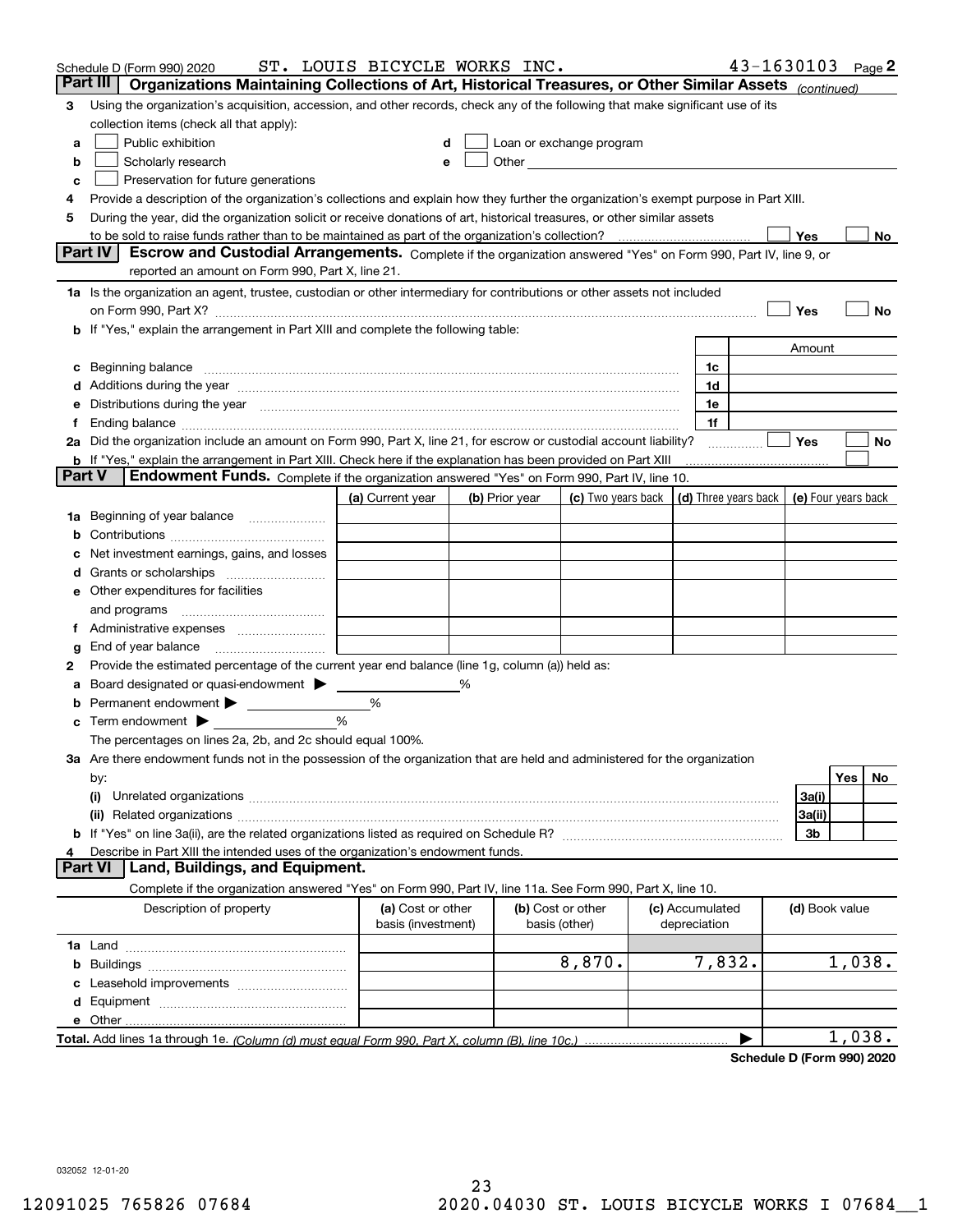| Schedule D (Form 990) 2020                      |  | ST. LOUIS BICYCLE WORKS INC. |  | $43 - 1630103$ Page |  |
|-------------------------------------------------|--|------------------------------|--|---------------------|--|
| <b>Part VII</b> Investments - Other Securities. |  |                              |  |                     |  |

| Complete if the organization answered "Yes" on Form 990, Part IV, line 11b. See Form 990, Part X, line 12. |                |                                                           |
|------------------------------------------------------------------------------------------------------------|----------------|-----------------------------------------------------------|
| (a) Description of security or category (including name of security)                                       | (b) Book value | (c) Method of valuation: Cost or end-of-year market value |
| (1) Financial derivatives                                                                                  |                |                                                           |
| (2) Closely held equity interests                                                                          |                |                                                           |
| (3) Other                                                                                                  |                |                                                           |
|                                                                                                            |                |                                                           |

| (H)                                                                                                    |  |
|--------------------------------------------------------------------------------------------------------|--|
| <b>Total.</b> (Col. (b) must equal Form 990, Part X, col. (B) line 12.) $\blacktriangleright$ $\vdash$ |  |

# **Part VIII Investments - Program Related.**

Complete if the organization answered "Yes" on Form 990, Part IV, line 11c. See Form 990, Part X, line 13.

| (a) Description of investment                                    | (b) Book value | (c) Method of valuation: Cost or end-of-year market value |
|------------------------------------------------------------------|----------------|-----------------------------------------------------------|
| (1)                                                              |                |                                                           |
| (2)                                                              |                |                                                           |
| $\frac{1}{2}$                                                    |                |                                                           |
| (4)                                                              |                |                                                           |
| $\left(5\right)$                                                 |                |                                                           |
| (6)                                                              |                |                                                           |
| (7)                                                              |                |                                                           |
| (8)                                                              |                |                                                           |
| (9)                                                              |                |                                                           |
| Total. (Col. (b) must equal Form 990, Part X, col. (B) line 13.) |                |                                                           |

### **Part IX Other Assets.**

(A)(B)(C) (D)(E)(F)(G)

Complete if the organization answered "Yes" on Form 990, Part IV, line 11d. See Form 990, Part X, line 15.

| (a) Description                                                                                                   | (b) Book value |
|-------------------------------------------------------------------------------------------------------------------|----------------|
| (1)                                                                                                               |                |
| (2)                                                                                                               |                |
| (3)                                                                                                               |                |
| (4)                                                                                                               |                |
| (5)                                                                                                               |                |
| (6)                                                                                                               |                |
| (7)                                                                                                               |                |
| (8)                                                                                                               |                |
| (9)                                                                                                               |                |
|                                                                                                                   |                |
| <b>Part X   Other Liabilities.</b>                                                                                |                |
| Complete if the organization answered "Yes" on Form 990, Part IV, line 11e or 11f. See Form 990, Part X, line 25. |                |

| 1.  | (a) Description of liability | (b) Book value |
|-----|------------------------------|----------------|
|     | Federal income taxes         |                |
| (2) | EMPLOYEE<br>DUE TO           | 16,685.        |
| (3) | PAYROLL TAX LIABILITIES      | 6, 366.        |
| (4) | DEPOSITS - BICYCLE RENTALS   | 100.           |
| (5) | ACCRUED PAYROLL              | 2, 283.        |
| (6) | PPP LOAN PAYABLE             | 34,000.        |
| (7) | DEFERRED INCOME              | 4,500.         |
| (8) |                              |                |
| (9) |                              |                |
|     |                              | 63,934.        |

**2.** Liability for uncertain tax positions. In Part XIII, provide the text of the footnote to the organization's financial statements that reports the

organization's liability for uncertain tax positions under FASB ASC 740. Check here if the text of the footnote has been provided in Part XIII

**Schedule D (Form 990) 2020**

 $\mathcal{L}^{\text{max}}$ 

032053 12-01-20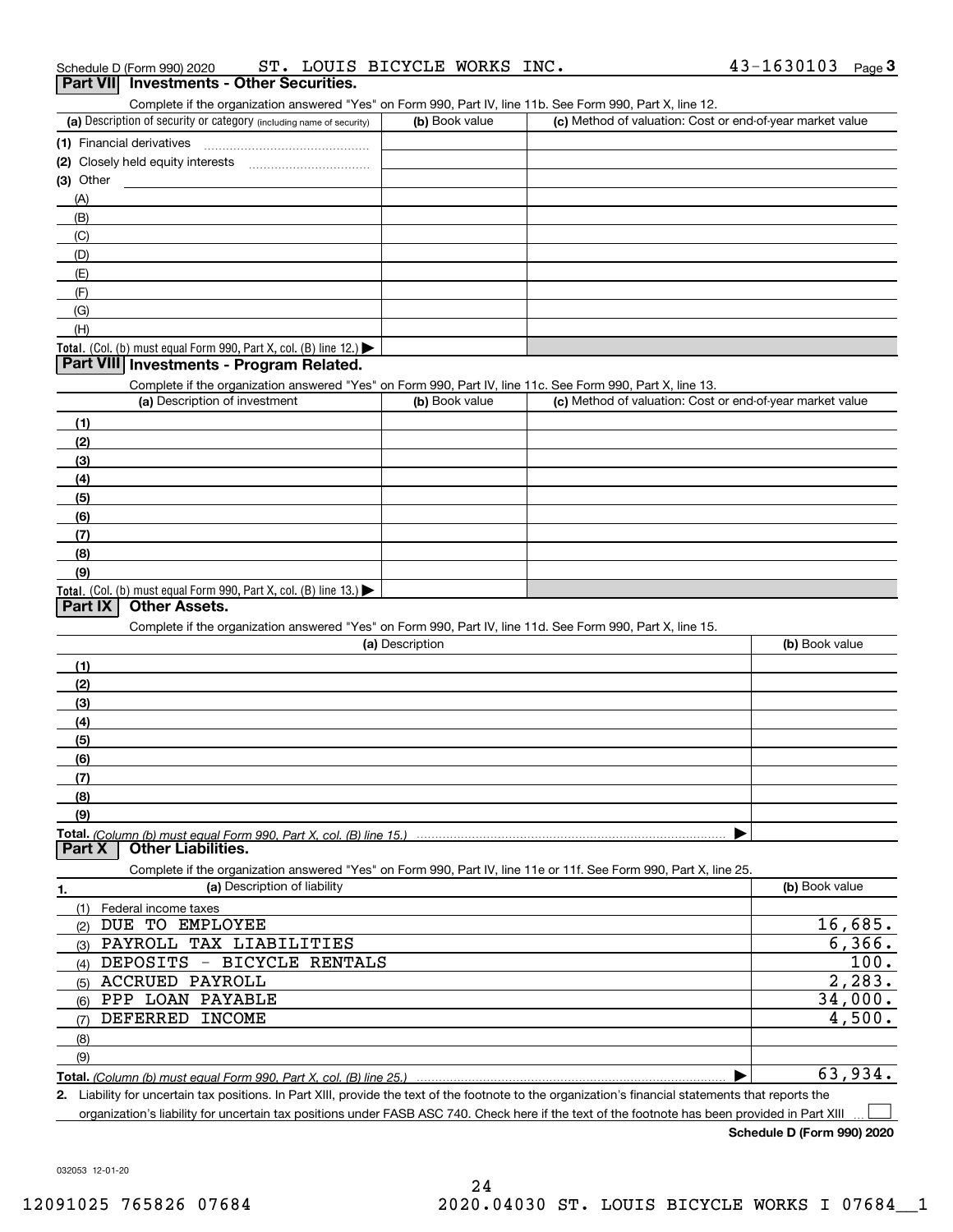|    | ST. LOUIS BICYCLE WORKS INC.<br>Schedule D (Form 990) 2020                                                                                                                                                                     |                | 43-1630103<br>Page 4 |
|----|--------------------------------------------------------------------------------------------------------------------------------------------------------------------------------------------------------------------------------|----------------|----------------------|
|    | Reconciliation of Revenue per Audited Financial Statements With Revenue per Return.<br>Part XI                                                                                                                                 |                |                      |
|    | Complete if the organization answered "Yes" on Form 990, Part IV, line 12a.                                                                                                                                                    |                |                      |
| 1  | Total revenue, gains, and other support per audited financial statements                                                                                                                                                       |                | $\mathbf{1}$         |
| 2  | Amounts included on line 1 but not on Form 990, Part VIII, line 12:                                                                                                                                                            |                |                      |
| а  | Net unrealized gains (losses) on investments [11] matter contracts and the unrealized gains (losses) on investments                                                                                                            | 2a             |                      |
|    |                                                                                                                                                                                                                                | 2 <sub>b</sub> |                      |
|    |                                                                                                                                                                                                                                | 2 <sub>c</sub> |                      |
| d  | Other (Describe in Part XIII.) <b>Construction Contract Construction</b> (Describe in Part XIII.)                                                                                                                              | 2d             |                      |
| е  | Add lines 2a through 2d                                                                                                                                                                                                        |                | 2е                   |
| З  |                                                                                                                                                                                                                                |                | 3                    |
| 4  | Amounts included on Form 990, Part VIII, line 12, but not on line 1:                                                                                                                                                           |                |                      |
| а  |                                                                                                                                                                                                                                | 4а             |                      |
|    |                                                                                                                                                                                                                                | 4b             |                      |
| C. | Add lines 4a and 4b                                                                                                                                                                                                            |                | 4с                   |
|    |                                                                                                                                                                                                                                |                | 5                    |
|    |                                                                                                                                                                                                                                |                |                      |
|    | Part XII   Reconciliation of Expenses per Audited Financial Statements With Expenses per Return.                                                                                                                               |                |                      |
|    | Complete if the organization answered "Yes" on Form 990, Part IV, line 12a.                                                                                                                                                    |                |                      |
| 1  | Total expenses and losses per audited financial statements [111] [12] contraction controller and contract the statements [13] [13] and contract the statements [13] and contract the statement of the statement of the stateme |                | $\mathbf{1}$         |
| 2  | Amounts included on line 1 but not on Form 990, Part IX, line 25:                                                                                                                                                              |                |                      |
| a  |                                                                                                                                                                                                                                | 2a             |                      |
| b  |                                                                                                                                                                                                                                | 2b             |                      |
|    |                                                                                                                                                                                                                                | 2с             |                      |
| d  |                                                                                                                                                                                                                                | 2d             |                      |
| е  | Add lines 2a through 2d <b>must be a constructed as the constant of the constant of the constant of the construction</b>                                                                                                       |                | 2e                   |
| 3  |                                                                                                                                                                                                                                |                | 3                    |
| 4  | Amounts included on Form 990, Part IX, line 25, but not on line 1:                                                                                                                                                             |                |                      |
| а  |                                                                                                                                                                                                                                | 4a             |                      |
| b  |                                                                                                                                                                                                                                | 4b             |                      |
|    | Add lines 4a and 4b                                                                                                                                                                                                            |                | 4с                   |
|    | Part XIII Supplemental Information.                                                                                                                                                                                            |                | 5                    |

Provide the descriptions required for Part II, lines 3, 5, and 9; Part III, lines 1a and 4; Part IV, lines 1b and 2b; Part V, line 4; Part X, line 2; Part XI, lines 2d and 4b; and Part XII, lines 2d and 4b. Also complete this part to provide any additional information.

032054 12-01-20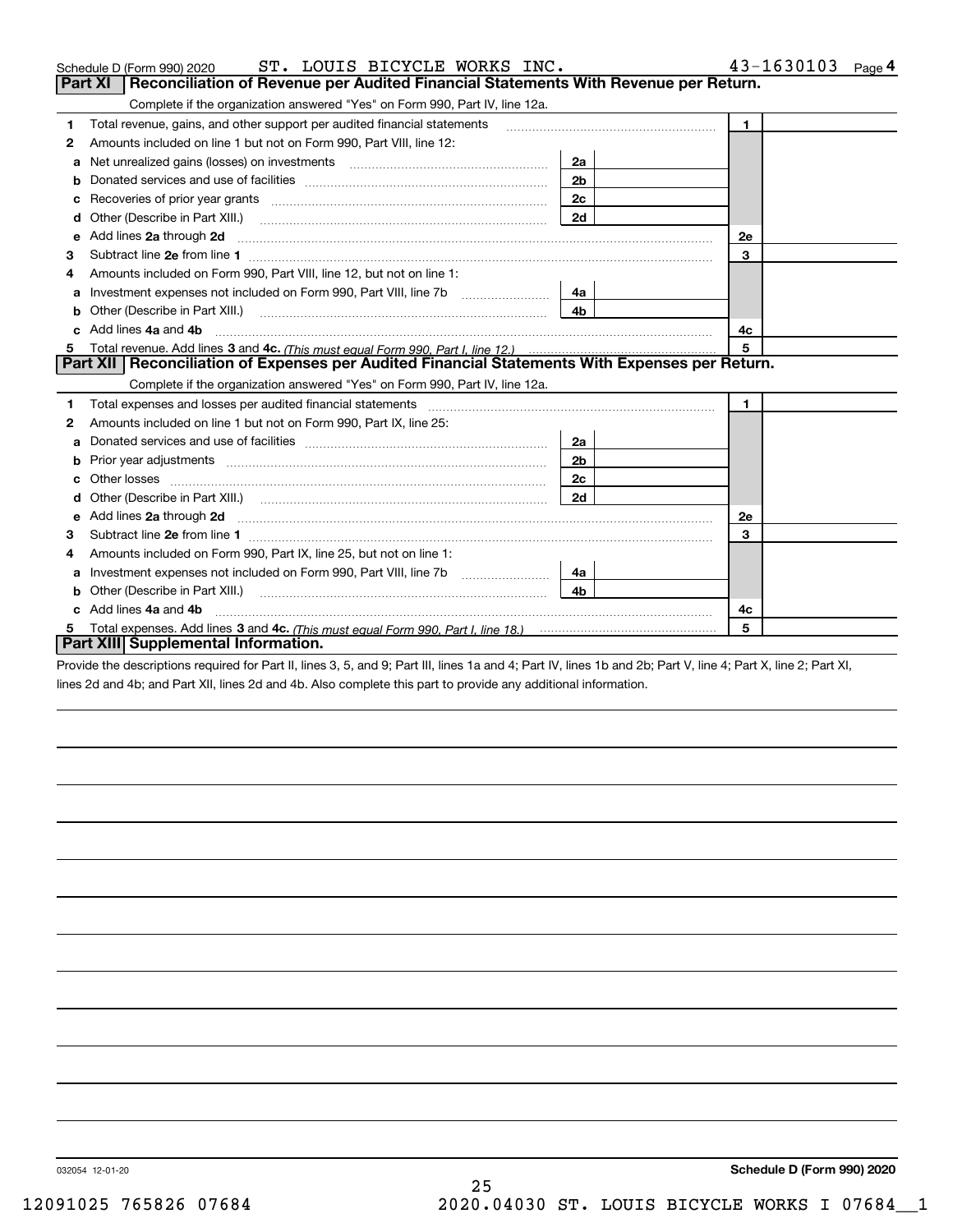| <b>SCHEDULE I</b>                                      |                                                                                                                                                                                                                                                                           |           | <b>Grants and Other Assistance to Organizations,</b> |                             |                                         |                                                                |                                          | OMB No. 1545-0047                     |  |
|--------------------------------------------------------|---------------------------------------------------------------------------------------------------------------------------------------------------------------------------------------------------------------------------------------------------------------------------|-----------|------------------------------------------------------|-----------------------------|-----------------------------------------|----------------------------------------------------------------|------------------------------------------|---------------------------------------|--|
| (Form 990)                                             | Governments, and Individuals in the United States<br>Complete if the organization answered "Yes" on Form 990, Part IV, line 21 or 22.                                                                                                                                     |           |                                                      |                             |                                         |                                                                |                                          |                                       |  |
| Department of the Treasury<br>Internal Revenue Service | Attach to Form 990.<br>Go to www.irs.gov/Form990 for the latest information.                                                                                                                                                                                              |           |                                                      |                             |                                         |                                                                |                                          | <b>Open to Public</b><br>Inspection   |  |
| Name of the organization                               | <b>Employer identification number</b><br>43-1630103<br>ST. LOUIS BICYCLE WORKS INC.                                                                                                                                                                                       |           |                                                      |                             |                                         |                                                                |                                          |                                       |  |
| Part I                                                 | <b>General Information on Grants and Assistance</b>                                                                                                                                                                                                                       |           |                                                      |                             |                                         |                                                                |                                          |                                       |  |
| 1.                                                     | Does the organization maintain records to substantiate the amount of the grants or assistance, the grantees' eligibility for the grants or assistance, and the selection                                                                                                  |           |                                                      |                             |                                         |                                                                |                                          | $\boxed{\text{X}}$ Yes<br>  No        |  |
| $\mathbf{2}$<br>Part II                                | Describe in Part IV the organization's procedures for monitoring the use of grant funds in the United States.                                                                                                                                                             |           |                                                      |                             |                                         |                                                                |                                          |                                       |  |
|                                                        | Grants and Other Assistance to Domestic Organizations and Domestic Governments. Complete if the organization answered "Yes" on Form 990, Part IV, line 21, for any<br>recipient that received more than \$5,000. Part II can be duplicated if additional space is needed. |           |                                                      |                             |                                         |                                                                |                                          |                                       |  |
|                                                        | 1 (a) Name and address of organization<br>or government                                                                                                                                                                                                                   | $(b)$ EIN | (c) IRC section<br>(if applicable)                   | (d) Amount of<br>cash grant | (e) Amount of<br>non-cash<br>assistance | (f) Method of<br>valuation (book,<br>FMV, appraisal,<br>other) | (g) Description of<br>noncash assistance | (h) Purpose of grant<br>or assistance |  |
|                                                        |                                                                                                                                                                                                                                                                           |           |                                                      |                             |                                         |                                                                |                                          |                                       |  |
|                                                        |                                                                                                                                                                                                                                                                           |           |                                                      |                             |                                         |                                                                |                                          |                                       |  |
|                                                        |                                                                                                                                                                                                                                                                           |           |                                                      |                             |                                         |                                                                |                                          |                                       |  |
|                                                        |                                                                                                                                                                                                                                                                           |           |                                                      |                             |                                         |                                                                |                                          |                                       |  |
|                                                        |                                                                                                                                                                                                                                                                           |           |                                                      |                             |                                         |                                                                |                                          |                                       |  |
|                                                        |                                                                                                                                                                                                                                                                           |           |                                                      |                             |                                         |                                                                |                                          |                                       |  |
| 2                                                      | Enter total number of section 501(c)(3) and government organizations listed in the line 1 table                                                                                                                                                                           |           |                                                      |                             |                                         |                                                                |                                          |                                       |  |
| 3                                                      | Enter total number of other organizations listed in the line 1 table                                                                                                                                                                                                      |           |                                                      |                             |                                         |                                                                |                                          |                                       |  |
| LHA.                                                   | For Paperwork Reduction Act Notice, see the Instructions for Form 990.                                                                                                                                                                                                    |           |                                                      |                             |                                         |                                                                |                                          | Schedule I (Form 990) 2020            |  |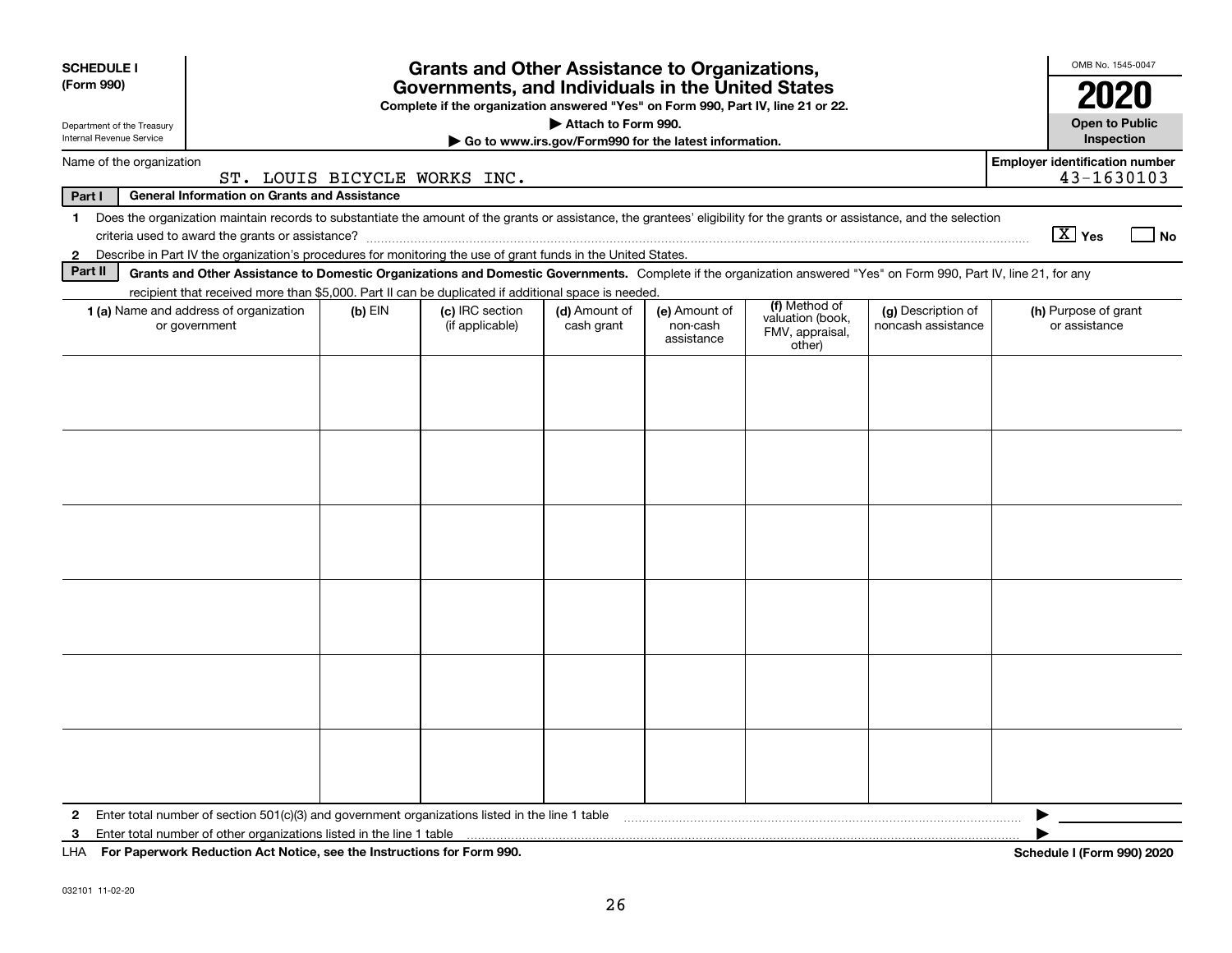# Schedule I (Form 990) 2020 **ST. LOUIS BICYCLE WORKS INC.** Page

**Part III** | Grants and Other Assistance to Domestic Individuals. Complete if the organization answered "Yes" on Form 990, Part IV, line 22. Part III can be duplicated if additional space is needed.

| (a) Type of grant or assistance                  | (b) Number of<br>recipients | (c) Amount of<br>cash grant | (d) Amount of non-<br>cash assistance | (e) Method of valuation<br>(book, FMV, appraisal, other) | (f) Description of noncash assistance |
|--------------------------------------------------|-----------------------------|-----------------------------|---------------------------------------|----------------------------------------------------------|---------------------------------------|
|                                                  |                             |                             |                                       |                                                          |                                       |
| BIKE DONATIONS TO CHILDREN PARTICIPATING IN BIKE |                             |                             |                                       |                                                          | THE CHILDREN RECEIVED                 |
| PROGRAM.                                         | 232                         | $\mathbf{0}$ .              | 18,488.FMV                            |                                                          | BICYCLES.                             |
|                                                  |                             |                             |                                       |                                                          |                                       |
| COMPUTERS DONATED TO CHILDREN WHO COMPLETED      |                             |                             |                                       |                                                          | COMPUTERS ACQUIRED AND                |
| PROGRAM COURSES.                                 | 251                         | $\mathbf{0}$ .              | 35,140.FMV                            |                                                          | DISTRIBUTED TO STUDENTS.              |
|                                                  |                             |                             |                                       |                                                          |                                       |
|                                                  |                             |                             |                                       |                                                          |                                       |
|                                                  |                             |                             |                                       |                                                          |                                       |
|                                                  |                             |                             |                                       |                                                          |                                       |
|                                                  |                             |                             |                                       |                                                          |                                       |
|                                                  |                             |                             |                                       |                                                          |                                       |
|                                                  |                             |                             |                                       |                                                          |                                       |
|                                                  |                             |                             |                                       |                                                          |                                       |
|                                                  |                             |                             |                                       |                                                          |                                       |

Part IV | Supplemental Information. Provide the information required in Part I, line 2; Part III, column (b); and any other additional information.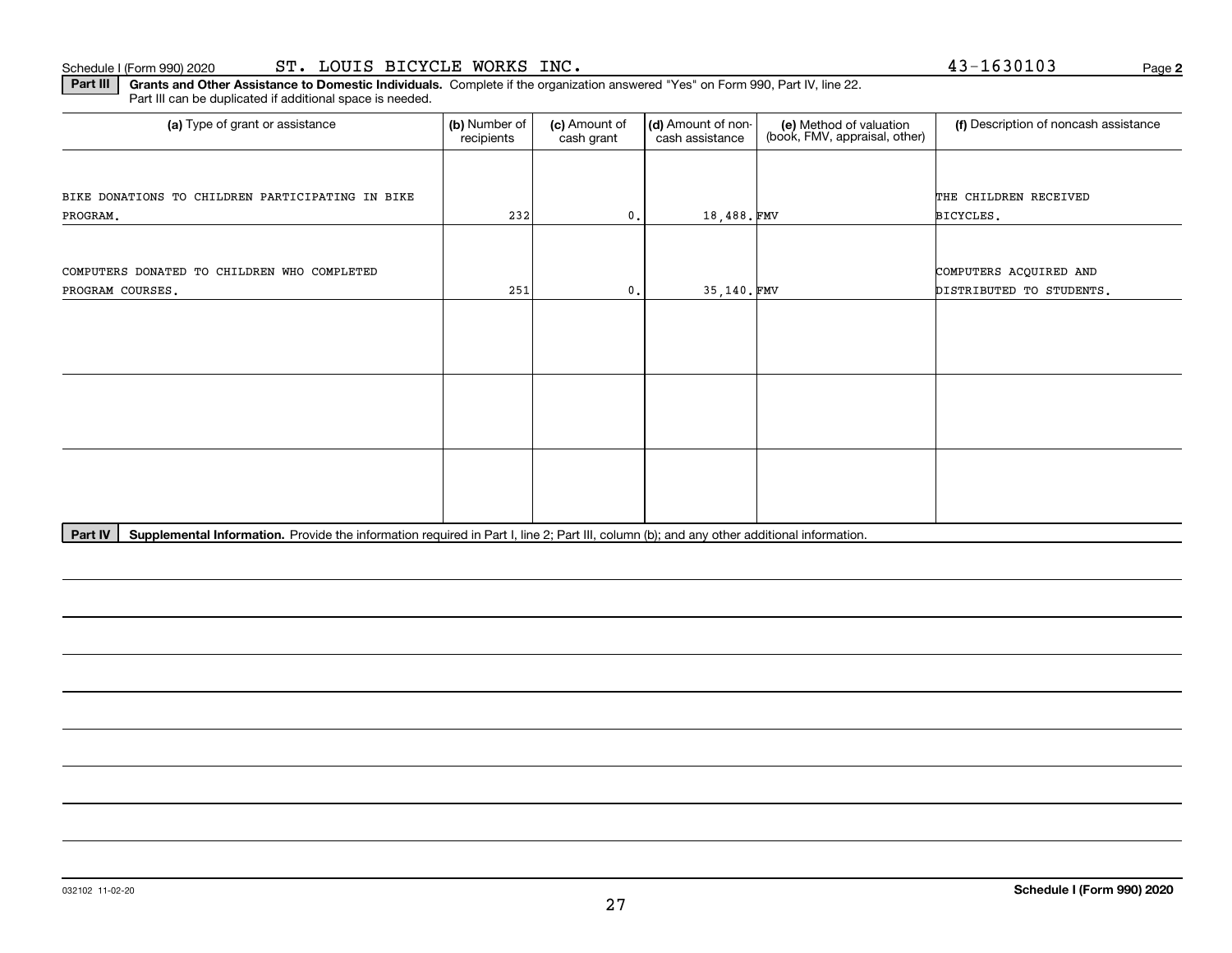### **SCHEDULE M (Form 990)**

# **Noncash Contributions**

OMB No. 1545-0047

**Open to Public Inspection**

| Department of the Treasury      |  |
|---------------------------------|--|
| <b>Internal Revenue Service</b> |  |

**Complete if the organizations answered "Yes" on Form 990, Part IV, lines 29 or 30.** <sup>J</sup>**2020 Attach to Form 990.** J

 **Go to www.irs.gov/Form990 for instructions and the latest information.** J

# Name of the organization

| <b>Employer identification number</b> |
|---------------------------------------|
| $43 - 1630103$                        |

# ST. LOUIS BICYCLE WORKS INC.

| <b>Part I</b> | <b>Types of Property</b>                                                                                                       |                               |                                      |                                                                                                      |                                                              |     |     |    |
|---------------|--------------------------------------------------------------------------------------------------------------------------------|-------------------------------|--------------------------------------|------------------------------------------------------------------------------------------------------|--------------------------------------------------------------|-----|-----|----|
|               |                                                                                                                                | (a)<br>Check if<br>applicable | (b)<br>Number of<br>contributions or | (c)<br>Noncash contribution<br>amounts reported on<br>items contributed Form 990, Part VIII, line 1g | (d)<br>Method of determining<br>noncash contribution amounts |     |     |    |
| 1             |                                                                                                                                |                               |                                      |                                                                                                      |                                                              |     |     |    |
| 2             |                                                                                                                                |                               |                                      |                                                                                                      |                                                              |     |     |    |
| з             | Art - Fractional interests                                                                                                     |                               |                                      |                                                                                                      |                                                              |     |     |    |
| 4             | Books and publications                                                                                                         |                               |                                      |                                                                                                      |                                                              |     |     |    |
| 5             | Clothing and household goods                                                                                                   |                               |                                      |                                                                                                      |                                                              |     |     |    |
| 6             |                                                                                                                                |                               |                                      |                                                                                                      |                                                              |     |     |    |
| 7             |                                                                                                                                |                               |                                      |                                                                                                      |                                                              |     |     |    |
| 8             | Intellectual property                                                                                                          |                               |                                      |                                                                                                      |                                                              |     |     |    |
| 9             | Securities - Publicly traded                                                                                                   |                               |                                      |                                                                                                      |                                                              |     |     |    |
| 10            | Securities - Closely held stock                                                                                                |                               |                                      |                                                                                                      |                                                              |     |     |    |
| 11            | Securities - Partnership, LLC, or                                                                                              |                               |                                      |                                                                                                      |                                                              |     |     |    |
|               | trust interests                                                                                                                |                               |                                      |                                                                                                      |                                                              |     |     |    |
| 12            |                                                                                                                                |                               |                                      |                                                                                                      |                                                              |     |     |    |
| 13            | Qualified conservation contribution -                                                                                          |                               |                                      |                                                                                                      |                                                              |     |     |    |
|               | Historic structures                                                                                                            |                               |                                      |                                                                                                      |                                                              |     |     |    |
| 14            | Qualified conservation contribution - Other                                                                                    |                               |                                      |                                                                                                      |                                                              |     |     |    |
| 15            | Real estate - Residential                                                                                                      |                               |                                      |                                                                                                      |                                                              |     |     |    |
| 16            | Real estate - Commercial                                                                                                       |                               |                                      |                                                                                                      |                                                              |     |     |    |
| 17            |                                                                                                                                |                               |                                      |                                                                                                      |                                                              |     |     |    |
| 18            |                                                                                                                                |                               |                                      |                                                                                                      |                                                              |     |     |    |
| 19            |                                                                                                                                |                               |                                      |                                                                                                      |                                                              |     |     |    |
| 20            | Drugs and medical supplies                                                                                                     |                               |                                      |                                                                                                      |                                                              |     |     |    |
| 21            |                                                                                                                                |                               |                                      |                                                                                                      |                                                              |     |     |    |
| 22            |                                                                                                                                |                               |                                      |                                                                                                      |                                                              |     |     |    |
| 23            |                                                                                                                                |                               |                                      |                                                                                                      |                                                              |     |     |    |
| 24            |                                                                                                                                |                               |                                      |                                                                                                      |                                                              |     |     |    |
| 25            | (BICYCLES<br>Other $\blacktriangleright$                                                                                       | X                             | 4,741                                |                                                                                                      | 242, 747. COMPARABLE SALES                                   |     |     |    |
| 26            | ( COMPUTERS<br>Other $\blacktriangleright$                                                                                     | X                             | $\overline{301}$                     |                                                                                                      | 57, 210. COMPARABLE SALES                                    |     |     |    |
| 27            | Other $\blacktriangleright$                                                                                                    |                               |                                      |                                                                                                      |                                                              |     |     |    |
| 28            | Other $\blacktriangleright$                                                                                                    |                               |                                      |                                                                                                      |                                                              |     |     |    |
| 29            | Number of Forms 8283 received by the organization during the tax year for contributions                                        |                               |                                      |                                                                                                      |                                                              |     |     |    |
|               | for which the organization completed Form 8283, Part V, Donee Acknowledgement                                                  |                               |                                      | 29                                                                                                   |                                                              |     |     |    |
|               |                                                                                                                                |                               |                                      |                                                                                                      |                                                              |     | Yes | No |
|               | 30a During the year, did the organization receive by contribution any property reported in Part I, lines 1 through 28, that it |                               |                                      |                                                                                                      |                                                              |     |     |    |
|               | must hold for at least three years from the date of the initial contribution, and which isn't required to be used for          |                               |                                      |                                                                                                      |                                                              |     |     |    |
|               | exempt purposes for the entire holding period?                                                                                 |                               |                                      |                                                                                                      |                                                              | 30a |     | х  |
|               | <b>b</b> If "Yes," describe the arrangement in Part II.                                                                        |                               |                                      |                                                                                                      |                                                              |     |     |    |
| 31            | Does the organization have a gift acceptance policy that requires the review of any nonstandard contributions?                 |                               |                                      |                                                                                                      |                                                              | 31  |     | х  |
|               | 32a Does the organization hire or use third parties or related organizations to solicit, process, or sell noncash              |                               |                                      |                                                                                                      |                                                              |     |     |    |
|               | contributions?                                                                                                                 |                               |                                      |                                                                                                      |                                                              | 32a |     | х  |
|               | <b>b</b> If "Yes," describe in Part II.                                                                                        |                               |                                      |                                                                                                      |                                                              |     |     |    |
| 33            | If the organization didn't report an amount in column (c) for a type of property for which column (a) is checked,              |                               |                                      |                                                                                                      |                                                              |     |     |    |
|               | describe in Part II.                                                                                                           |                               |                                      |                                                                                                      |                                                              |     |     |    |

**For Paperwork Reduction Act Notice, see the Instructions for Form 990. Schedule M (Form 990) 2020** LHA

032141 11-23-20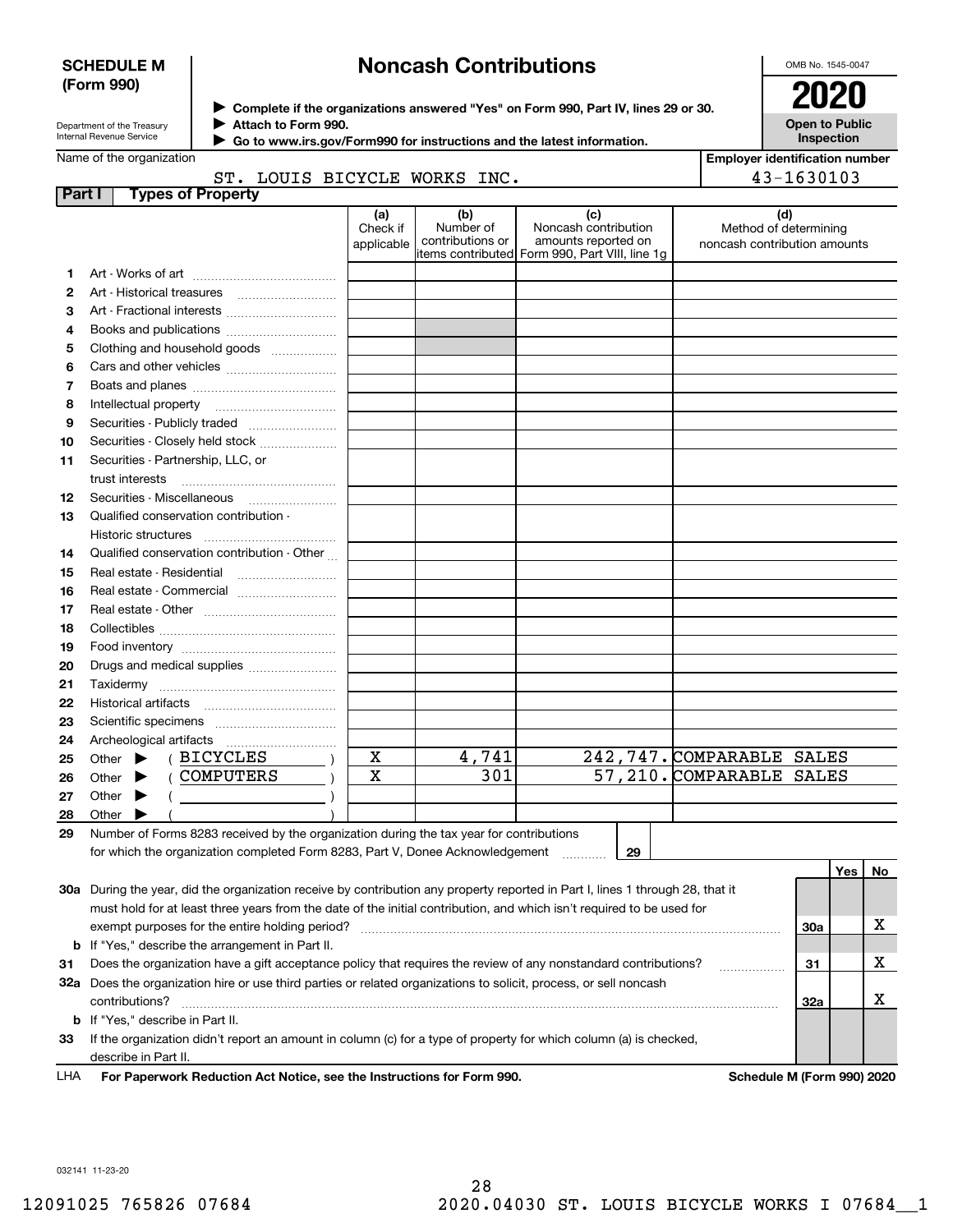Part II | Supplemental Information. Provide the information required by Part I, lines 30b, 32b, and 33, and whether the organization is reporting in Part I, column (b), the number of contributions, the number of items received, or a combination of both. Also complete this part for any additional information.

032142 11-23-20 **Schedule M (Form 990) 2020** 29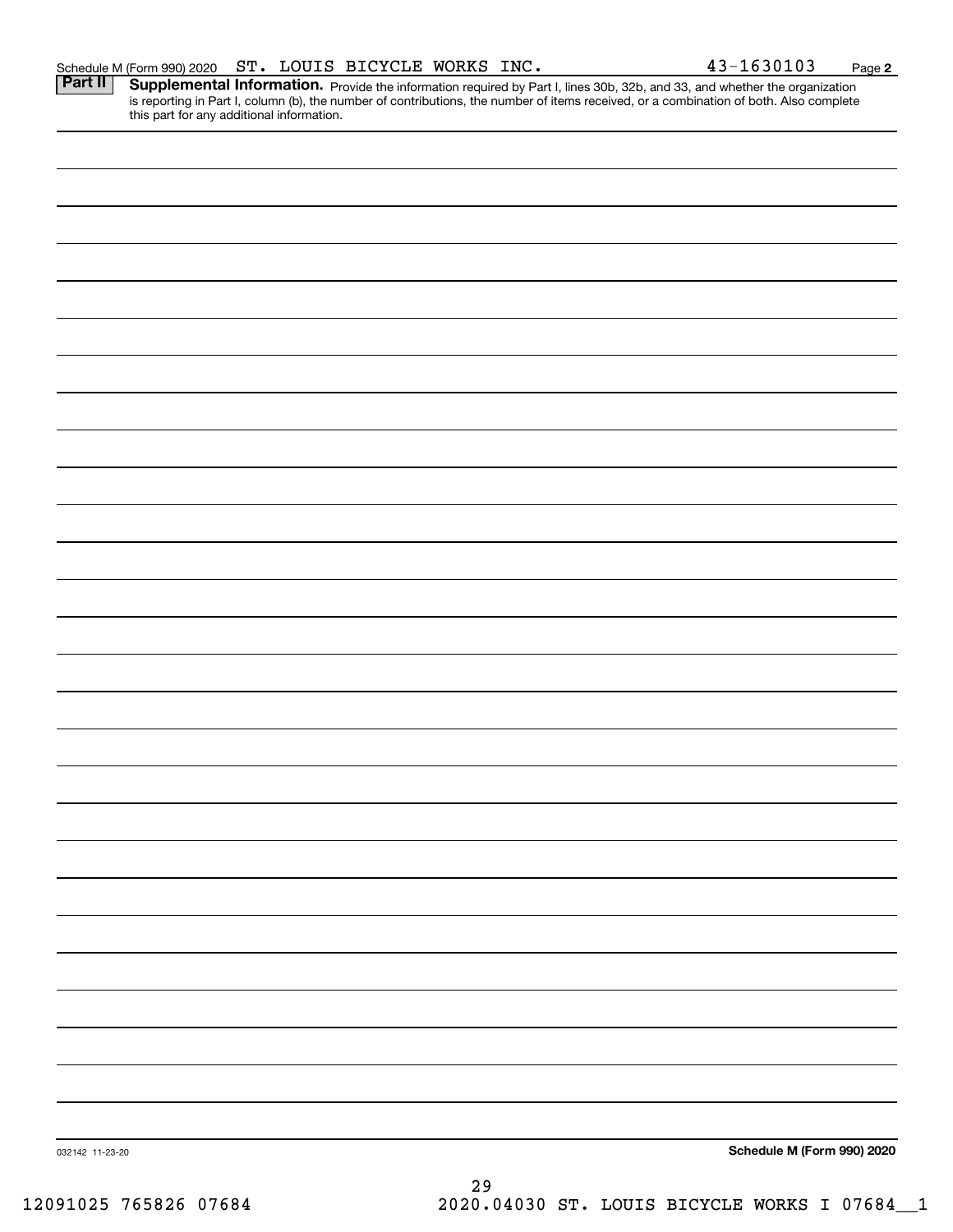**(Form 990 or 990-EZ)**

Department of the Treasury Internal Revenue Service Name of the organization

**SCHEDULE O Supplemental Information to Form 990 or 990-EZ**

**Complete to provide information for responses to specific questions on Form 990 or 990-EZ or to provide any additional information. | Attach to Form 990 or 990-EZ. | Go to www.irs.gov/Form990 for the latest information.**

**Open to Public InspectionEmployer identification number 2020**

OMB No. 1545-0047

ST. LOUIS BICYCLE WORKS INC. 43-1630103

FORM 990, PART I, LINE 1, DESCRIPTION OF ORGANIZATION MISSION:

POSSIBILITIES THROUGH EXPERIENTIAL LEARNING.

FORM 990, PART VI, SECTION A, LINE 6:

A VOTING MEMBER DONATES AT LEAST 20 HOURS PER YEAR OF VOLUNTEER TIME TO THE ORGANIZATION.

FORM 990, PART VI, SECTION A, LINE 7A:

MEMBERS ELECT MEMBERS OF THE GOVERNING BODY. EACH MEMBER IS ALLOWED ONE

VOTE AT THE ANNUAL MEETING OR ANY SPECIAL MEMBER MEETING HELD DURING THE

YEAR TO ELECT MEMBERS TO THE GOVERNING BODY.

FORM 990, PART VI, SECTION A, LINE 7B:

MEMBERS APPROVE SIGNIFICANT DECISIONS OF THE GOVERNING BODY. EACH MEMBER

IS ALLOWED ONE VOTE AT THE ANNUAL MEETING OR ANY SPECIAL MEMBER MEETING ON

THE ELECTION OF BOARD MEMBERS AND ANY BYLAW CHANGES.

FORM 990, PART VI, SECTION B, LINE 11B:

AN OUTSIDE ACCOUNTANT PREPARES THE 990 AND IS PROVIDED TO THE BOARD FOR

REVIEW. ONCE ALL BOARD MEMBERS REVIEW AND APPROVE THE 990, IT IS SIGNED BY THE BOARD PRESIDENT AND FILED.

FORM 990, PART VI, SECTION B, LINE 15:

PROCESS FOR DETERMINING COMPENSATION HAS BEEN DETERMINED USING FAIR MARKET

RATES OF EMPLOYMENT FOR SIMILAR TYPES OF WORK.

032211 11-20-20 LHA For Paperwork Reduction Act Notice, see the Instructions for Form 990 or 990-EZ. Schedule O (Form 990 or 990-EZ) 2020